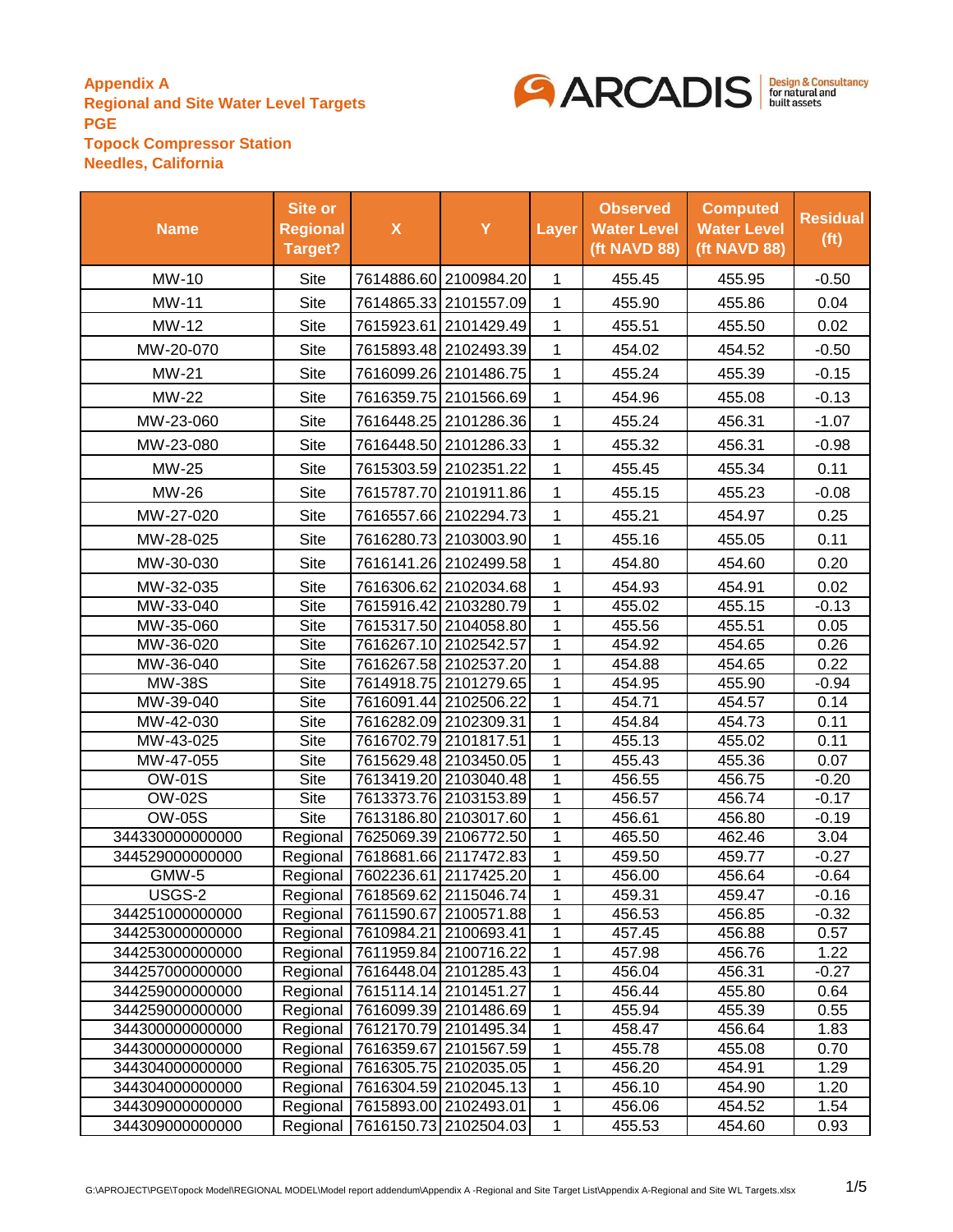

| <b>Name</b>      | Site or<br><b>Regional</b><br>Target? | $\boldsymbol{\mathsf{X}}$          | Y                     | <b>Layer</b>   | <b>Observed</b><br><b>Water Level</b><br>(ft NAVD 88) | <b>Computed</b><br><b>Water Level</b><br>(ft NAVD 88) | <b>Residual</b><br>(f <sub>t</sub> ) |
|------------------|---------------------------------------|------------------------------------|-----------------------|----------------|-------------------------------------------------------|-------------------------------------------------------|--------------------------------------|
| 344314000000000  |                                       | Regional 7615587.68 2103008.34     |                       | 1              | 456.18                                                | 455.10                                                | 1.08                                 |
| 344317000000000  |                                       | Regional   7615916.46 2103280.79   |                       | 1              | 455.80                                                | 455.15                                                | 0.65                                 |
| 344337000000000  |                                       | Regional 7609821.22 2105174.47     |                       | 1              | 456.68                                                | 456.28                                                | 0.40                                 |
| 344338000000000  | Regional                              | 7609881.52 2105242.31              |                       | 1              | 456.77                                                | 456.23                                                | 0.54                                 |
| 344338000000000  |                                       | Regional 7609994.90 2105271.54     |                       | 1              | 456.97                                                | 456.17                                                | 0.80                                 |
| 344339000000000  |                                       | Regional 7609915.13 2105332.49     |                       | 1              | 456.78                                                | 456.16                                                | 0.62                                 |
| 344434000000000  |                                       | Regional   7616660.91   2111132.97 |                       | 1              | 457.14                                                | 457.39                                                | $-0.25$                              |
| 344434000000000  |                                       | Regional 7616660.91 2111132.97     |                       | 1              | 456.14                                                | 457.39                                                | $-1.25$                              |
| 344434000000000  |                                       | Regional 7616660.91 2111132.97     |                       | 1              | 456.14                                                | 457.39                                                | $-1.25$                              |
| 344527000000000  |                                       | Regional   7618766.27 2116534.39   |                       | $\overline{1}$ | 459.14                                                | 459.72                                                | $-0.58$                              |
| 344527000000000  |                                       | Regional 7618766.40 2116554.62     |                       | 1              | 456.84                                                | 459.72                                                | $-2.88$                              |
| 344527000000000  |                                       | Regional 7618546.62 2116584.36     |                       | 1              | 456.14                                                | 459.62                                                | $-3.48$                              |
| 344529000000000  |                                       | Regional 7618760.84 2116808.32     |                       | 1              | 462.84                                                | 459.74                                                | 3.10                                 |
| 344555000000000  |                                       | Regional 7614195.65 2119231.13     |                       | 1              | 459.04                                                | 457.87                                                | 1.17                                 |
| 344607000000000  |                                       | Regional 7613613.04 2120402.39     |                       | 1              | 457.74                                                | 457.43                                                | 0.30                                 |
| 344607000000000  |                                       | Regional   7612791.10 2120441.51   |                       | 1              | 458.80                                                | 456.88                                                | 1.92                                 |
| 344607000000000  |                                       | Regional 7614232.93 2120483.70     |                       | 1              | 453.94                                                | 457.79                                                | $-3.85$                              |
| 344616000000000  |                                       | Regional 7614299.74 2121368.08     |                       | 1              | 460.14                                                | 457.84                                                | 2.30                                 |
| 344635000000000  |                                       | Regional 7613550.55 2123223.40     |                       | 1              | 465.14                                                | 457.82                                                | 7.32                                 |
| 220126           |                                       | Regional 7601960.10 2118316.55     |                       | 1              | 453.10                                                | 456.76                                                | $-3.66$                              |
| 220127           |                                       | Regional 7602269.07 2121492.33     |                       | 1              | 455.10                                                | 457.11                                                | $-2.01$                              |
| 220361           |                                       | Regional 7602040.37 2116413.20     |                       | 1              | 456.10                                                | 456.88                                                | $-0.78$                              |
| 501091           |                                       | Regional 7612831.59 2120540.76     |                       | 1              | 455.20                                                | 456.80                                                | $-1.60$                              |
| 344408114260401  |                                       | Regional 7630945.94 2110621.73     |                       | 1              | 471.33                                                | 469.04                                                | 2.29                                 |
| C SANDERS        |                                       | Regional   7619016.18 2101892.54   |                       | 1              | 456.37                                                | 455.10                                                | 1.26                                 |
| <b>LANGMAACK</b> |                                       | Regional 7617348.45 2120213.45     |                       | 1              | 458.14                                                | 459.34                                                | $-1.20$                              |
| MTS-1            |                                       | Regional 7623878.02 2105296.83     |                       | 1              | 466.74                                                | 460.79                                                | 5.95                                 |
| PGE-9N           | Regional                              |                                    | 7617881.71 2101365.88 | 1              | 454.82                                                | 454.99                                                | $-0.17$                              |
| PGE-9S           | Regional                              | 7617881.03 2101342.21              |                       | 1              | 454.73                                                | 454.99                                                | $-0.26$                              |
| <b>ZEGLER</b>    | Regional                              |                                    | 7613802.09 2118981.46 | 1              | 456.80                                                | 457.73                                                | $-0.93$                              |
| MW-20-100        | Site                                  |                                    | 7615881.03 2102506.33 | $\overline{2}$ | 453.53                                                | 454.37                                                | $-0.84$                              |
| MW-27-060        | <b>Site</b>                           |                                    | 7616534.75 2102288.27 | $\overline{2}$ | 455.09                                                | 454.93                                                | 0.16                                 |
| MW-30-050        | <b>Site</b>                           |                                    | 7616150.98 2102503.83 | $\overline{2}$ | 454.86                                                | 454.57                                                | 0.29                                 |
| MW-33-090        | Site                                  |                                    | 7615914.59 2103287.43 | 2              | 455.29                                                | 455.17                                                | 0.12                                 |
| MW-34-055        | <b>Site</b>                           |                                    | 7616444.49 2102542.45 | $\overline{2}$ | 455.09                                                | 454.81                                                | 0.28                                 |
| MW-36-050        | Site                                  |                                    | 7616267.47 2102532.17 | $\overline{2}$ | 454.81                                                | 454.61                                                | 0.21                                 |
| MW-36-070        | <b>Site</b>                           |                                    | 7616267.18 2102542.67 | $\overline{2}$ | 454.84                                                | 454.61                                                | 0.23                                 |
| MW-37S           | Site                                  |                                    | 7614827.87 2102869.45 | $\overline{c}$ | 455.17                                                | 455.69                                                | $-0.52$                              |
| MW-39-050        | Site                                  |                                    | 7616095.96 2102498.75 | $\overline{2}$ | 454.57                                                | 454.54                                                | 0.03                                 |
| MW-39-060        | Site                                  |                                    | 7616099.45 2102495.05 | $\overline{2}$ | 454.40                                                | 454.54                                                | $-0.15$                              |
| MW-39-070        | <b>Site</b>                           |                                    | 7616091.38 2102506.30 | $\overline{2}$ | 454.09                                                | 454.53                                                | $-0.44$                              |
| MW-44-070        | Site                                  |                                    | 7616255.62 2102728.31 | $\overline{2}$ | 454.97                                                | 454.75                                                | 0.21                                 |
| MW-50-095        | <b>Site</b>                           |                                    | 7615599.84 2103069.27 | $\overline{2}$ | 455.22                                                | 455.16                                                | 0.06                                 |
| MW-55-045        | <b>Site</b>                           |                                    | 7618326.30 2102605.89 | $\overline{2}$ | 456.09                                                | 455.28                                                | 0.80                                 |
| 344309000000000  | Regional                              | 7615880.87 2102505.74              |                       | $\overline{2}$ | 456.44                                                | 454.38                                                | 2.06                                 |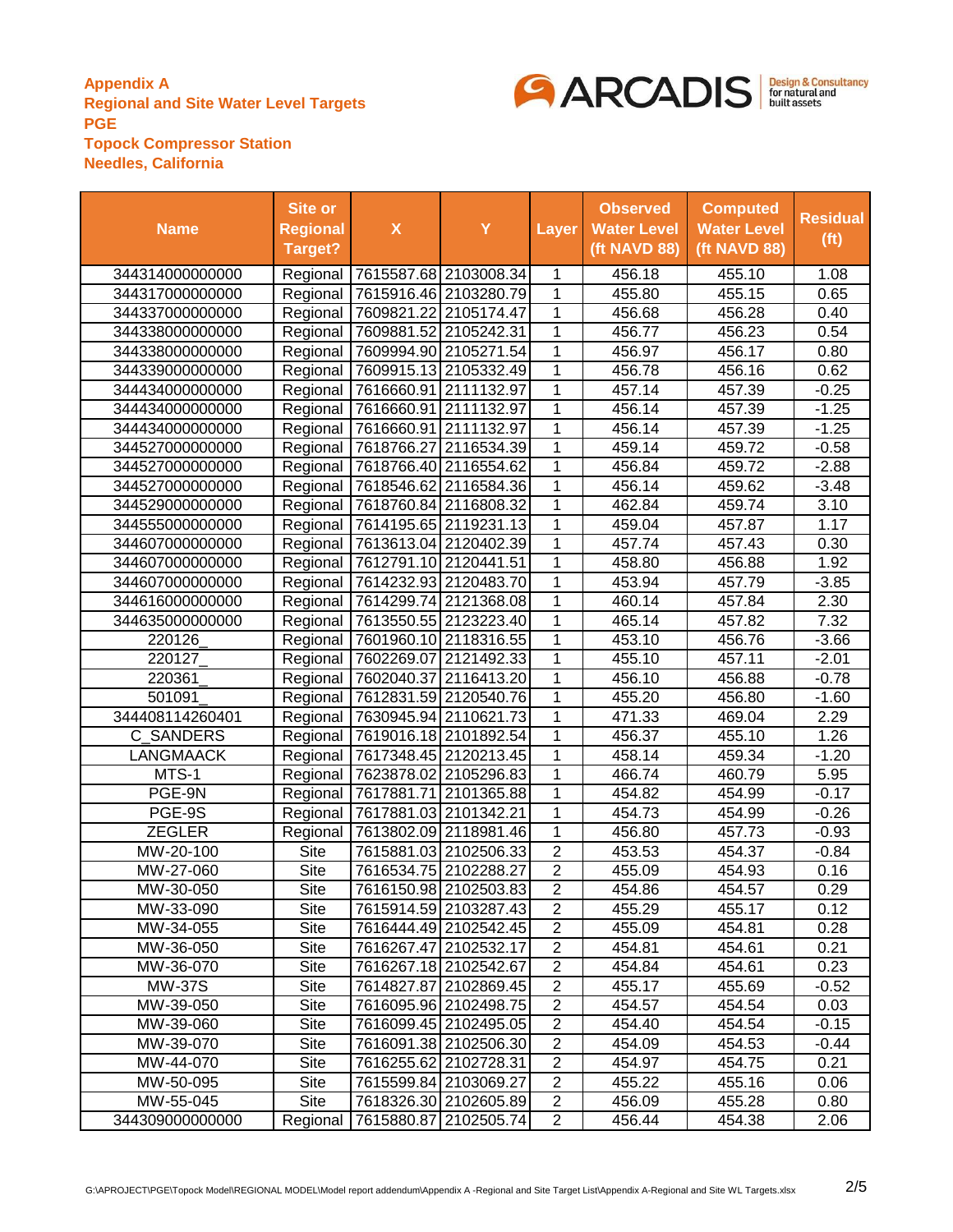

| <b>Name</b>       | Site or<br><b>Regional</b><br>Target? | $\boldsymbol{\mathsf{X}}$          | Y                     | Layer          | <b>Observed</b><br><b>Water Level</b><br>(ft NAVD 88) | <b>Computed</b><br><b>Water Level</b><br>(ft NAVD 88) | <b>Residual</b><br>(f <sup>t</sup> ) |
|-------------------|---------------------------------------|------------------------------------|-----------------------|----------------|-------------------------------------------------------|-------------------------------------------------------|--------------------------------------|
| 344317000000000   |                                       | Regional 7615914.53 2103287.81     |                       | 2              | 455.73                                                | 455.17                                                | 0.56                                 |
| 344327000000000   |                                       | Regional   7605348.01   2103970.48 |                       | $\overline{2}$ | 462.20                                                | 456.99                                                | 5.21                                 |
| 344552000000000   |                                       | Regional 7616599.65 2119069.31     |                       | $\overline{2}$ | 461.84                                                | 458.91                                                | 2.93                                 |
| 344600000000000   |                                       | Regional 7613533.80 2119562.09     |                       | $\overline{2}$ | 459.44                                                | 457.57                                                | 1.86                                 |
| 344602000000000   | Regional                              |                                    | 7613713.95 2119973.99 | $\overline{2}$ | 461.34                                                | 457.59                                                | 3.75                                 |
| 344606000000000   | Regional                              | 7613062.11 2120329.57              |                       | $\overline{2}$ | 458.34                                                | 457.11                                                | 1.23                                 |
| 344606000000000   | Regional                              |                                    | 7614455.22 2120333.65 | $\overline{2}$ | 459.64                                                | 457.96                                                | 1.68                                 |
| 344607000000000   | Regional                              | 7613595.65 2120613.20              |                       | $\overline{2}$ | 457.48                                                | 457.38                                                | 0.10                                 |
| 344608000000000   | Regional                              | 7613118.47 2120509.57              |                       | $\overline{2}$ | 459.54                                                | 457.04                                                | 2.50                                 |
| 344611000000000   | Regional                              |                                    | 7612599.40 2120792.92 | $\overline{2}$ | 461.64                                                | 456.36                                                | 5.27                                 |
| 344612000000000   |                                       | Regional 7612803.90 2120913.33     |                       | $\overline{2}$ | 459.04                                                | 456.23                                                | 2.81                                 |
| 344612000000000   | Regional                              | 7614282.52 2121047.84              |                       | $\overline{2}$ | 459.14                                                | 457.81                                                | 1.33                                 |
| 344613000000000   | Regional                              |                                    | 7614282.64 2121116.64 | $\overline{2}$ | 461.74                                                | 457.81                                                | 3.92                                 |
| 344615000000000   | Regional                              |                                    | 7612589.84 2121258.90 | $\overline{2}$ | 457.84                                                | 452.19                                                | 5.65                                 |
| 344617000000000   | Regional                              |                                    | 7612941.06 2121456.23 | $\overline{2}$ | 458.84                                                | 456.09                                                | 2.75                                 |
| 344635000000000   |                                       | Regional 7612723.03 2123281.53     |                       | $\overline{2}$ | 456.94                                                | 457.48                                                | $-0.54$                              |
| 344327000000000   | Regional                              |                                    | 7605587.04 2103976.26 | $\overline{2}$ | 462.23                                                | 456.97                                                | 5.26                                 |
| 503211            | Regional                              |                                    | 7612831.59 2120540.76 | $\overline{2}$ | 458.20                                                | 456.81                                                | 1.39                                 |
| 918945            |                                       | Regional   7619823.70   2107586.72 |                       | $\overline{2}$ | 457.60                                                | 458.03                                                | $-0.43$                              |
| 918946            | Regional                              | 7619823.70 2107586.72              |                       | $\overline{2}$ | 457.60                                                | 458.03                                                | $-0.43$                              |
| MW-20-130         | Site                                  |                                    | 7615881.52 2102493.68 | 3              | 453.37                                                | 454.24                                                | $-0.87$                              |
| MW-27-085         | <b>Site</b>                           |                                    | 7616540.34 2102290.53 | 3              | 455.07                                                | 454.93                                                | 0.15                                 |
| MW-28-090         | <b>Site</b>                           |                                    | 7616289.73 2103005.68 | 3              | 455.15                                                | 455.04                                                | 0.12                                 |
| MW-31-135         | <b>Site</b>                           |                                    | 7615819.13 2102835.29 | $\overline{3}$ | 454.21                                                | 454.53                                                | $-0.31$                              |
| MW-34-080         | Site                                  |                                    | 7616444.98 2102535.25 | $\overline{3}$ | 455.16                                                | 454.70                                                | 0.46                                 |
| MW-34-100         | Site                                  |                                    | 7616452.41 2102530.60 | 3              | 454.86                                                | 454.73                                                | 0.13                                 |
| MW-35-135         | <b>Site</b>                           |                                    | 7615329.76 2104045.82 | $\overline{3}$ | 455.76                                                | 455.54                                                | 0.21                                 |
| MW-36-090         | Site                                  |                                    | 7616267.63 2102537.34 | $\overline{3}$ | 453.97                                                | 454.44                                                | $-0.47$                              |
| MW-36-100         | <b>Site</b>                           |                                    | 7616267.51 2102532.37 | 3              | 454.23                                                | 454.44                                                | $-0.22$                              |
| MW-39-080         | Site                                  |                                    | 7616095.86 2102498.83 | 3              | 454.08                                                | 454.48                                                | $-0.40$                              |
| MW-39-100         | <b>Site</b>                           |                                    | 7616099.30 2102494.96 | 3              | 454.56                                                | 454.48                                                | 0.08                                 |
| MW-42-065         | <b>Site</b>                           |                                    | 7616274.98 2102296.96 | $\overline{3}$ | 454.76                                                | 454.68                                                | 0.09                                 |
| MW-43-090         | Site                                  |                                    | 7616693.22 2101824.65 | 3              | 455.48                                                | 455.05                                                | 0.43                                 |
| MW-44-115         | <b>Site</b>                           |                                    | 7616262.10 2102723.85 | 3              | 454.55                                                | 454.71                                                | $-0.17$                              |
| MW-44-125         | Site                                  |                                    | 7616255.55 2102728.48 | 3              | 455.03                                                | 454.72                                                | 0.31                                 |
| MW-45-095a        | Site                                  |                                    | 7616358.12 2102559.75 | $\overline{3}$ | 453.85                                                | 453.83                                                | 0.02                                 |
| MW-45-095B        | Site                                  |                                    | 7616358.12 2102559.75 | 3              | 453.86                                                | 453.83                                                | 0.03                                 |
| MW-47-115         | Site                                  |                                    | 7615629.75 2103450.10 | 3              | 455.46                                                | 455.37                                                | 0.09                                 |
| MW-49-135         | Site                                  |                                    | 7615889.63 2103667.52 | 3              | 455.40                                                | 455.36                                                | 0.04                                 |
| MW-51             | Site                                  |                                    | 7615807.51 2101900.11 | 3              | 455.04                                                | 455.22                                                | $-0.18$                              |
| MW-54-085         | Site                                  |                                    | 7617082.61 2102958.94 | 3              | 455.52                                                | 455.21                                                | 0.31                                 |
| MW-55-120         | Site                                  |                                    | 7618326.13 2102606.18 | 3              | 456.07                                                | 455.30                                                | 0.76                                 |
| PT <sub>2</sub> D | <b>Site</b>                           |                                    | 7616017.74 2102646.24 | 3              | 453.90                                                | 454.30                                                | $-0.39$                              |
| PT <sub>5</sub> D | <b>Site</b>                           |                                    | 7616112.09 2102629.47 | 3              | 454.33                                                | 454.48                                                | $-0.14$                              |
| PT <sub>6</sub> D | Site                                  |                                    | 7616074.62 2102672.77 | 3              | 454.30                                                | 454.44                                                | $-0.14$                              |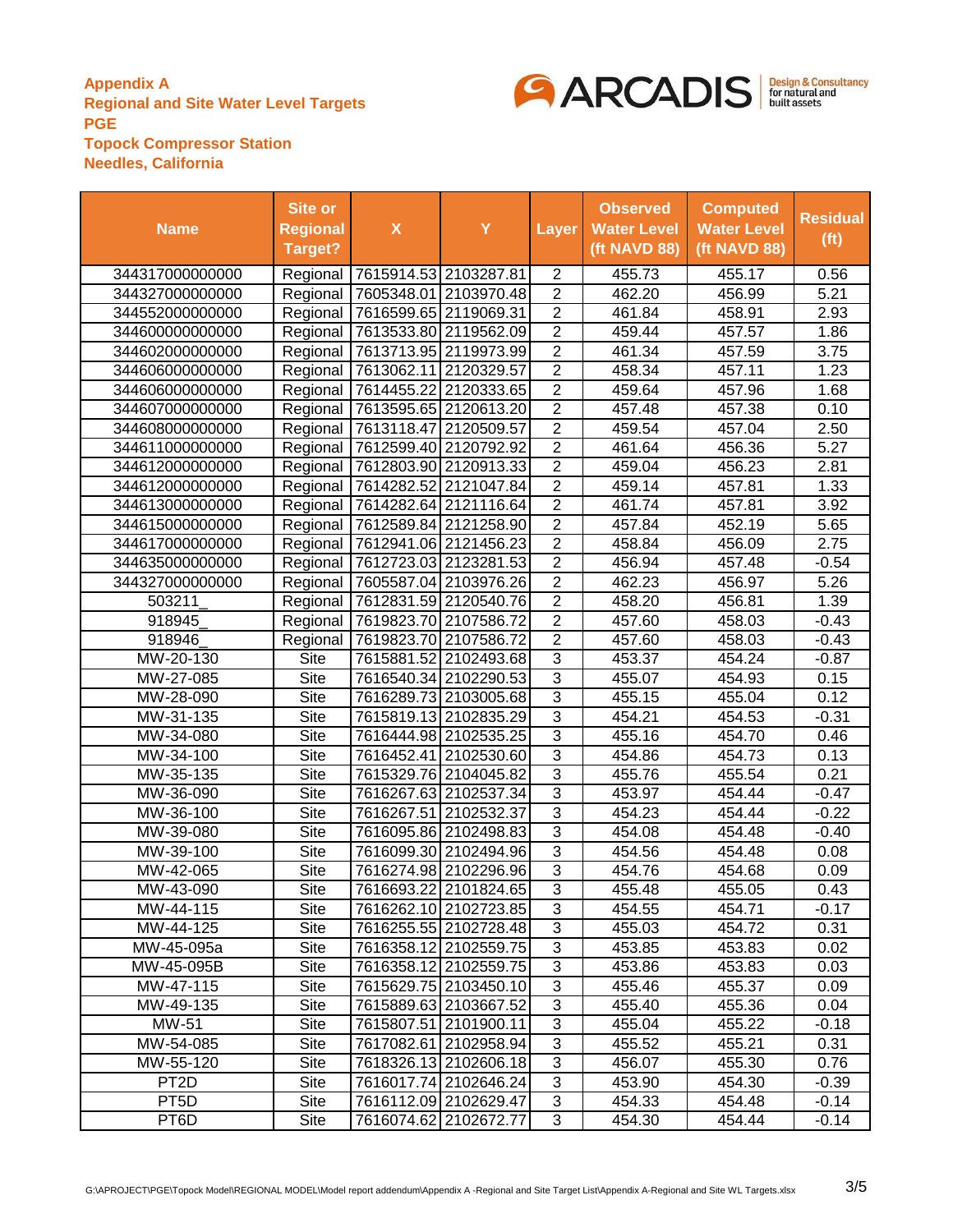

| <b>Name</b>      | Site or<br><b>Regional</b><br><b>Target?</b> | $\boldsymbol{\mathsf{X}}$          | Y                                  | <b>Layer</b>             | <b>Observed</b><br><b>Water Level</b><br>(ft NAVD 88) | <b>Computed</b><br><b>Water Level</b><br>(ft NAVD 88) | <b>Residual</b><br>(f <sub>t</sub> ) |
|------------------|----------------------------------------------|------------------------------------|------------------------------------|--------------------------|-------------------------------------------------------|-------------------------------------------------------|--------------------------------------|
| 344259000000000  |                                              | Regional 7615069.56 2101436.57     |                                    | 3                        | 456.46                                                | 455.81                                                | 0.65                                 |
| 344300000000000  |                                              | Regional 7612166.44 2101452.72     |                                    | $\overline{3}$           | 455.39                                                | 456.64                                                | $-1.25$                              |
| 344300000000000  |                                              | Regional 7612170.40 2101482.18     |                                    | $\overline{3}$           | 458.22                                                | 456.64                                                | 1.58                                 |
| 344309000000000  |                                              | Regional 7615881.25 2102494.62     |                                    | $\overline{3}$           | 455.88                                                | 454.23                                                | 1.65                                 |
| 344314000000000  |                                              | Regional 7612604.03 2102894.19     |                                    | $\overline{3}$           | 456.98                                                | 456.60                                                | 0.38                                 |
| 344552000000000  |                                              | Regional   7613788.67 2118980.24   |                                    | $\overline{3}$           | 461.14                                                | 457.73                                                | 3.41                                 |
| <b>WEYANT</b>    |                                              | Regional   7614274.07 2119327.94   |                                    | $\overline{3}$           | 457.10                                                | 457.91                                                | $-0.81$                              |
| 344556000000000  |                                              | Regional   7616820.94 2119449.30   |                                    | $\overline{3}$           | 457.54                                                | 459.03                                                | $-1.49$                              |
| 344557000000000  |                                              | Regional 7612632.50 2119411.31     |                                    | $\overline{3}$           | 457.34                                                | 457.29                                                | 0.05                                 |
| 344601000000000  |                                              | Regional   7617327.17 2119916.12   |                                    | $\overline{3}$           | 462.54                                                | 459.31                                                | 3.23                                 |
| 344602000000000  |                                              | Regional 7613508.21 2119888.93     |                                    | $\overline{3}$           | 455.34                                                | 457.51                                                | $-2.17$                              |
| <b>MELLETTE</b>  |                                              | Regional 7617657.26 2120263.51     |                                    | $\overline{3}$           | 457.88                                                | 459.50                                                | $-1.62$                              |
| 344604000000000  |                                              | Regional 7616106.38 2120308.38     |                                    | $\overline{3}$           | 461.54                                                | 458.78                                                | 2.76                                 |
| <b>SCOTT</b>     |                                              | Regional 7617356.61 2120577.68     |                                    | $\overline{3}$           | 457.94                                                | 459.37                                                | $-1.43$                              |
| 344609000000000  |                                              | Regional 7613254.67 2120602.32     |                                    | $\overline{3}$           | 461.28                                                | 457.09                                                | 4.19                                 |
| 344610000000000  |                                              | Regional 7615522.04 2120834.19     |                                    | $\overline{3}$           | 457.74                                                | 458.55                                                | $-0.81$                              |
| 344610000000000  |                                              | Regional 7616539.68 2120855.60     |                                    | $\overline{3}$           | 459.24                                                | 459.00                                                | 0.24                                 |
| 344610000000000  |                                              | Regional   7617576.57 2120995.06   |                                    | 3                        | 455.86                                                | 459.52                                                | $-3.66$                              |
| 344614000000000  |                                              | Regional   7615434.70 2121232.72   |                                    | $\overline{3}$           | 459.64                                                | 458.54                                                | 1.10                                 |
| 344617000000000  |                                              | Regional 7614295.86 2121502.49     |                                    | $\overline{3}$           | 456.14                                                | 457.88                                                | $-1.74$                              |
| <b>SPIEGEL</b>   |                                              | Regional   7613905.21   2121885.37 |                                    | $\overline{3}$           | 457.43                                                | 457.62                                                | $-0.19$                              |
| 344624000000000  |                                              | Regional 7617161.81 2122280.36     |                                    | $\overline{3}$           | 457.24                                                | 459.43                                                | $-2.20$                              |
| 344628000000000  |                                              | Regional   7617316.35 2122778.39   |                                    | $\overline{3}$           | 458.54                                                | 459.59                                                | $-1.05$                              |
| 344629000000000  |                                              | Regional   7612572.72 2122637.01   |                                    | $\overline{3}$           | 463.14                                                | 457.21                                                | 5.93                                 |
| 344636000000000  |                                              | Regional   7614522.66 2123519.30   |                                    | $\overline{3}$           | 459.64                                                | 458.39                                                | 1.25                                 |
| 344640000000000  |                                              | Regional   7616098.79 2123868.72   |                                    | 3                        | 461.14                                                | 459.19                                                | 1.95                                 |
| 344643000000000  | Regional                                     | 7615911.38 2124216.20              |                                    | 3                        | 458.14                                                | 459.15                                                | $-1.02$                              |
| 502903           | Regional                                     |                                    | 7615412.52 2121953.06              | $\overline{3}$           | 457.80                                                | 458.60                                                | $-0.80$                              |
| 508308           | Regional                                     |                                    | 7616795.77 2120019.01              | $\overline{3}$           | 455.80                                                | 459.05                                                | $-3.25$                              |
| MW-33-150        | Site                                         | 7615906.05 2103302.57              |                                    | $\overline{\mathbf{4}}$  | 455.21                                                | 455.24                                                | $-0.03$                              |
| MW-46-175        | <b>Site</b>                                  |                                    | 7616196.86 2102940.02              | $\overline{\mathbf{4}}$  | 455.11                                                | 454.97                                                | 0.14                                 |
| MW-54-140        | <b>Site</b>                                  |                                    | 7617082.16 2102959.12              | 4                        | 455.90                                                | 455.22                                                | 0.68                                 |
| OW-05M           | <b>Site</b>                                  |                                    | 7613185.86 2103008.06              | 4                        | 457.46                                                | 457.06                                                | 0.40                                 |
| 344308000000000  |                                              | Regional   7615303.27 2102351.04   |                                    | 4                        | 456.57                                                | 455.34                                                | 1.23                                 |
| 344326000000000  |                                              | Regional 7607294.68 2103950.88     |                                    | $\overline{4}$           | 456.57                                                | 456.74                                                | $-0.17$                              |
| <b>SERRANO</b>   |                                              | Regional 7618929.18 2114839.71     |                                    | 4                        | 458.36                                                | 459.62                                                | $-1.26$                              |
| <b>BEA_SCOTT</b> |                                              | Regional 7615575.32 2119190.30     |                                    | 4                        | 457.22                                                | 458.51                                                | $-1.29$                              |
| 344558000000000  |                                              | Regional 7616982.55 2119578.36     |                                    | 4                        | 457.64                                                | 459.11                                                | $-1.47$                              |
| 344609000000000  |                                              | Regional 7615053.40 2120677.21     |                                    | $\overline{4}$           | 457.94                                                | 458.32                                                | $-0.38$                              |
| 344616000000000  |                                              | Regional 7614866.47 2121417.20     |                                    | $\overline{\mathcal{A}}$ | 461.64                                                | 458.27                                                | 3.37                                 |
| TOPOCK_SCHOOL    |                                              | Regional 7618544.49 2122102.19     |                                    | $\overline{\mathcal{A}}$ | 457.64                                                | 460.14                                                | $-2.50$                              |
| 344631000000000  |                                              | Regional 7617141.42 2122958.39     |                                    | 4                        | 461.14                                                | 459.52                                                | 1.61                                 |
| 344633000000000  |                                              | Regional 7617294.36 2123048.71     |                                    | $\overline{4}$           | 460.14                                                | 459.61                                                | 0.52                                 |
| 344645000000000  |                                              |                                    | Regional   7617973.99   2124401.66 | $\overline{\mathbf{4}}$  | 457.14                                                | 460.22                                                | $-3.08$                              |
| 344647000000000  |                                              | Regional 7617929.21 2124656.01     |                                    | 4                        | 457.04                                                | 460.25                                                | $-3.21$                              |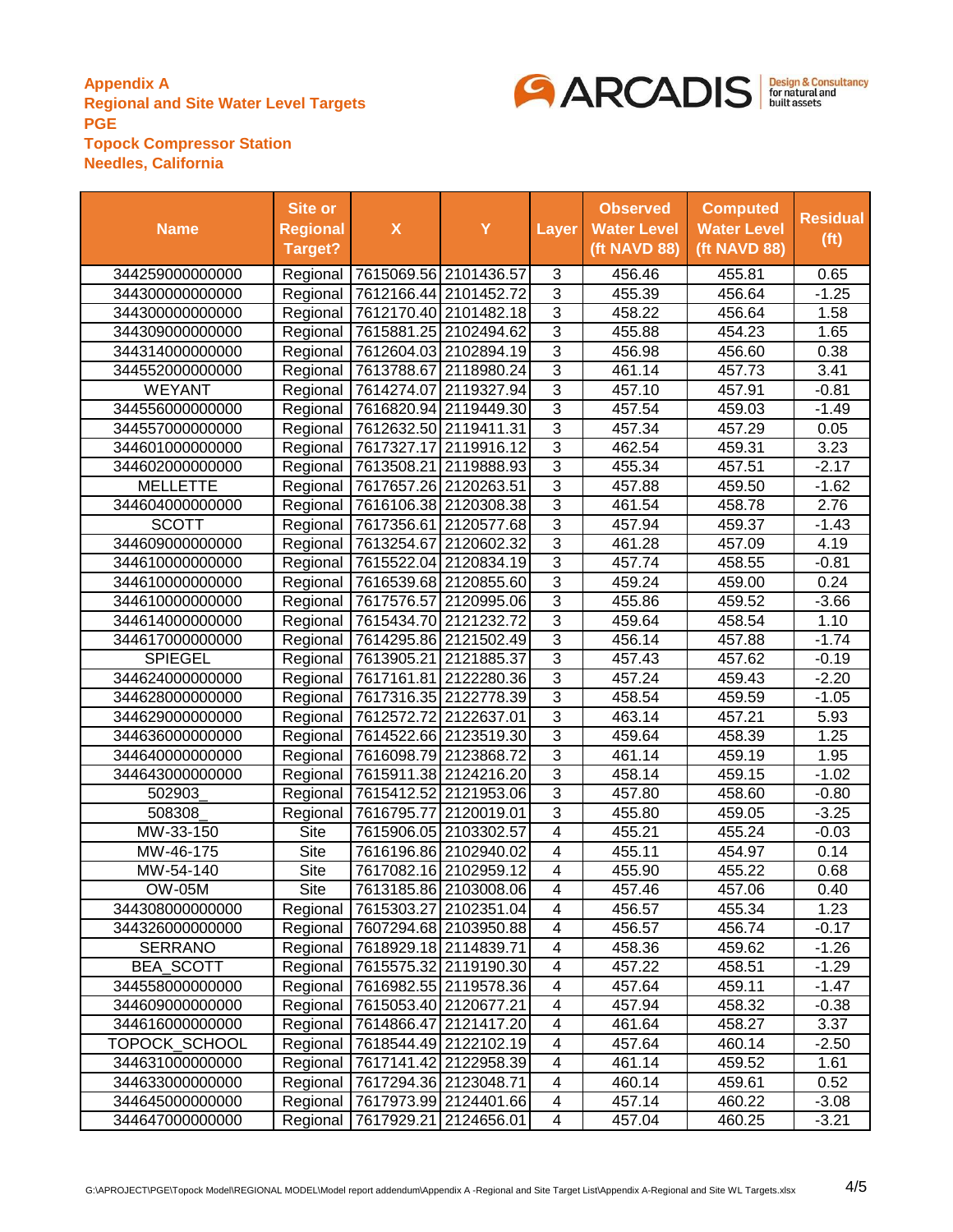

| <b>Name</b>            | Site or<br><b>Regional</b><br>Target? | X | Y                       | Layer | <b>Observed</b><br><b>Water Level</b><br>(ft NAVD 88) | <b>Computed</b><br><b>Water Level</b><br>(ft NAVD 88) | <b>Residual</b><br>(f <sub>t</sub> ) |
|------------------------|---------------------------------------|---|-------------------------|-------|-------------------------------------------------------|-------------------------------------------------------|--------------------------------------|
| 344648000000000        | Regional                              |   | 7618542.59 2124729.09   | 4     | 460.14                                                | 460.68                                                | $-0.54$                              |
| 344619114290101        | Regional                              |   | 7618554.25 2121109.95   | 4     | 459.00                                                | 460.04                                                | $-1.04$                              |
| 203812 344519114282401 | Regional                              |   | 7621683.32 2117578.14   | 4     | 455.70                                                | 461.43                                                | $-5.73$                              |
| MW-54-195              | Site                                  |   | 7617089.25   2102951.90 | 5     | 455.92                                                | 455.24                                                | 0.68                                 |
| <b>RPGS</b>            | Regional                              |   | 7617912.94 2112339.02   | 5     | 458.80                                                | 458.55                                                | 0.24                                 |
| 600187 344318114282701 | Regional                              |   | 7619191.35 2102924.41   | 5     | 463.10                                                | 455.68                                                | 7.42                                 |
| <b>OW-05D</b>          | Site                                  |   | 7613185.55 2102998.32   | 6     | 457.16                                                | 457.05                                                | 0.11                                 |
| 531890 344330114274901 | Regional                              |   | 7625069.39 2106772.50   | 9     | 463.90                                                | 462.47                                                | 1.43                                 |
| 611577 344408114260401 | Regional                              |   | 7630945.94 2110621.73   | 9     | 464.60                                                | 468.22                                                | $-3.62$                              |
| 222635                 | Regional                              |   | 7619965.94 2104271.46   | 9     | 460.80                                                | 457.13                                                | 3.67                                 |
| 222636                 | Regional                              |   | 7619823.70 2107586.72   | 9     | 448.60                                                | 458.20                                                | $-9.60$                              |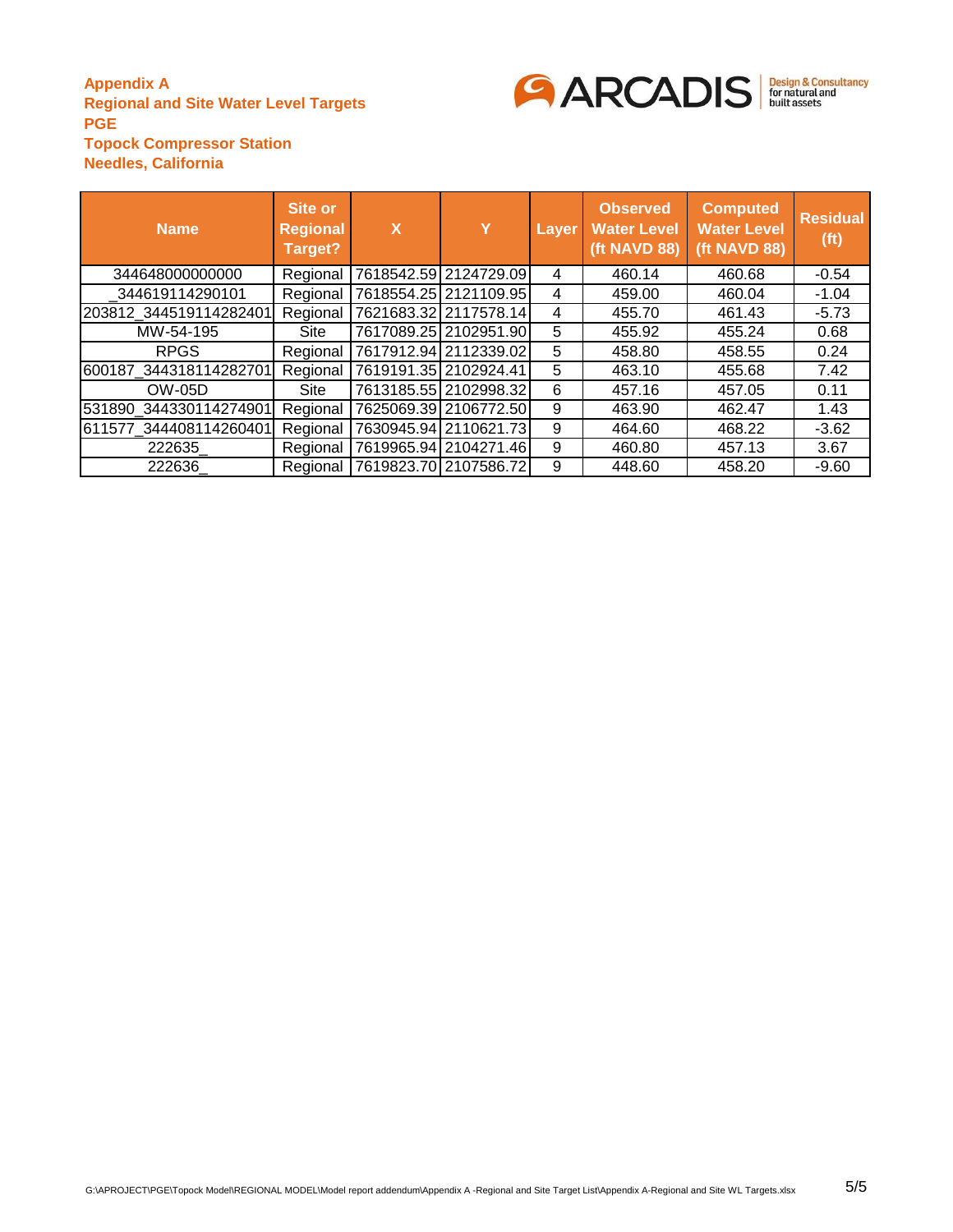

| <b>Name</b>            | Time (day)       | $\pmb{\mathsf{X}}$       | Y                        | Layer  | <b>Observed</b><br><b>Water Level</b><br>(ft NAVD 88) | <b>Computed</b><br><b>Water</b><br><b>Level</b> (ft<br><b>NAVD 88)</b> | <b>Residual</b><br>(f <sup>t</sup> ) |
|------------------------|------------------|--------------------------|--------------------------|--------|-------------------------------------------------------|------------------------------------------------------------------------|--------------------------------------|
| MW-10                  | 15.00            | 7614886.60               | 2100984.20               | 1      | 455.66                                                | 455.81                                                                 | $-0.15$                              |
| MW-10                  | 46.00            | 7614886.60               | 2100984.20               | 1      | 455.14                                                | 455.33                                                                 | $-0.19$                              |
| MW-10                  | 77.00            | 7614886.60               | 2100984.20               | 1      | 454.71                                                | 455.01                                                                 | $-0.29$                              |
| MW-10                  | 105.00           | 7614886.60               | 2100984.20               | 1      | 454.79                                                | 455.13                                                                 | $-0.34$                              |
| MW-10                  | 136.00           | 7614886.60               | 2100984.20               | 1      | 455.04                                                | 455.50                                                                 | $-0.47$                              |
| MW-10                  | 166.00           | 7614886.60               | 2100984.20               | 1      | 455.72                                                | 456.14                                                                 | $-0.42$                              |
| MW-10                  | 197.00           | 7614886.60               | 2100984.20               | 1      | 456.02                                                | 456.50                                                                 | $-0.48$                              |
| MW-10                  |                  |                          |                          |        |                                                       |                                                                        |                                      |
|                        | 227.00           | 7614886.60               | 2100984.20               | 1      | 455.94                                                | 456.50                                                                 | $-0.56$                              |
| MW-10                  | 258.00           | 7614886.60               | 2100984.20               | 1      | 455.86                                                | 456.44                                                                 | $-0.58$                              |
| MW-10                  | 289.00           | 7614886.60               | 2100984.20               | 1      | 455.79                                                | 456.32                                                                 | $-0.53$                              |
| MW-11                  | 15.00            | 7614865.33               | 2101557.09               | 1      | 455.86                                                | 455.71                                                                 | 0.14                                 |
| <b>MW-11</b>           | 46.00            | 7614865.33               | 2101557.09               | 1      | 455.41                                                | 455.21                                                                 | 0.19                                 |
| MW-11                  | 77.00            | 7614865.33               | 2101557.09               | 1      | 455.14                                                | 454.89                                                                 | 0.24                                 |
| MW-11                  | 105.00           | 7614865.33               | 2101557.09               | 1      | 455.35                                                | 455.04                                                                 | 0.32                                 |
| MW-11                  | 136.00           | 7614865.33               | 2101557.09               | 1      | 455.70                                                | 455.42                                                                 | 0.27                                 |
| MW-11                  | 166.00           | 7614865.33               | 2101557.09               | 1      | 456.46                                                | 456.08                                                                 | 0.38                                 |
| MW-11                  | 197.00           | 7614865.33               | 2101557.09               | 1      | 456.69                                                | 456.43                                                                 | 0.26                                 |
| MW-11                  | 227.00           | 7614865.33               | 2101557.09               | 1      | 456.62                                                | 456.42                                                                 | 0.19                                 |
| MW-11                  | 258.00           | 7614865.33               | 2101557.09               | 1      | 455.72                                                | 456.35                                                                 | $-0.63$                              |
| MW-12                  | 15.00            | 7615923.61               | 2101429.49               | 1      | 455.22                                                | 455.21                                                                 | 0.02                                 |
| MW-12                  | 46.00            | 7615923.61               | 2101429.49               | 1      | 454.78                                                | 454.55                                                                 | 0.23                                 |
| MW-12<br>MW-12         | 77.00<br>105.00  | 7615923.61<br>7615923.61 | 2101429.49<br>2101429.49 | 1<br>1 | 454.50<br>454.73                                      | 454.51<br>454.68                                                       | 0.00<br>0.05                         |
| MW-12                  | 136.00           | 7615923.61               | 2101429.49               | 1      | 455.14                                                | 455.31                                                                 | $-0.18$                              |
| MW-12                  | 166.00           | 7615923.61               | 2101429.49               | 1      | 455.93                                                | 456.01                                                                 | $-0.08$                              |
| MW-12                  | 197.00           | 7615923.61               | 2101429.49               | 1      | 456.23                                                | 456.18                                                                 | 0.05                                 |
| MW-12                  | 227.00           | 7615923.61               | 2101429.49               | 1      | 456.14                                                | 456.11                                                                 | 0.03                                 |
| MW-12                  | 258.00           | 7615923.61               | 2101429.49               | 1      | 456.03                                                | 455.96                                                                 | 0.06                                 |
| <b>MW-12</b>           | 289.00           | 7615923.61               | 2101429.49               | 1      | 455.97                                                | 455.86                                                                 | 0.11                                 |
| MW-12                  | 319.00           | 7615923.61               | 2101429.49               | 1      | 455.87                                                | 455.83                                                                 | 0.04                                 |
| MW-12                  | 350.00           | 7615923.61               | 2101429.49               | 1      | 455.87                                                | 455.60                                                                 | 0.27                                 |
| MW-20-070              | 15.00            | 7615893.48               | 2102493.39               | 1      | 453.32                                                | 454.01                                                                 | $-0.69$                              |
| MW-20-070              | 46.00            | 7615893.48               | 2102493.39               | 1      | 452.57                                                | 453.11                                                                 | $-0.54$                              |
| MW-20-070              | 77.00            | 7615893.48               | 2102493.39               | 1      | 452.91                                                | 453.47                                                                 | $-0.56$                              |
| MW-20-070<br>MW-20-070 | 105.00<br>136.00 | 7615893.48<br>7615893.48 | 2102493.39<br>2102493.39 | 1<br>1 | 453.24<br>454.22                                      | 453.68<br>454.70                                                       | $-0.45$<br>-0.48                     |
| MW-20-070              | 166.00           | 7615893.48               | 2102493.39               | 1      | 455.19                                                | 455.50                                                                 | $-0.31$                              |
| MW-20-070              | 197.00           | 7615893.48               | 2102493.39               | 1      | 455.00                                                | 455.38                                                                 | $-0.38$                              |
| MW-20-070              | 227.00           | 7615893.48               | 2102493.39               | 1      | 454.64                                                | 455.17                                                                 | $-0.53$                              |
| MW-20-070              | 258.00           | 7615893.48               | 2102493.39               | 1      | 454.44                                                | 454.94                                                                 | $-0.50$                              |
| MW-20-070              | 289.00           | 7615893.48               | 2102493.39               | 1      | 454.47                                                | 454.93                                                                 | $-0.46$                              |
| MW-20-070              | 319.00           | 7615893.48               | 2102493.39               | 1      | 454.21                                                | 454.85                                                                 | $-0.64$                              |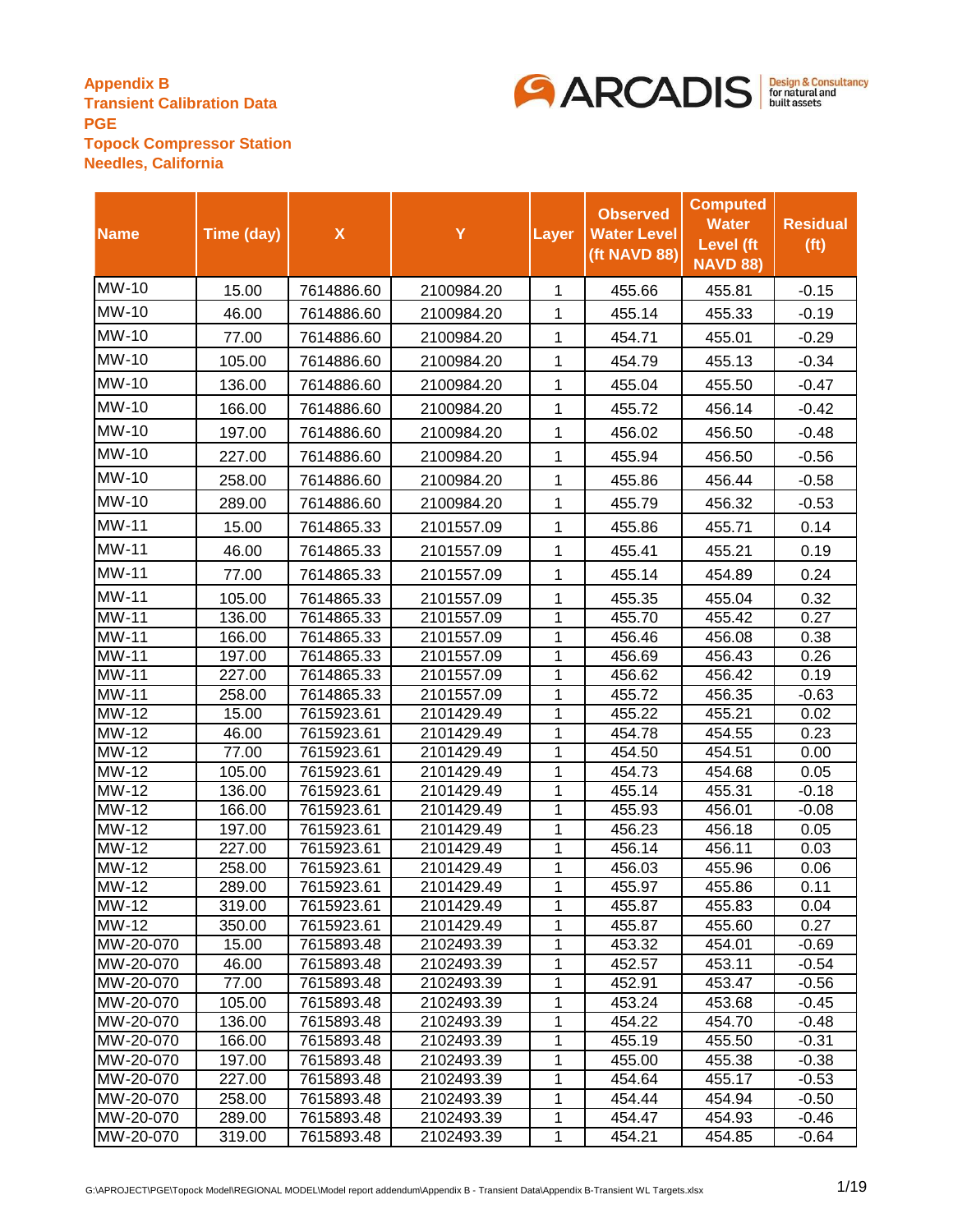

|              |            |                    |            |                | <b>Observed</b>    | <b>Computed</b>  |                   |
|--------------|------------|--------------------|------------|----------------|--------------------|------------------|-------------------|
|              |            |                    |            |                |                    | <b>Water</b>     | <b>Residual</b>   |
| <b>Name</b>  | Time (day) | $\pmb{\mathsf{X}}$ | Y          | Layer          | <b>Water Level</b> | <b>Level</b> (ft | (f <sub>t</sub> ) |
|              |            |                    |            |                | (ft NAVD 88)       | <b>NAVD 88)</b>  |                   |
| MW-20-070    | 350.00     | 7615893.48         | 2102493.39 | 1              | 453.99             | 454.46           | $-0.46$           |
| MW-20-100    | 15.00      | 7615881.03         | 2102506.33 | $\overline{2}$ | 452.84             | 453.87           | $-1.03$           |
| MW-20-100    | 46.00      | 7615881.03         | 2102506.33 | $\overline{2}$ | 452.07             | 452.98           | $-0.91$           |
| MW-20-100    | 77.00      | 7615881.03         | 2102506.33 | $\overline{2}$ | 452.48             | 453.32           | $-0.84$           |
| MW-20-100    | 105.00     | 7615881.03         | 2102506.33 | $\overline{2}$ | 452.75             | 453.53           | $-0.78$           |
| MW-20-100    | 136.00     | 7615881.03         | 2102506.33 | $\overline{2}$ | 453.80             | 454.55           | $-0.75$           |
| MW-20-100    | 166.00     | 7615881.03         | 2102506.33 | $\overline{2}$ | 454.79             | 455.36           | $-0.57$           |
| MW-20-100    | 197.00     | 7615881.03         | 2102506.33 | $\overline{2}$ | 454.51             | 455.24           | $-0.73$           |
| MW-20-100    | 227.00     | 7615881.03         | 2102506.33 | $\overline{2}$ | 454.16             | 455.02           | $-0.86$           |
| MW-20-100    | 258.00     | 7615881.03         | 2102506.33 | $\overline{2}$ | 453.90             | 454.79           | $-0.90$           |
| MW-20-100    | 289.00     | 7615881.03         | 2102506.33 | $\overline{2}$ | 454.01             | 454.80           | $-0.79$           |
| MW-20-100    | 319.00     | 7615881.03         | 2102506.33 | $\overline{2}$ | 453.65             | 454.69           | $-1.03$           |
| MW-20-100    | 350.00     | 7615881.03         | 2102506.33 | $\overline{2}$ | 453.44             | 454.31           | $-0.87$           |
| MW-20-130    | 15.00      | 7615881.52         | 2102493.68 | 3              | 452.47             | 453.73           | $-1.26$           |
| MW-20-130    | 46.00      | 7615881.52         | 2102493.68 | $\overline{3}$ | 452.19             | 452.84           | $-0.65$           |
| MW-20-130    | 77.00      | 7615881.52         | 2102493.68 | 3              | 452.29             | 453.19           | $-0.90$           |
| MW-20-130    | 105.00     | 7615881.52         | 2102493.68 | 3              | 452.26             | 453.39           | $-1.13$           |
| MW-20-130    | 136.00     | 7615881.52         | 2102493.68 | 3              | 453.47             | 454.41           | $-0.94$           |
| MW-20-130    | 166.00     | 7615881.52         | 2102493.68 | 3              | 454.50             | 455.23           | $-0.74$           |
| MW-20-130    | 197.00     | 7615881.52         | 2102493.68 | 3              | 454.15             | 455.11           | $-0.96$           |
| MW-20-130    | 227.00     | 7615881.52         | 2102493.68 | 3              | 453.75             | 454.88           | $-1.12$           |
| MW-20-130    | 258.00     | 7615881.52         | 2102493.68 | 3              | 453.52             | 454.65           | $-1.14$           |
| MW-20-130    | 289.00     | 7615881.52         | 2102493.68 | $\overline{3}$ | 453.69             | 454.68           | $-0.99$           |
| MW-20-130    | 319.00     | 7615881.52         | 2102493.68 | 3              | 453.23             | 454.53           | $-1.30$           |
| MW-20-130    | 350.00     | 7615881.52         | 2102493.68 | 3              | 453.03             | 454.17           | $-1.14$           |
| MW-21        | 15.00      | 7616099.26         | 2101486.75 | 1              | 454.10             | 455.03           | $-0.93$           |
| MW-21        | 46.00      | 7616099.26         | 2101486.75 | $\overline{1}$ | 454.64             | 454.30           | 0.35              |
| <b>MW-21</b> | 77.00      | 7616099.26         | 2101486.75 | 1              | 454.28             | 454.40           | $-0.12$           |
| MW-21        | 105.00     | 7616099.26         | 2101486.75 | 1              | 454.47             | 454.58           | $-0.11$           |
| MW-21        | 136.00     | 7616099.26         | 2101486.75 | 1              | 454.88             | 455.33           | $-0.45$           |
| MW-21        | 166.00     | 7616099.26         | 2101486.75 | 1              | 455.77             | 456.02           | $-0.25$           |
| MW-21        | 197.00     | 7616099.26         | 2101486.75 | 1              | 455.67             | 456.11           | $-0.44$           |
| $MW-21$      | 227.00     | 7616099.26         | 2101486.75 | 1              | 456.00             | 456.02           | $-0.02$           |
| <b>MW-21</b> | 258.00     | 7616099.26         | 2101486.75 | 1              | 455.86             | 455.84           | 0.02              |
| <b>MW-21</b> | 289.00     | 7616099.26         | 2101486.75 | 1              | 455.82             | 455.75           | 0.07              |
| <b>MW-21</b> | 319.00     | 7616099.26         | 2101486.75 | 1              | 455.69             | 455.74           | $-0.04$           |
| <b>MW-21</b> | 350.00     | 7616099.26         | 2101486.75 | 1              | 455.66             | 455.44           | 0.22              |
| <b>MW-22</b> | 15.00      | 7616359.75         | 2101566.69 | 1              | 454.28             | 454.40           | $-0.12$           |
| <b>MW-22</b> | 46.00      | 7616359.75         | 2101566.69 | 1              | 453.78             | 453.39           | 0.39              |
| MW-22        | 77.00      | 7616359.75         | 2101566.69 | 1              | 453.93             | 454.13           | $-0.20$           |
| MW-22        | 105.00     | 7616359.75         | 2101566.69 | 1              | 454.32             | 454.33           | 0.00              |
| <b>MW-22</b> | 136.00     | 7616359.75         | 2101566.69 | 1              | 455.48             | 455.54           | $-0.06$           |
| <b>MW-22</b> | 166.00     | 7616359.75         | 2101566.69 | 1              | 455.87             | 456.20           | $-0.33$           |
| <b>MW-22</b> | 197.00     | 7616359.75         | 2101566.69 | 1              | 455.58             | 455.93           | $-0.34$           |
| <b>MW-22</b> | 227.00     | 7616359.75         | 2101566.69 | 1              | 455.45             | 455.77           | $-0.32$           |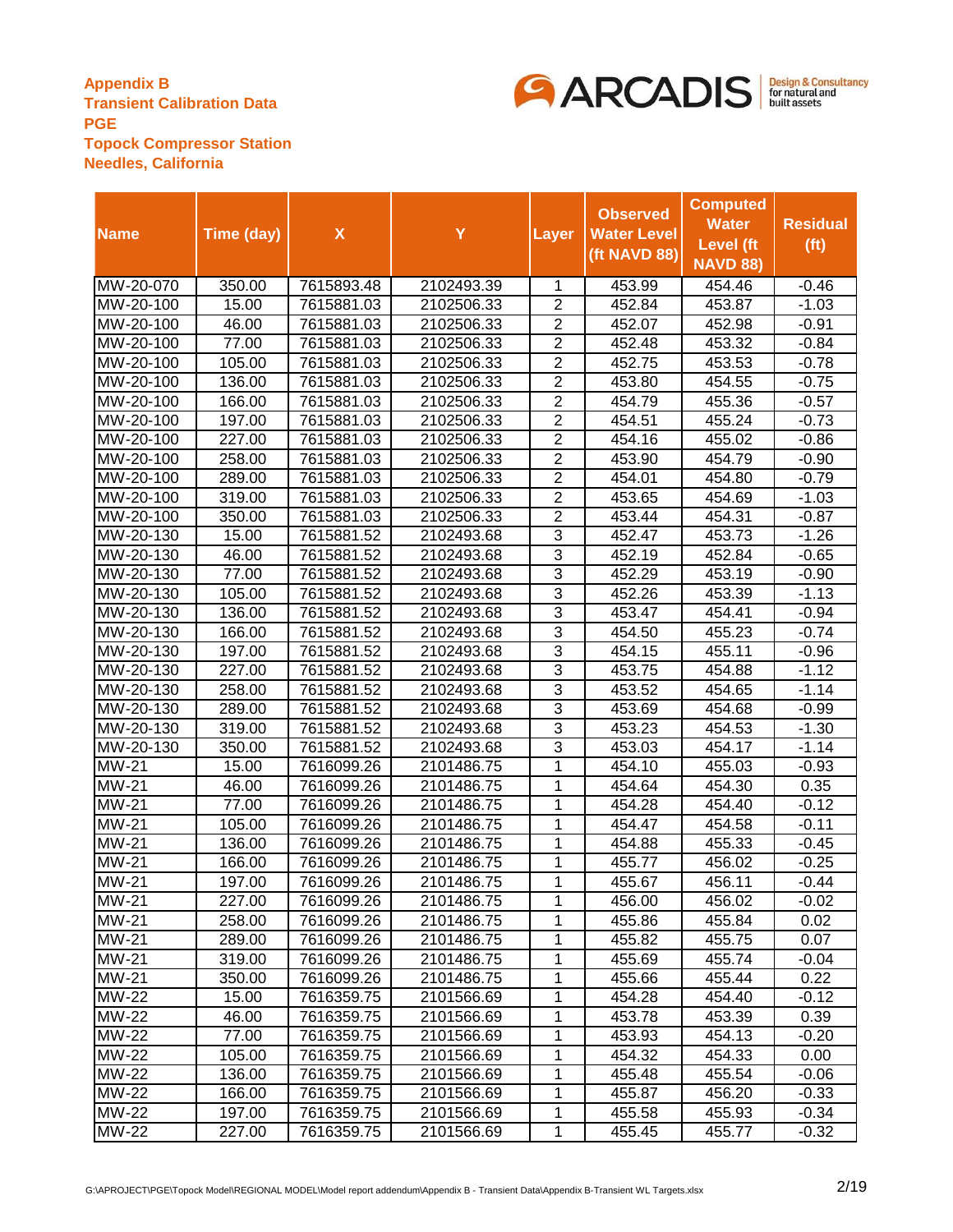

|              |            |                    |            |                | <b>Observed</b>    | <b>Computed</b>  |                   |
|--------------|------------|--------------------|------------|----------------|--------------------|------------------|-------------------|
|              |            |                    |            |                |                    | <b>Water</b>     | <b>Residual</b>   |
| <b>Name</b>  | Time (day) | $\pmb{\mathsf{X}}$ | Y          | Layer          | <b>Water Level</b> | <b>Level</b> (ft | (f <sub>t</sub> ) |
|              |            |                    |            |                | (ft NAVD 88)       | <b>NAVD 88)</b>  |                   |
| <b>MW-22</b> | 258.00     | 7616359.75         | 2101566.69 | 1              | 455.20             | 455.47           | $-0.27$           |
| <b>MW-22</b> | 289.00     | 7616359.75         | 2101566.69 | 1              | 455.25             | 455.38           | $-0.14$           |
| <b>MW-22</b> | 319.00     | 7616359.75         | 2101566.69 | 1              | 455.26             | 455.49           | $-0.23$           |
| <b>MW-22</b> | 350.00     | 7616359.75         | 2101566.69 | 1              | 455.11             | 454.91           | 0.20              |
| MW-23-060    | 15.00      | 7616448.25         | 2101286.36 | 1              | 454.62             | 456.27           | $-1.65$           |
| MW-23-060    | 46.00      | 7616448.25         | 2101286.36 | 1              | 454.48             | 455.99           | $-1.50$           |
| MW-23-060    | 77.00      | 7616448.25         | 2101286.36 | 1              | 454.15             | 455.60           | $-1.45$           |
| MW-23-060    | 105.00     | 7616448.25         | 2101286.36 | 1              | 454.60             | 455.58           | $-0.98$           |
| MW-23-060    | 136.00     | 7616448.25         | 2101286.36 | 1              | 455.12             | 455.69           | $-0.58$           |
| MW-23-060    | 166.00     | 7616448.25         | 2101286.36 | 1              | 455.81             | 456.13           | $-0.31$           |
| MW-23-060    | 197.00     | 7616448.25         | 2101286.36 | 1              | 455.89             | 456.57           | $-0.68$           |
| MW-23-060    | 227.00     | 7616448.25         | 2101286.36 | 1              | 455.87             | 456.72           | $-0.85$           |
| MW-23-060    | 258.00     | 7616448.25         | 2101286.36 | 1              | 455.65             | 456.75           | $-1.11$           |
| MW-23-060    | 289.00     | 7616448.25         | 2101286.36 | 1              | 455.59             | 456.68           | $-1.09$           |
| MW-23-060    | 319.00     | 7616448.25         | 2101286.36 | 1              | 455.63             | 456.63           | $-1.00$           |
| MW-23-060    | 350.00     | 7616448.25         | 2101286.36 | 1              | 455.44             | 456.61           | $-1.17$           |
| MW-23-080    | 15.00      | 7616448.50         | 2101286.33 | 1              | 454.66             | 456.27           | $-1.61$           |
| MW-23-080    | 46.00      | 7616448.50         | 2101286.33 | 1              | 454.53             | 455.99           | $-1.46$           |
| MW-23-080    | 77.00      | 7616448.50         | 2101286.33 | 1              | 454.23             | 455.60           | $-1.37$           |
| MW-23-080    | 105.00     | 7616448.50         | 2101286.33 | 1              | 454.67             | 455.58           | $-0.90$           |
| MW-23-080    | 136.00     | 7616448.50         | 2101286.33 | 1              | 455.20             | 455.69           | $-0.49$           |
| MW-23-080    | 166.00     | 7616448.50         | 2101286.33 | 1              | 455.91             | 456.13           | $-0.22$           |
| MW-23-080    | 197.00     | 7616448.50         | 2101286.33 | 1              | 455.99             | 456.57           | $-0.59$           |
| MW-23-080    | 227.00     | 7616448.50         | 2101286.33 | 1              | 455.96             | 456.72           | $-0.76$           |
| MW-23-080    | 258.00     | 7616448.50         | 2101286.33 | 1              | 455.70             | 456.75           | $-1.05$           |
| MW-23-080    | 289.00     | 7616448.50         | 2101286.33 | 1              | 455.64             | 456.68           | $-1.04$           |
| MW-23-080    | 319.00     | 7616448.50         | 2101286.33 | $\overline{1}$ | 455.69             | 456.63           | $-0.94$           |
| MW-23-080    | 350.00     | 7616448.50         | 2101286.33 | 1              | 455.59             | 456.61           | $-1.01$           |
| <b>MW-25</b> | 15.00      | 7615303.59         | 2102351.22 | 1              | 454.98             | 455.07           | $-0.09$           |
| <b>MW-25</b> | 46.00      | 7615303.59         | 2102351.22 | 1              | 454.44             | 454.42           | 0.03              |
| MW-25        | 77.00      | 7615303.59         | 2102351.22 | 1              | 454.34             | 454.29           | 0.05              |
| <b>MW-25</b> | 105.00     | 7615303.59         | 2102351.22 | 1              | 454.68             | 454.49           | 0.19              |
| MW-25        | 136.00     | 7615303.59         | 2102351.22 | 1              | 455.24             | 455.10           | 0.14              |
| <b>MW-25</b> | 166.00     | 7615303.59         | 2102351.22 | 1              | 456.13             | 455.84           | 0.29              |
| <b>MW-25</b> | 197.00     | 7615303.59         | 2102351.22 | 1              | 456.29             | 456.05           | 0.24              |
| <b>MW-25</b> | 227.00     | 7615303.59         | 2102351.22 | 1              | 456.18             | 455.95           | 0.24              |
| <b>MW-25</b> | 258.00     | 7615303.59         | 2102351.22 | 1              | 455.90             | 455.82           | 0.08              |
| <b>MW-25</b> | 289.00     | 7615303.59         | 2102351.22 | 1              | 455.83             | 455.72           | 0.11              |
| <b>MW-25</b> | 319.00     | 7615303.59         | 2102351.22 | 1              | 455.74             | 455.65           | 0.09              |
| <b>MW-25</b> | 350.00     | 7615303.59         | 2102351.22 | 1              | 455.57             | 455.47           | 0.10              |
| MW-26        | 15.00      | 7615787.70         | 2101911.86 | 1              | 454.70             | 454.89           | $-0.18$           |
| <b>MW-26</b> | 46.00      | 7615787.70         | 2101911.86 | 1              | 454.19             | 454.16           | 0.03              |
| <b>MW-26</b> | 77.00      | 7615787.70         | 2101911.86 | 1              | 454.10             | 454.21           | $-0.10$           |
| <b>MW-26</b> | 105.00     | 7615787.70         | 2101911.86 | 1              | 454.36             | 454.40           | $-0.04$           |
| <b>MW-26</b> | 136.00     | 7615787.70         | 2101911.86 | 1              | 454.96             | 455.13           | $-0.17$           |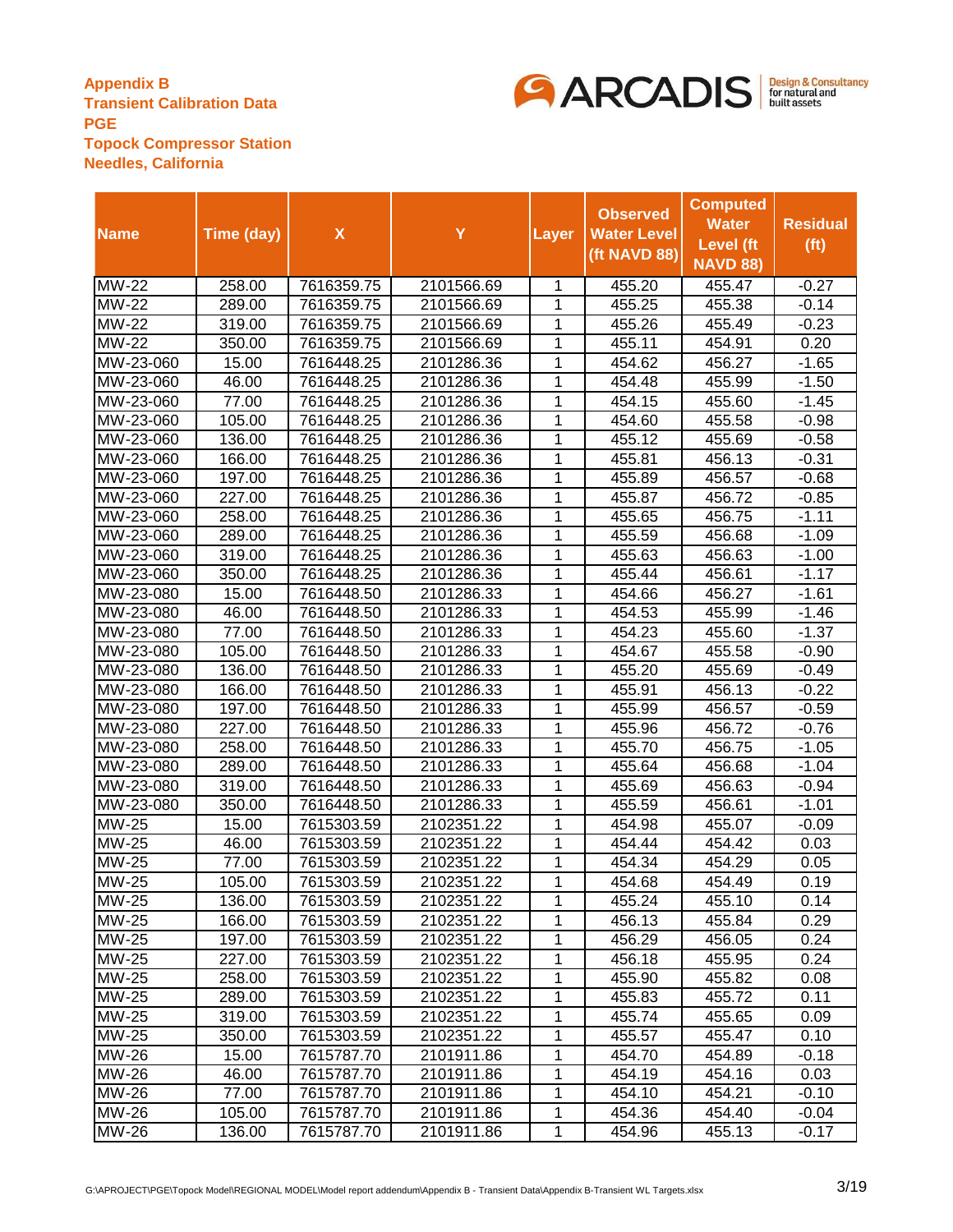

|                            |            |                    |            |                | <b>Observed</b>    | <b>Computed</b>  |                   |
|----------------------------|------------|--------------------|------------|----------------|--------------------|------------------|-------------------|
|                            |            | $\pmb{\mathsf{X}}$ | Y          |                | <b>Water Level</b> | <b>Water</b>     | <b>Residual</b>   |
| <b>Name</b>                | Time (day) |                    |            | Layer          |                    | <b>Level</b> (ft | (f <sub>t</sub> ) |
|                            |            |                    |            |                | (ft NAVD 88)       | <b>NAVD 88)</b>  |                   |
| <b>MW-26</b>               | 166.00     | 7615787.70         | 2101911.86 | 1              | 455.83             | 455.86           | $-0.03$           |
| <b>MW-26</b>               | 197.00     | 7615787.70         | 2101911.86 | 1              | 455.97             | 455.97           | 0.01              |
| $\overline{\text{MW}}$ -26 | 227.00     | 7615787.70         | 2101911.86 | 1              | 455.77             | 455.85           | $-0.08$           |
| <b>MW-26</b>               | 258.00     | 7615787.70         | 2101911.86 | 1              | 455.59             | 455.69           | $-0.10$           |
| <b>MW-26</b>               | 289.00     | 7615787.70         | 2101911.86 | 1              | 455.54             | 455.61           | $-0.07$           |
| <b>MW-26</b>               | 319.00     | 7615787.70         | 2101911.86 | 1              | 455.42             | 455.56           | $-0.14$           |
| <b>MW-26</b>               | 350.00     | 7615787.70         | 2101911.86 | 1              | 455.28             | 455.30           | $-0.01$           |
| MW-27-020                  | 15.00      | 7616557.66         | 2102294.73 | 1              | 454.09             | 454.11           | $-0.02$           |
| MW-27-020                  | 46.00      | 7616557.66         | 2102294.73 | 1              | 453.15             | 452.93           | 0.22              |
| MW-27-020                  | 77.00      | 7616557.66         | 2102294.73 | 1              | 454.18             | 454.04           | 0.14              |
| MW-27-020                  | 105.00     | 7616557.66         | 2102294.73 | $\mathbf 1$    | 454.38             | 454.24           | 0.14              |
| MW-27-020                  | 136.00     | 7616557.66         | 2102294.73 | 1              | 456.06             | 455.78           | 0.29              |
| MW-27-020                  | 166.00     | 7616557.66         | 2102294.73 | 1              | 456.78             | 456.40           | 0.38              |
| MW-27-020                  | 197.00     | 7616557.66         | 2102294.73 | 1              | 456.02             | 455.83           | 0.19              |
| MW-27-020                  | 227.00     | 7616557.66         | 2102294.73 | 1              | 455.83             | 455.67           | 0.15              |
| MW-27-020                  | 258.00     | 7616557.66         | 2102294.73 | 1              | 455.39             | 455.29           | 0.10              |
| MW-27-020                  | 289.00     | 7616557.66         | 2102294.73 | 1              | 455.30             | 455.24           | 0.07              |
| MW-27-020                  | 319.00     | 7616557.66         | 2102294.73 | 1              | 455.56             | 455.43           | 0.14              |
| MW-27-020                  | 350.00     | 7616557.66         | 2102294.73 | 1              | 454.83             | 454.65           | 0.17              |
| MW-27-060                  | 15.00      | 7616534.75         | 2102288.27 | $\overline{2}$ | 454.08             | 454.12           | $-0.03$           |
| MW-27-060                  | 46.00      | 7616534.75         | 2102288.27 | $\overline{2}$ | 452.95             | 452.96           | $-0.01$           |
| MW-27-060                  | 77.00      | 7616534.75         | 2102288.27 | 2              | 454.17             | 453.98           | 0.20              |
| MW-27-060                  | 105.00     | 7616534.75         | 2102288.27 | $\overline{2}$ | 454.39             | 454.19           | 0.20              |
| MW-27-060                  | 136.00     | 7616534.75         | 2102288.27 | $\overline{2}$ | 456.04             | 455.66           | 0.37              |
| MW-27-060                  | 166.00     | 7616534.75         | 2102288.27 | $\overline{2}$ | 456.69             | 456.32           | 0.38              |
| MW-27-060                  | 197.00     | 7616534.75         | 2102288.27 | $\overline{2}$ | 455.96             | 455.81           | 0.16              |
| MW-27-060                  | 227.00     | 7616534.75         | 2102288.27 | $\overline{2}$ | 455.77             | 455.64           | 0.13              |
| MW-27-060                  | 258.00     | 7616534.75         | 2102288.27 | $\overline{2}$ | 455.40             | 455.27           | 0.13              |
| MW-27-060                  | 289.00     | 7616534.75         | 2102288.27 | $\overline{2}$ | 455.31             | 455.22           | 0.09              |
| MW-27-060                  | 319.00     | 7616534.75         | 2102288.27 | $\overline{2}$ | 455.53             | 455.39           | 0.14              |
| MW-27-060                  | 350.00     | 7616534.75         | 2102288.27 | $\overline{2}$ | 454.76             | 454.65           | 0.11              |
| MW-27-085                  | 15.00      | 7616540.34         | 2102290.53 | 3              | 454.11             | 454.12           | $-0.01$           |
| MW-27-085                  | 46.00      | 7616540.34         | 2102290.53 | 3              | 452.99             | 452.97           | 0.02              |
| MW-27-085                  | 77.00      | 7616540.34         | 2102290.53 | 3              | 454.04             | 453.96           | 0.09              |
| MW-27-085                  | 105.00     | 7616540.34         | 2102290.53 | 3              | 454.32             | 454.18           | 0.14              |
| MW-27-085                  | 136.00     | 7616540.34         | 2102290.53 | 3              | 455.96             | 455.64           | 0.32              |
| MW-27-085                  | 166.00     | 7616540.34         | 2102290.53 | 3              | 456.71             | 456.30           | 0.41              |
| MW-27-085                  | 197.00     | 7616540.34         | 2102290.53 | 3              | 456.03             | 455.81           | 0.22              |
| MW-27-085                  | 227.00     | 7616540.34         | 2102290.53 | 3              | 455.80             | 455.63           | 0.17              |
| MW-27-085                  | 258.00     | 7616540.34         | 2102290.53 | 3              | 455.39             | 455.27           | 0.12              |
| MW-27-085                  | 289.00     | 7616540.34         | 2102290.53 | 3              | 455.30             | 455.21           | 0.08              |
| MW-27-085                  | 319.00     | 7616540.34         | 2102290.53 | 3              | 455.53             | 455.38           | 0.15              |
| MW-27-085                  | 350.00     | 7616540.34         | 2102290.53 | 3              | 454.72             | 454.65           | 0.07              |
| MW-28-025                  | 15.00      | 7616280.73         | 2103003.90 | 1              | 454.10             | 454.24           | $-0.13$           |
| MW-28-025                  | 46.00      | 7616280.73         | 2103003.90 | 1              | 452.96             | 453.08           | $-0.13$           |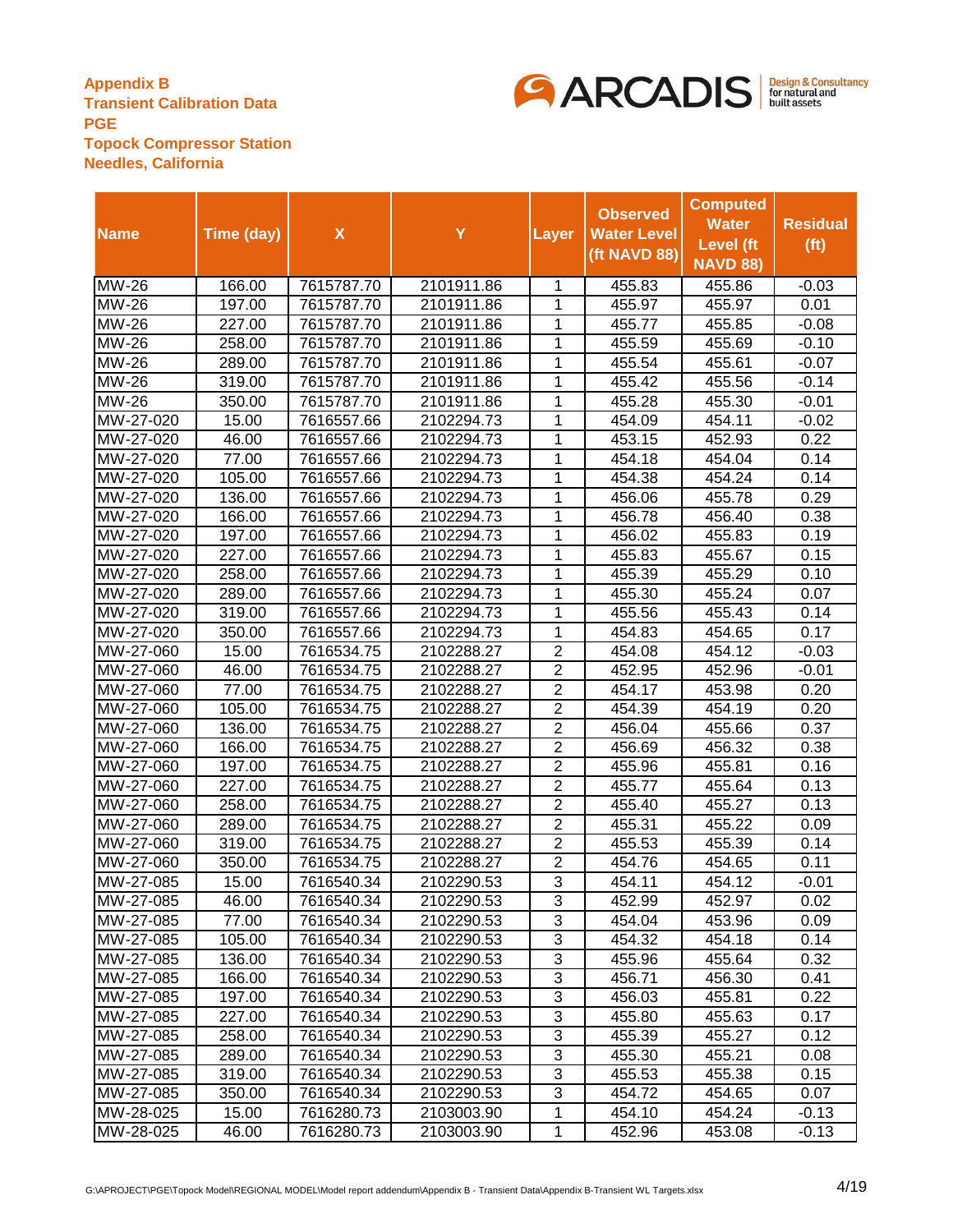

|             |            |                    |            |                | <b>Observed</b>    | <b>Computed</b>  |                   |
|-------------|------------|--------------------|------------|----------------|--------------------|------------------|-------------------|
|             |            |                    |            |                |                    | <b>Water</b>     | <b>Residual</b>   |
| <b>Name</b> | Time (day) | $\pmb{\mathsf{X}}$ | Y          | Layer          | <b>Water Level</b> | <b>Level</b> (ft | (f <sub>t</sub> ) |
|             |            |                    |            |                | (ft NAVD 88)       | <b>NAVD 88)</b>  |                   |
| MW-28-025   | 77.00      | 7616280.73         | 2103003.90 | 1              | 453.65             | 454.11           | $-0.45$           |
| MW-28-025   | 105.00     | 7616280.73         | 2103003.90 | 1              | 454.54             | 454.31           | 0.23              |
| MW-28-025   | 136.00     | 7616280.73         | 2103003.90 | 1              | 455.98             | 455.80           | 0.18              |
| MW-28-025   | 166.00     | 7616280.73         | 2103003.90 | 1              | 456.70             | 456.44           | 0.26              |
| MW-28-025   | 197.00     | 7616280.73         | 2103003.90 | 1              | 456.00             | 455.91           | 0.08              |
| MW-28-025   | 227.00     | 7616280.73         | 2103003.90 | 1              | 455.89             | 455.76           | 0.12              |
| MW-28-025   | 258.00     | 7616280.73         | 2103003.90 | 1              | 455.41             | 455.39           | 0.02              |
| MW-28-025   | 289.00     | 7616280.73         | 2103003.90 | 1              | 455.32             | 455.33           | $-0.01$           |
| MW-28-025   | 319.00     | 7616280.73         | 2103003.90 | 1              | 455.54             | 455.50           | 0.04              |
| MW-28-025   | 350.00     | 7616280.73         | 2103003.90 | 1              | 454.70             | 454.77           | $-0.08$           |
| MW-28-090   | 15.00      | 7616289.73         | 2103005.68 | 3              | 454.23             | 454.29           | $-0.06$           |
| MW-28-090   | 46.00      | 7616289.73         | 2103005.68 | $\overline{3}$ | 453.13             | 453.19           | $-0.06$           |
| MW-28-090   | 77.00      | 7616289.73         | 2103005.68 | 3              | 454.18             | 454.05           | 0.13              |
| MW-28-090   | 105.00     | 7616289.73         | 2103005.68 | $\overline{3}$ | 454.40             | 454.28           | 0.13              |
| MW-28-090   | 136.00     | 7616289.73         | 2103005.68 | 3              | 455.98             | 455.65           | 0.33              |
| MW-28-090   | 166.00     | 7616289.73         | 2103005.68 | 3              | 456.68             | 456.33           | 0.35              |
| MW-28-090   | 197.00     | 7616289.73         | 2103005.68 | 3              | 456.05             | 455.90           | 0.15              |
| MW-28-090   | 227.00     | 7616289.73         | 2103005.68 | 3              | 455.86             | 455.74           | 0.12              |
| MW-28-090   | 258.00     | 7616289.73         | 2103005.68 | 3              | 455.48             | 455.40           | 0.08              |
| MW-28-090   | 289.00     | 7616289.73         | 2103005.68 | 3              | 455.44             | 455.33           | 0.11              |
| MW-28-090   | 319.00     | 7616289.73         | 2103005.68 | 3              | 455.57             | 455.46           | 0.10              |
| MW-28-090   | 350.00     | 7616289.73         | 2103005.68 | 3              | 454.84             | 454.81           | 0.03              |
| MW-30-050   | 15.00      | 7616150.98         | 2102503.83 | $\overline{2}$ | 453.86             | 453.93           | $-0.07$           |
| MW-30-050   | 46.00      | 7616150.98         | 2102503.83 | $\overline{2}$ | 452.88             | 452.92           | $-0.05$           |
| MW-30-050   | 77.00      | 7616150.98         | 2102503.83 | $\overline{2}$ | 453.83             | 453.54           | 0.29              |
| MW-30-050   | 105.00     | 7616150.98         | 2102503.83 | $\overline{2}$ | 454.11             | 453.76           | 0.35              |
| MW-30-050   | 136.00     | 7616150.98         | 2102503.83 | $\overline{2}$ | 455.51             | 454.97           | 0.54              |
| MW-30-050   | 166.00     | 7616150.98         | 2102503.83 | $\overline{2}$ | 456.39             | 455.72           | 0.67              |
| MW-30-050   | 197.00     | 7616150.98         | 2102503.83 | $\overline{2}$ | 455.78             | 455.45           | 0.33              |
| MW-30-050   | 227.00     | 7616150.98         | 2102503.83 | $\overline{c}$ | 455.48             | 455.24           | 0.24              |
| MW-30-050   | 258.00     | 7616150.98         | 2102503.83 | $\overline{2}$ | 455.10             | 454.95           | 0.15              |
| MW-30-050   | 289.00     | 7616150.98         | 2102503.83 | $\overline{2}$ | 454.99             | 454.94           | 0.06              |
| MW-30-050   | 319.00     | 7616150.98         | 2102503.83 | 2              | 455.11             | 454.98           | 0.13              |
| MW-30-050   | 350.00     | 7616150.98         | 2102503.83 | 2              | 454.54             | 454.41           | 0.12              |
| MW-31-135   | 15.00      | 7615819.13         | 2102835.29 | 3              | 453.43             | 454.01           | $-0.58$           |
| MW-31-135   | 46.00      | 7615819.13         | 2102835.29 | 3              | 452.61             | 453.11           | $-0.50$           |
| MW-31-135   | 77.00      | 7615819.13         | 2102835.29 | 3              | 453.13             | 453.48           | $-0.35$           |
| MW-31-135   | 105.00     | 7615819.13         | 2102835.29 | 3              | 453.36             | 453.69           | $-0.33$           |
| MW-31-135   | 136.00     | 7615819.13         | 2102835.29 | 3              | 454.58             | 454.73           | $-0.15$           |
| MW-31-135   | 166.00     | 7615819.13         | 2102835.29 | 3              | 455.52             | 455.52           | 0.00              |
| MW-31-135   | 197.00     | 7615819.13         | 2102835.29 | 3              | 455.19             | 455.39           | $-0.19$           |
| MW-31-135   | 227.00     | 7615819.13         | 2102835.29 | 3              | 454.81             | 455.18           | $-0.37$           |
| MW-31-135   | 258.00     | 7615819.13         | 2102835.29 | 3              | 454.65             | 454.95           | $-0.30$           |
| MW-31-135   | 289.00     | 7615819.13         | 2102835.29 | 3              | 454.67             | 454.94           | $-0.26$           |
| MW-31-135   | 319.00     | 7615819.13         | 2102835.29 | 3              | 454.47             | 454.83           | $-0.37$           |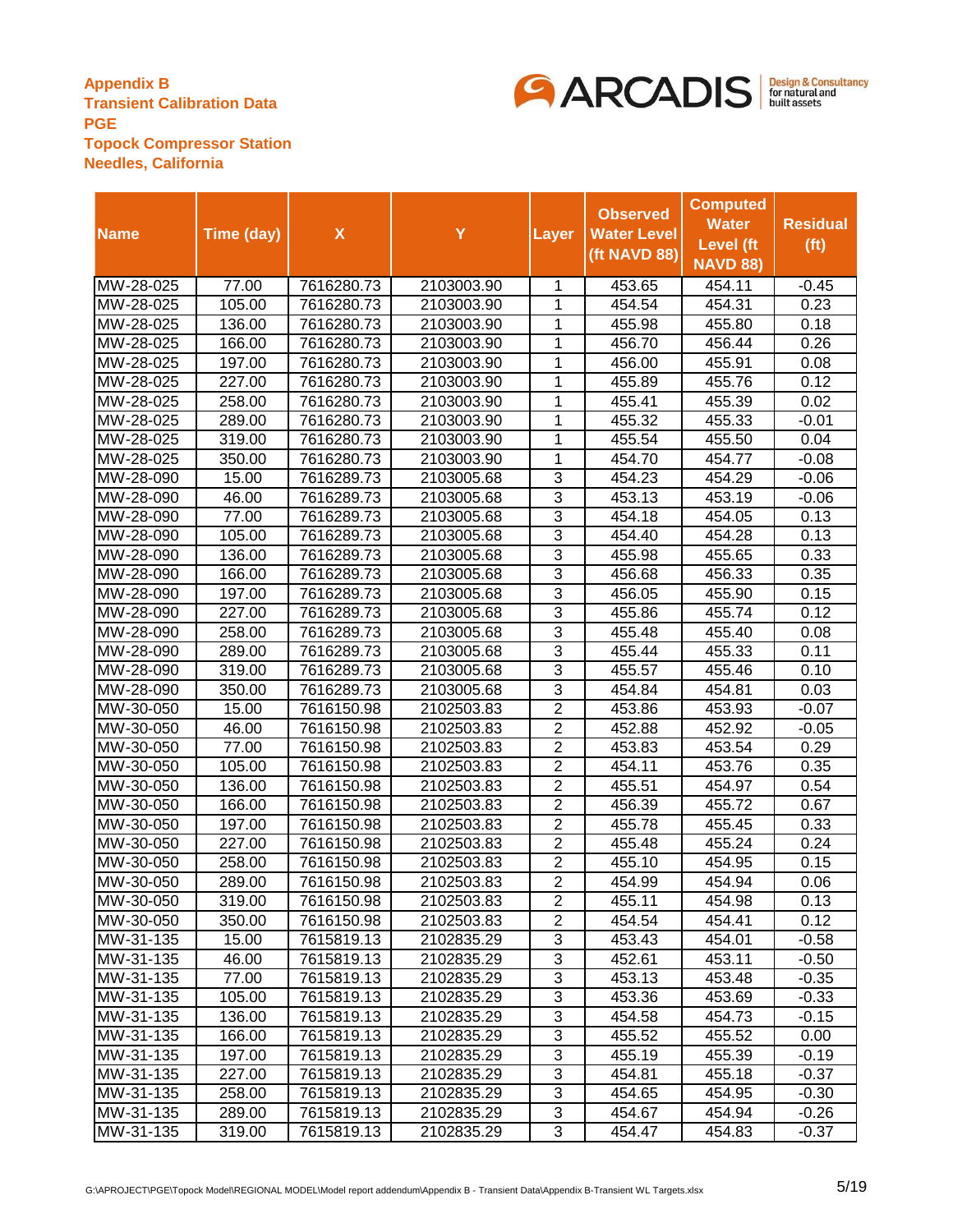

|             |            |                    |            |                          | <b>Observed</b>    | <b>Computed</b>  |                   |
|-------------|------------|--------------------|------------|--------------------------|--------------------|------------------|-------------------|
| <b>Name</b> | Time (day) | $\pmb{\mathsf{X}}$ | Y          | Layer                    | <b>Water Level</b> | <b>Water</b>     | <b>Residual</b>   |
|             |            |                    |            |                          | (ft NAVD 88)       | <b>Level</b> (ft | (f <sup>t</sup> ) |
|             |            |                    |            |                          |                    | <b>NAVD 88)</b>  |                   |
| MW-31-135   | 350.00     | 7615819.13         | 2102835.29 | 3                        | 454.11             | 454.46           | $-0.35$           |
| MW-32-035   | 15.00      | 7616306.62         | 2102034.68 | 1                        | 453.97             | 454.24           | $-0.28$           |
| MW-32-035   | 46.00      | 7616306.62         | 2102034.68 | 1                        | 453.06             | 453.22           | $-0.16$           |
| MW-32-035   | 77.00      | 7616306.62         | 2102034.68 | 1                        | 453.88             | 453.92           | $-0.04$           |
| MW-32-035   | 105.00     | 7616306.62         | 2102034.68 | 1                        | 454.22             | 454.14           | 0.09              |
| MW-32-035   | 136.00     | 7616306.62         | 2102034.68 | 1                        | 455.66             | 455.37           | 0.29              |
| MW-32-035   | 166.00     | 7616306.62         | 2102034.68 | 1                        | 456.42             | 456.06           | 0.36              |
| MW-32-035   | 197.00     | 7616306.62         | 2102034.68 | 1                        | 455.94             | 455.76           | 0.18              |
| MW-32-035   | 227.00     | 7616306.62         | 2102034.68 | 1                        | 455.64             | 455.59           | 0.04              |
| MW-32-035   | 258.00     | 7616306.62         | 2102034.68 | 1                        | 455.18             | 455.29           | $-0.11$           |
| MW-32-035   | 289.00     | 7616306.62         | 2102034.68 | 1                        | 455.15             | 455.23           | $-0.08$           |
| MW-32-035   | 319.00     | 7616306.62         | 2102034.68 | 1                        | 455.30             | 455.32           | $-0.02$           |
| MW-32-035   | 350.00     | 7616306.62         | 2102034.68 | 1                        | 454.72             | 454.74           | $-0.01$           |
| MW-33-040   | 15.00      | 7615916.42         | 2103280.79 | 1                        | 454.13             | 454.50           | $-0.37$           |
| MW-33-040   | 46.00      | 7615916.42         | 2103280.79 | 1                        | 453.17             | 453.48           | $-0.31$           |
| MW-33-040   | 77.00      | 7615916.42         | 2103280.79 | 1                        | 454.06             | 454.14           | $-0.09$           |
| MW-33-040   | 105.00     | 7615916.42         | 2103280.79 | 1                        | 454.37             | 454.37           | 0.00              |
| MW-33-040   | 136.00     | 7615916.42         | 2103280.79 | 1                        | 455.59             | 455.60           | $-0.01$           |
| MW-33-040   | 166.00     | 7615916.42         | 2103280.79 | 1                        | 456.35             | 456.29           | 0.06              |
| MW-33-040   | 197.00     | 7615916.42         | 2103280.79 | 1                        | 456.05             | 455.99           | 0.06              |
| MW-33-040   | 227.00     | 7615916.42         | 2103280.79 | 1                        | 455.75             | 455.84           | $-0.09$           |
| MW-33-040   | 258.00     | 7615916.42         | 2103280.79 | 1                        | 455.43             | 455.53           | $-0.11$           |
| MW-33-040   | 289.00     | 7615916.42         | 2103280.79 | 1                        | 455.25             | 455.45           | $-0.21$           |
| MW-33-040   | 319.00     | 7615916.42         | 2103280.79 | 1                        | 455.30             | 455.55           | $-0.25$           |
| MW-33-040   | 350.00     | 7615916.42         | 2103280.79 | 1                        | 454.80             | 455.00           | $-0.20$           |
| MW-33-090   | 15.00      | 7615914.59         | 2103287.43 | $\overline{2}$           | 454.41             | 454.54           | $-0.13$           |
| MW-33-090   | 46.00      | 7615914.59         | 2103287.43 | $\overline{2}$           | 453.44             | 453.53           | $-0.09$           |
| MW-33-090   | 77.00      | 7615914.59         | 2103287.43 | $\overline{2}$           | 454.24             | 454.16           | 0.07              |
| MW-33-090   | 105.00     | 7615914.59         | 2103287.43 | $\overline{c}$           | 454.58             | 454.40           | 0.18              |
| MW-33-090   | 136.00     | 7615914.59         | 2103287.43 | $\overline{2}$           | 455.87             | 455.60           | 0.27              |
| MW-33-090   | 166.00     | 7615914.59         | 2103287.43 | $\overline{2}$           | 456.60             | 456.30           | 0.30              |
| MW-33-090   | 197.00     | 7615914.59         | 2103287.43 | $\overline{2}$           | 456.22             | 456.01           | 0.20              |
| MW-33-090   | 227.00     | 7615914.59         | 2103287.43 | 2                        | 455.97             | 455.86           | 0.11              |
| MW-33-090   | 258.00     | 7615914.59         | 2103287.43 | $\overline{2}$           | 455.73             | 455.57           | 0.16              |
| MW-33-090   | 289.00     | 7615914.59         | 2103287.43 | $\overline{2}$           | 455.63             | 455.48           | 0.15              |
| MW-33-090   | 319.00     | 7615914.59         | 2103287.43 | $\overline{2}$           | 455.80             | 455.57           | 0.22              |
| MW-33-090   | 350.00     | 7615914.59         | 2103287.43 | $\overline{2}$           | 455.58             | 455.03           | 0.55              |
| MW-33-150   | 15.00      | 7615906.05         | 2103302.57 | 4                        | 454.42             | 454.66           | -0.24             |
| MW-33-150   | 46.00      | 7615906.05         | 2103302.57 | 4                        | 453.53             | 453.69           | $-0.15$           |
| MW-33-150   | 77.00      | 7615906.05         | 2103302.57 | $\overline{\mathcal{A}}$ | 454.21             | 454.22           | $-0.01$           |
| MW-33-150   | 105.00     | 7615906.05         | 2103302.57 | 4                        | 454.50             | 454.46           | 0.04              |
| MW-33-150   | 136.00     | 7615906.05         | 2103302.57 | 4                        | 455.73             | 455.59           | 0.15              |
| MW-33-150   | 166.00     | 7615906.05         | 2103302.57 | 4                        | 456.48             | 456.28           | 0.20              |
| MW-33-150   | 197.00     | 7615906.05         | 2103302.57 | 4                        | 456.04             | 456.06           | $-0.03$           |
| MW-33-150   | 227.00     | 7615906.05         | 2103302.57 | 4                        | 455.89             | 455.92           | $-0.03$           |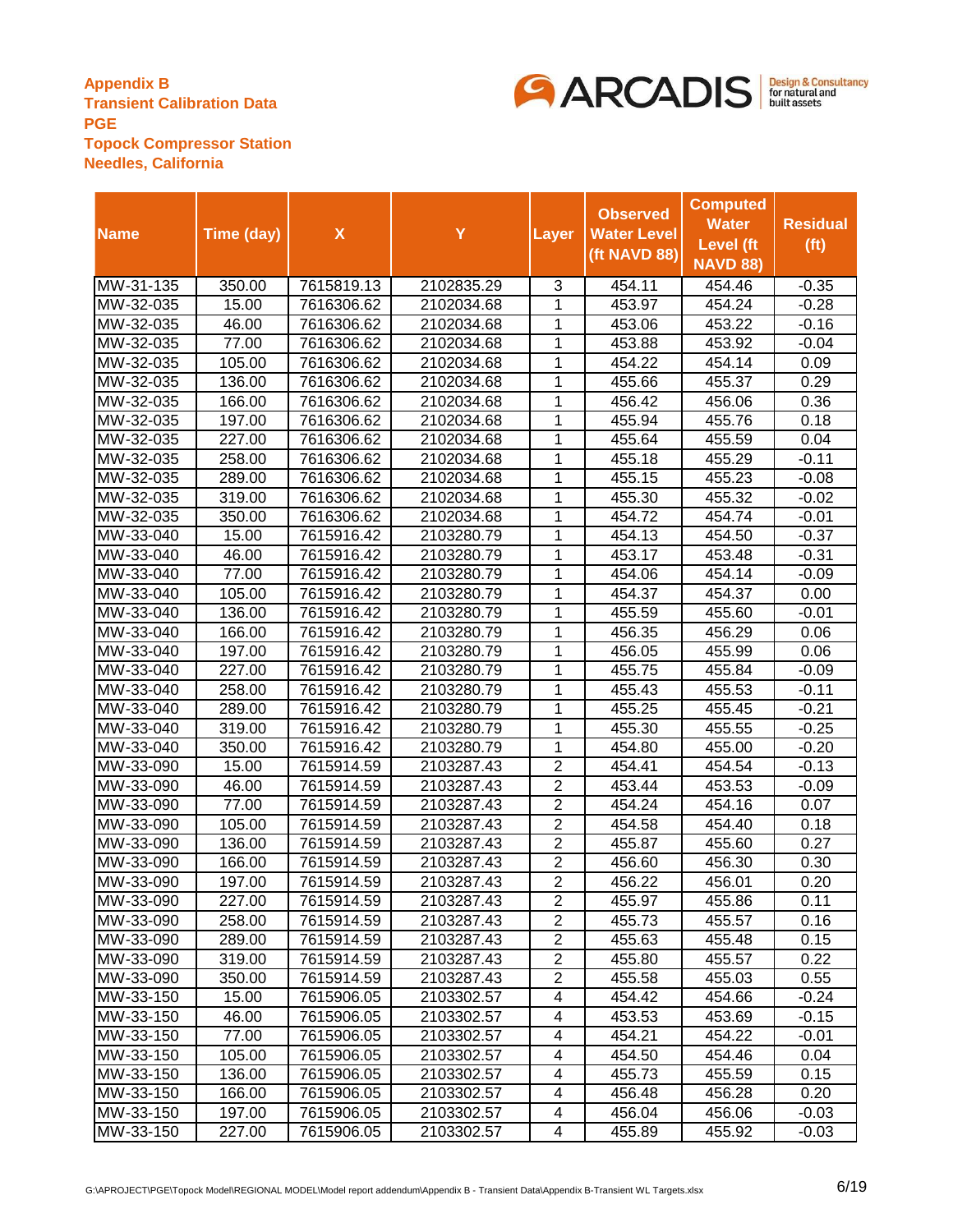

|             |            |                    |            |                | <b>Observed</b>    | <b>Computed</b>  |                   |
|-------------|------------|--------------------|------------|----------------|--------------------|------------------|-------------------|
| <b>Name</b> | Time (day) | $\pmb{\mathsf{X}}$ | Y          | Layer          | <b>Water Level</b> | <b>Water</b>     | <b>Residual</b>   |
|             |            |                    |            |                | (ft NAVD 88)       | <b>Level</b> (ft | (f <sup>t</sup> ) |
|             |            |                    |            |                |                    | <b>NAVD 88)</b>  |                   |
| MW-33-150   | 258.00     | 7615906.05         | 2103302.57 | 4              | 455.58             | 455.65           | $-0.07$           |
| MW-33-150   | 289.00     | 7615906.05         | 2103302.57 | 4              | 455.52             | 455.55           | $-0.03$           |
| MW-33-150   | 319.00     | 7615906.05         | 2103302.57 | 4              | 455.56             | 455.63           | $-0.07$           |
| MW-33-150   | 350.00     | 7615906.05         | 2103302.57 | 4              | 455.03             | 455.14           | $-0.11$           |
| MW-34-055   | 15.00      | 7616444.49         | 2102542.45 | $\overline{2}$ | 454.13             | 454.02           | 0.11              |
| MW-34-055   | 46.00      | 7616444.49         | 2102542.45 | $\overline{2}$ | 452.95             | 452.88           | 0.08              |
| MW-34-055   | 77.00      | 7616444.49         | 2102542.45 | $\overline{2}$ | 454.14             | 453.84           | 0.30              |
| MW-34-055   | 105.00     | 7616444.49         | 2102542.45 | $\overline{2}$ | 454.39             | 454.05           | 0.33              |
| MW-34-055   | 136.00     | 7616444.49         | 2102542.45 | $\overline{2}$ | 456.05             | 455.50           | 0.55              |
| MW-34-055   | 166.00     | 7616444.49         | 2102542.45 | $\overline{2}$ | 456.69             | 456.17           | 0.52              |
| MW-34-055   | 197.00     | 7616444.49         | 2102542.45 | $\overline{2}$ | 456.04             | 455.69           | 0.35              |
| MW-34-055   | 227.00     | 7616444.49         | 2102542.45 | $\overline{2}$ | 455.84             | 455.51           | 0.33              |
| MW-34-055   | 258.00     | 7616444.49         | 2102542.45 | $\overline{2}$ | 455.33             | 455.15           | 0.18              |
| MW-34-055   | 289.00     | 7616444.49         | 2102542.45 | $\overline{c}$ | 455.30             | 455.12           | 0.18              |
| MW-34-055   | 319.00     | 7616444.49         | 2102542.45 | $\overline{2}$ | 455.52             | 455.28           | 0.23              |
| MW-34-055   | 350.00     | 7616444.49         | 2102542.45 | $\overline{2}$ | 454.74             | 454.54           | 0.20              |
| MW-34-080   | 15.00      | 7616444.98         | 2102535.25 | 3              | 454.23             | 453.92           | 0.31              |
| MW-34-080   | 46.00      | 7616444.98         | 2102535.25 | 3              | 452.99             | 452.80           | 0.19              |
| MW-34-080   | 77.00      | 7616444.98         | 2102535.25 | 3              | 454.24             | 453.70           | 0.54              |
| MW-34-080   | 105.00     | 7616444.98         | 2102535.25 | 3              | 454.48             | 453.92           | 0.55              |
| MW-34-080   | 136.00     | 7616444.98         | 2102535.25 | 3              | 456.09             | 455.33           | 0.76              |
| MW-34-080   | 166.00     | 7616444.98         | 2102535.25 | 3              | 456.71             | 456.03           | 0.68              |
| MW-34-080   | 197.00     | 7616444.98         | 2102535.25 | $\overline{3}$ | 456.06             | 455.60           | 0.46              |
| MW-34-080   | 227.00     | 7616444.98         | 2102535.25 | 3              | 455.89             | 455.39           | 0.50              |
| MW-34-080   | 258.00     | 7616444.98         | 2102535.25 | 3              | 455.43             | 455.04           | 0.39              |
| MW-34-080   | 289.00     | 7616444.98         | 2102535.25 | 3              | 455.41             | 455.02           | 0.39              |
| MW-34-080   | 319.00     | 7616444.98         | 2102535.25 | $\overline{3}$ | 455.63             | 455.20           | 0.43              |
| MW-34-080   | 350.00     | 7616444.98         | 2102535.25 | 3              | 454.77             | 454.44           | 0.33              |
| MW-34-100   | 15.00      | 7616452.41         | 2102530.60 | $\overline{3}$ | 453.86             | 453.95           | $-0.09$           |
| MW-34-100   | 46.00      | 7616452.41         | 2102530.60 | $\overline{3}$ | 452.74             | 452.82           | $-0.09$           |
| MW-34-100   | 77.00      | 7616452.41         | 2102530.60 | $\overline{3}$ | 453.77             | 453.73           | 0.04              |
| MW-34-100   | 105.00     | 7616452.41         | 2102530.60 | $\overline{3}$ | 454.04             | 453.96           | 0.08              |
| MW-34-100   | 136.00     | 7616452.41         | 2102530.60 | 3              | 455.63             | 455.37           | 0.27              |
| MW-34-100   | 166.00     | 7616452.41         | 2102530.60 | 3              | 456.32             | 456.07           | 0.25              |
| MW-34-100   | 197.00     | 7616452.41         | 2102530.60 | 3              | 455.87             | 455.63           | 0.25              |
| MW-34-100   | 227.00     | 7616452.41         | 2102530.60 | 3              | 455.67             | 455.42           | 0.25              |
| MW-34-100   | 258.00     | 7616452.41         | 2102530.60 | 3              | 455.25             | 455.07           | 0.18              |
| MW-34-100   | 289.00     | 7616452.41         | 2102530.60 | 3              | 455.21             | 455.04           | 0.17              |
| MW-34-100   | 319.00     | 7616452.41         | 2102530.60 | 3              | 455.43             | 455.22           | 0.20              |
| MW-34-100   | 350.00     | 7616452.41         | 2102530.60 | 3              | 454.57             | 454.47           | 0.10              |
| MW-35-060   | 15.00      | 7615317.50         | 2104058.80 | 1              | 454.67             | 454.99           | $-0.31$           |
| MW-35-060   | 46.00      | 7615317.50         | 2104058.80 | 1              | 453.68             | 454.08           | -0.40             |
| MW-35-060   | 77.00      | 7615317.50         | 2104058.80 | 1              | 454.55             | 454.49           | 0.05              |
| MW-35-060   | 105.00     | 7615317.50         | 2104058.80 | 1              | 454.86             | 454.73           | 0.13              |
| MW-35-060   | 136.00     | 7615317.50         | 2104058.80 | 1              | 456.27             | 455.76           | 0.50              |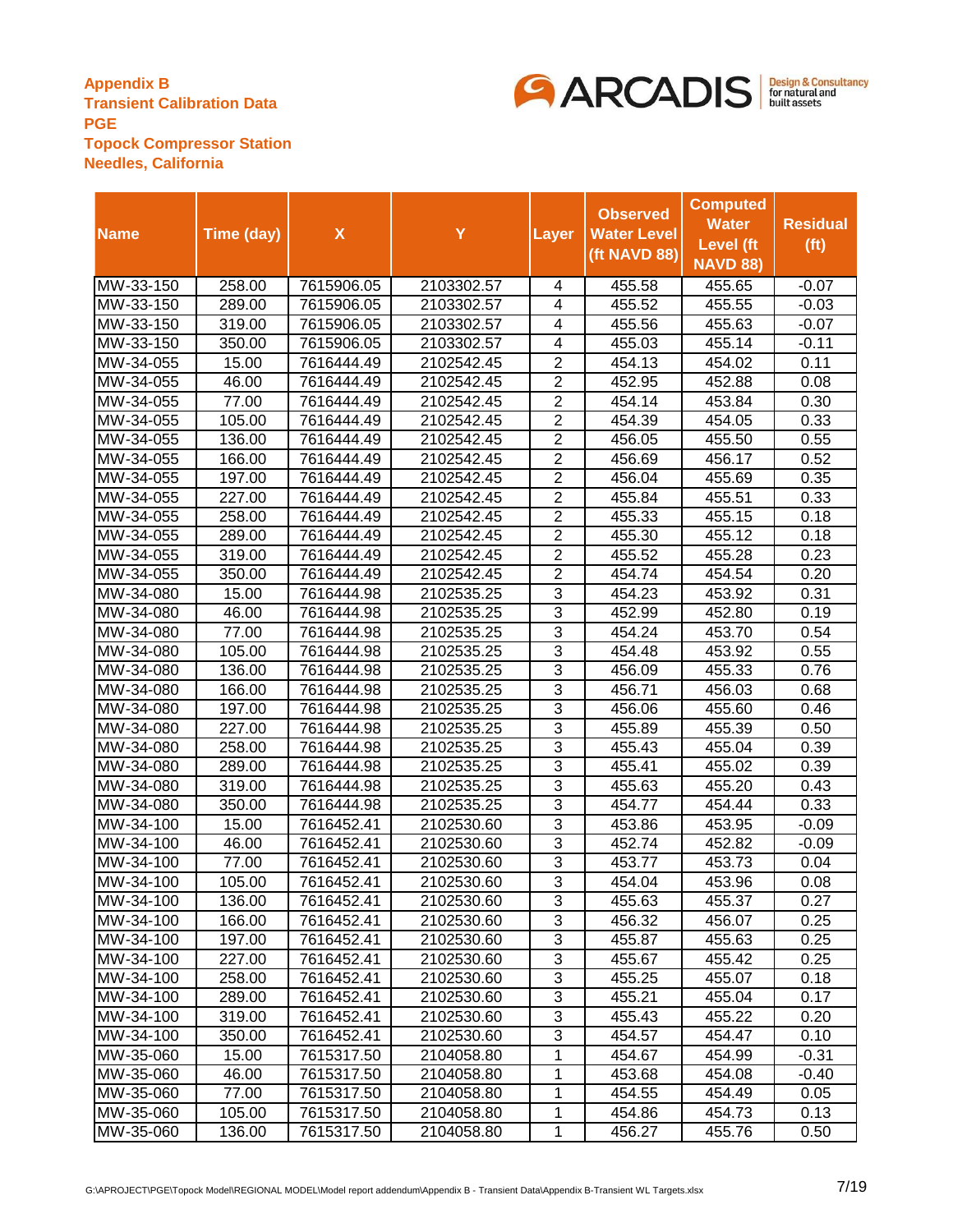

|             |            |                    |            |                | <b>Observed</b>    | <b>Computed</b>  |                   |
|-------------|------------|--------------------|------------|----------------|--------------------|------------------|-------------------|
|             |            |                    |            |                |                    | <b>Water</b>     | <b>Residual</b>   |
| <b>Name</b> | Time (day) | $\pmb{\mathsf{X}}$ | Y          | Layer          | <b>Water Level</b> | <b>Level</b> (ft | (f <sub>t</sub> ) |
|             |            |                    |            |                | (ft NAVD 88)       | <b>NAVD 88)</b>  |                   |
| MW-35-060   | 166.00     | 7615317.50         | 2104058.80 | 1              | 457.07             | 456.44           | 0.62              |
| MW-35-060   | 197.00     | 7615317.50         | 2104058.80 | 1              | 456.43             | 456.29           | 0.13              |
| MW-35-060   | 227.00     | 7615317.50         | 2104058.80 | 1              | 456.21             | 456.18           | 0.02              |
| MW-35-060   | 258.00     | 7615317.50         | 2104058.80 | 1              | 455.91             | 455.93           | $-0.02$           |
| MW-35-060   | 289.00     | 7615317.50         | 2104058.80 | 1              | 455.84             | 455.81           | 0.03              |
| MW-35-060   | 319.00     | 7615317.50         | 2104058.80 | 1              | 455.90             | 455.90           | 0.00              |
| MW-35-060   | 350.00     | 7615317.50         | 2104058.80 | 1              | 455.33             | 455.46           | $-0.12$           |
| MW-35-135   | 15.00      | 7615329.76         | 2104045.82 | 3              | 455.16             | 455.04           | 0.12              |
| MW-35-135   | 46.00      | 7615329.76         | 2104045.82 | 3              | 454.35             | 454.14           | 0.20              |
| MW-35-135   | 77.00      | 7615329.76         | 2104045.82 | 3              | 454.82             | 454.52           | 0.30              |
| MW-35-135   | 105.00     | 7615329.76         | 2104045.82 | 3              | 455.15             | 454.76           | 0.39              |
| MW-35-135   | 136.00     | 7615329.76         | 2104045.82 | $\overline{3}$ | 456.22             | 455.76           | 0.47              |
| MW-35-135   | 166.00     | 7615329.76         | 2104045.82 | $\overline{3}$ | 457.01             | 456.44           | 0.57              |
| MW-35-135   | 197.00     | 7615329.76         | 2104045.82 | $\overline{3}$ | 456.52             | 456.32           | 0.21              |
| MW-35-135   | 227.00     | 7615329.76         | 2104045.82 | $\overline{3}$ | 456.56             | 456.21           | 0.35              |
| MW-35-135   | 258.00     | 7615329.76         | 2104045.82 | $\overline{3}$ | 456.30             | 455.96           | 0.34              |
| MW-35-135   | 289.00     | 7615329.76         | 2104045.82 | 3              | 456.24             | 455.85           | 0.39              |
| MW-35-135   | 319.00     | 7615329.76         | 2104045.82 | 3              | 456.20             | 455.93           | 0.27              |
| MW-35-135   | 350.00     | 7615329.76         | 2104045.82 | 3              | 455.75             | 455.50           | 0.25              |
| MW-36-020   | 15.00      | 7616267.10         | 2102542.57 | 1              | 454.04             | 453.96           | 0.09              |
| MW-36-020   | 46.00      | 7616267.10         | 2102542.57 | 1              | 453.03             | 452.90           | 0.13              |
| MW-36-020   | 77.00      | 7616267.10         | 2102542.57 | 1              | 453.92             | 453.64           | 0.27              |
| MW-36-020   | 105.00     | 7616267.10         | 2102542.57 | 1              | 454.23             | 453.86           | 0.37              |
| MW-36-020   | 136.00     | 7616267.10         | 2102542.57 | 1              | 455.51             | 455.16           | 0.35              |
| MW-36-020   | 166.00     | 7616267.10         | 2102542.57 | 1              | 456.36             | 455.89           | 0.48              |
| MW-36-020   | 197.00     | 7616267.10         | 2102542.57 | 1              | 455.86             | 455.54           | 0.32              |
| MW-36-020   | 227.00     | 7616267.10         | 2102542.57 | $\overline{1}$ | 455.62             | 455.34           | 0.28              |
| MW-36-020   | 258.00     | 7616267.10         | 2102542.57 | 1              | 455.22             | 455.02           | 0.20              |
| MW-36-020   | 289.00     | 7616267.10         | 2102542.57 | 1              | 455.14             | 455.00           | 0.15              |
| MW-36-020   | 319.00     | 7616267.10         | 2102542.57 | 1              | 455.32             | 455.09           | 0.23              |
| MW-36-020   | 350.00     | 7616267.10         | 2102542.57 | 1              | 454.72             | 454.45           | 0.27              |
| MW-36-040   | 15.00      | 7616267.58         | 2102537.20 | 1              | 453.93             | 453.96           | $-0.03$           |
| MW-36-040   | 46.00      | 7616267.58         | 2102537.20 | 1              | 452.86             | 452.90           | -0.04             |
| MW-36-040   | 77.00      | 7616267.58         | 2102537.20 | 1              | 453.87             | 453.64           | 0.23              |
| MW-36-040   | 105.00     | 7616267.58         | 2102537.20 | 1              | 454.15             | 453.86           | 0.29              |
| MW-36-040   | 136.00     | 7616267.58         | 2102537.20 | 1              | 455.67             | 455.16           | 0.51              |
| MW-36-040   | 166.00     | 7616267.58         | 2102537.20 | 1              | 456.42             | 455.88           | 0.54              |
| MW-36-040   | 197.00     | 7616267.58         | 2102537.20 | 1              | 455.88             | 455.54           | 0.34              |
| MW-36-040   | 227.00     | 7616267.58         | 2102537.20 | 1              | 455.65             | 455.33           | 0.32              |
| MW-36-040   | 258.00     | 7616267.58         | 2102537.20 | 1              | 455.18             | 455.02           | 0.16              |
| MW-36-040   | 289.00     | 7616267.58         | 2102537.20 | 1              | 455.10             | 455.00           | 0.11              |
| MW-36-040   | 319.00     | 7616267.58         | 2102537.20 | 1              | 455.26             | 455.09           | 0.17              |
| MW-36-040   | 350.00     | 7616267.58         | 2102537.20 | 1              | 454.54             | 454.45           | 0.08              |
| MW-36-050   | 15.00      | 7616267.47         | 2102532.17 | $\overline{c}$ | 453.86             | 453.91           | $-0.06$           |
| MW-36-050   | 46.00      | 7616267.47         | 2102532.17 | $\overline{2}$ | 452.80             | 452.86           | $-0.06$           |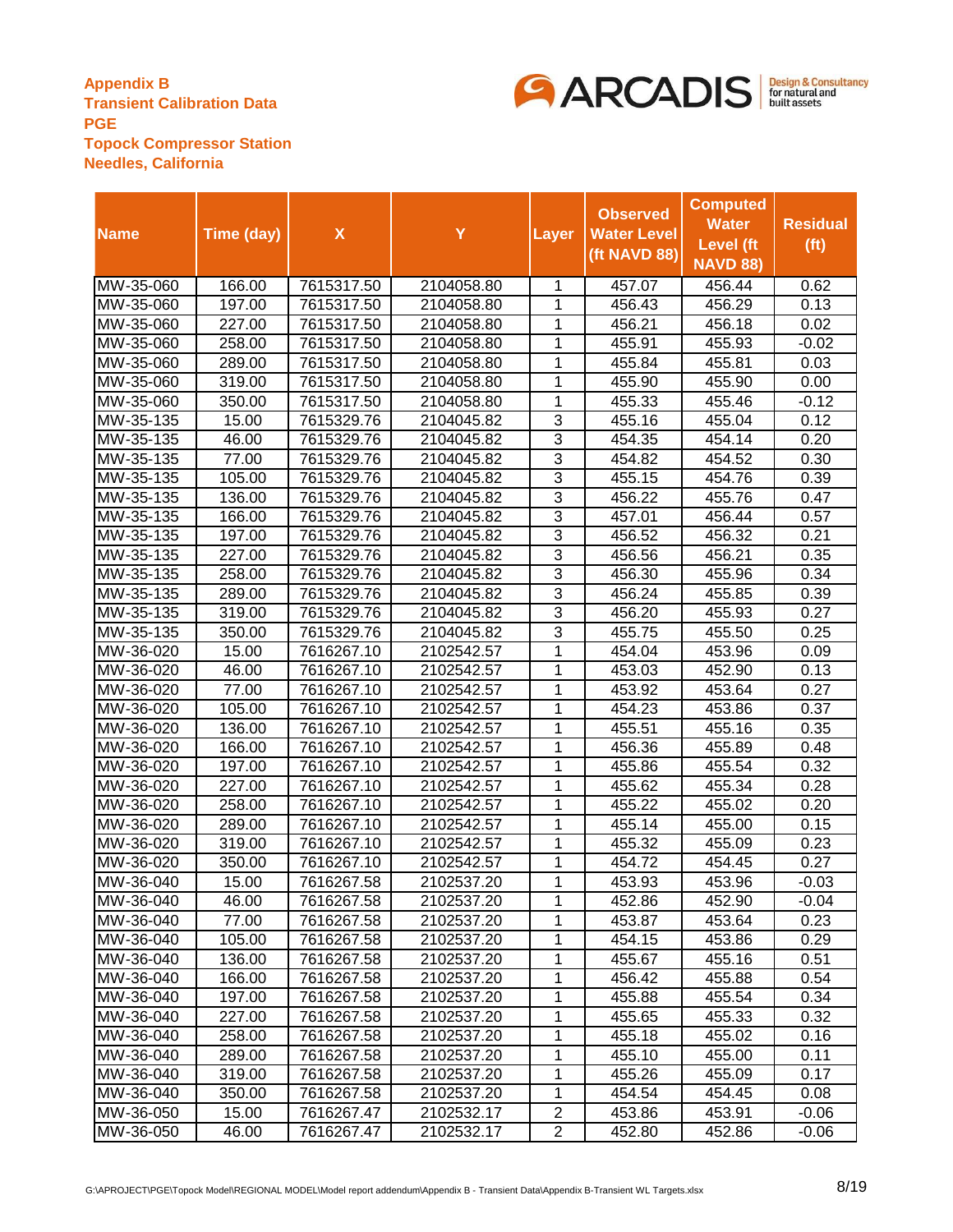

|             |            |                    |            |                | <b>Observed</b>    | <b>Computed</b>  |                   |
|-------------|------------|--------------------|------------|----------------|--------------------|------------------|-------------------|
| <b>Name</b> | Time (day) | $\pmb{\mathsf{X}}$ | Y          | Layer          | <b>Water Level</b> | <b>Water</b>     | <b>Residual</b>   |
|             |            |                    |            |                | (ft NAVD 88)       | <b>Level</b> (ft | (f <sup>t</sup> ) |
|             |            |                    |            |                |                    | <b>NAVD 88)</b>  |                   |
| MW-36-050   | 77.00      | 7616267.47         | 2102532.17 | 2              | 453.82             | 453.59           | 0.23              |
| MW-36-050   | 105.00     | 7616267.47         | 2102532.17 | 2              | 454.11             | 453.81           | 0.30              |
| MW-36-050   | 136.00     | 7616267.47         | 2102532.17 | $\overline{2}$ | 455.64             | 455.09           | 0.55              |
| MW-36-050   | 166.00     | 7616267.47         | 2102532.17 | $\overline{2}$ | 456.38             | 455.83           | 0.55              |
| MW-36-050   | 197.00     | 7616267.47         | 2102532.17 | $\overline{2}$ | 455.73             | 455.49           | 0.23              |
| MW-36-050   | 227.00     | 7616267.47         | 2102532.17 | $\overline{2}$ | 455.51             | 455.28           | 0.23              |
| MW-36-050   | 258.00     | 7616267.47         | 2102532.17 | $\overline{2}$ | 455.05             | 454.97           | 0.08              |
| MW-36-050   | 289.00     | 7616267.47         | 2102532.17 | $\overline{2}$ | 454.97             | 454.96           | 0.01              |
| MW-36-050   | 319.00     | 7616267.47         | 2102532.17 | $\overline{2}$ | 455.15             | 455.05           | 0.09              |
| MW-36-050   | 350.00     | 7616267.47         | 2102532.17 | $\overline{2}$ | 454.38             | 454.41           | $-0.03$           |
| MW-36-070   | 15.00      | 7616267.18         | 2102542.67 | $\overline{2}$ | 453.93             | 453.91           | 0.02              |
| MW-36-070   | 46.00      | 7616267.18         | 2102542.67 | $\overline{2}$ | 452.81             | 452.86           | -0.04             |
| MW-36-070   | 77.00      | 7616267.18         | 2102542.67 | $\overline{2}$ | 453.83             | 453.59           | 0.24              |
| MW-36-070   | 105.00     | 7616267.18         | 2102542.67 | $\overline{2}$ | 454.11             | 453.81           | 0.30              |
| MW-36-070   | 136.00     | 7616267.18         | 2102542.67 | $\overline{2}$ | 455.65             | 455.10           | 0.55              |
| MW-36-070   | 166.00     | 7616267.18         | 2102542.67 | $\overline{2}$ | 456.37             | 455.83           | 0.54              |
| MW-36-070   | 197.00     | 7616267.18         | 2102542.67 | $\overline{2}$ | 455.86             | 455.49           | 0.36              |
| MW-36-070   | 227.00     | 7616267.18         | 2102542.67 | $\overline{2}$ | 455.63             | 455.28           | 0.35              |
| MW-36-070   | 258.00     | 7616267.18         | 2102542.67 | $\overline{2}$ | 455.15             | 454.97           | 0.18              |
| MW-36-070   | 289.00     | 7616267.18         | 2102542.67 | $\overline{2}$ | 455.06             | 454.95           | 0.10              |
| MW-36-070   | 319.00     | 7616267.18         | 2102542.67 | $\overline{2}$ | 455.22             | 455.05           | 0.17              |
| MW-36-070   | 350.00     | 7616267.18         | 2102542.67 | $\overline{2}$ | 454.48             | 454.41           | 0.07              |
| MW-36-090   | 15.00      | 7616267.63         | 2102537.34 | 3              | 453.09             | 453.75           | -0.66             |
| MW-36-090   | 46.00      | 7616267.63         | 2102537.34 | 3              | 452.09             | 452.70           | $-0.62$           |
| MW-36-090   | 77.00      | 7616267.63         | 2102537.34 | 3              | 452.96             | 453.41           | -0.45             |
| MW-36-090   | 105.00     | 7616267.63         | 2102537.34 | 3              | 453.19             | 453.63           | -0.44             |
| MW-36-090   | 136.00     | 7616267.63         | 2102537.34 | 3              | 454.61             | 454.90           | $-0.29$           |
| MW-36-090   | 166.00     | 7616267.63         | 2102537.34 | 3              | 455.45             | 455.66           | $-0.21$           |
| MW-36-090   | 197.00     | 7616267.63         | 2102537.34 | 3              | 455.06             | 455.34           | $-0.28$           |
| MW-36-090   | 227.00     | 7616267.63         | 2102537.34 | $\overline{3}$ | 454.69             | 455.11           | -0.41             |
| MW-36-090   | 258.00     | 7616267.63         | 2102537.34 | $\overline{3}$ | 454.35             | 454.80           | -0.45             |
| MW-36-090   | 289.00     | 7616267.63         | 2102537.34 | $\overline{3}$ | 454.46             | 454.81           | $-0.35$           |
| MW-36-090   | 319.00     | 7616267.63         | 2102537.34 | 3              | 454.45             | 454.93           | $-0.48$           |
| MW-36-090   | 350.00     | 7616267.63         | 2102537.34 | 3              | 453.73             | 454.24           | $-0.50$           |
| MW-36-100   | 15.00      | 7616267.51         | 2102532.37 | 3              | 453.38             | 453.75           | $-0.38$           |
| MW-36-100   | 46.00      | 7616267.51         | 2102532.37 | 3              | 452.38             | 452.71           | $-0.33$           |
| MW-36-100   | 77.00      | 7616267.51         | 2102532.37 | 3              | 453.22             | 453.41           | $-0.19$           |
| MW-36-100   | 105.00     | 7616267.51         | 2102532.37 | 3              | 453.42             | 453.63           | $-0.21$           |
| MW-36-100   | 136.00     | 7616267.51         | 2102532.37 | 3              | 454.83             | 454.90           | -0.07             |
| MW-36-100   | 166.00     | 7616267.51         | 2102532.37 | 3              | 455.68             | 455.66           | 0.02              |
| MW-36-100   | 197.00     | 7616267.51         | 2102532.37 | 3              | 455.33             | 455.34           | $-0.01$           |
| MW-36-100   | 227.00     | 7616267.51         | 2102532.37 | 3              | 454.85             | 455.11           | $-0.26$           |
| MW-36-100   | 258.00     | 7616267.51         | 2102532.37 | 3              | 454.53             | 454.80           | $-0.27$           |
| MW-36-100   | 289.00     | 7616267.51         | 2102532.37 | 3              | 454.57             | 454.81           | $-0.24$           |
| MW-36-100   | 319.00     | 7616267.51         | 2102532.37 | 3              | 454.66             | 454.93           | $-0.27$           |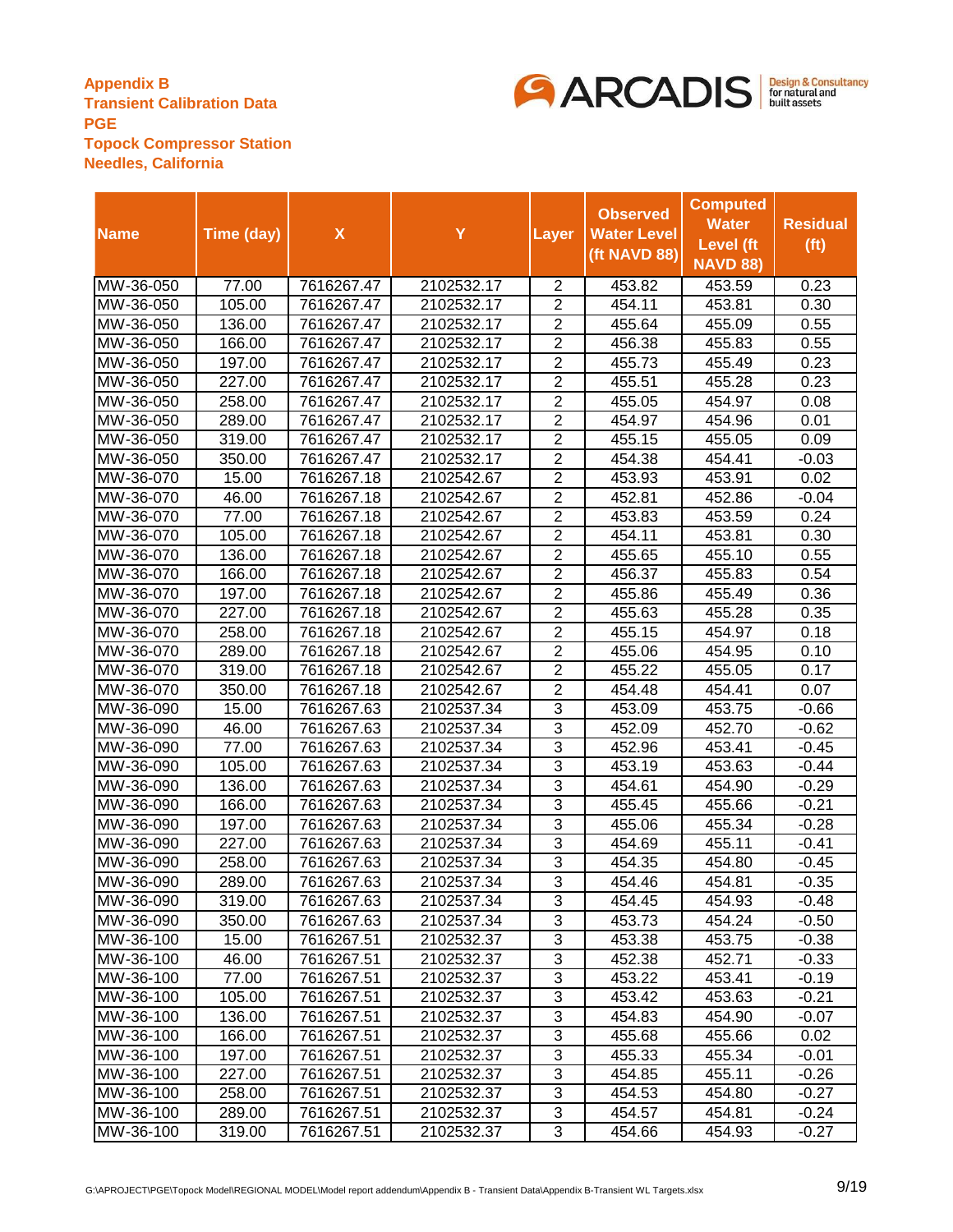

|                             |            |                    |            |                | <b>Observed</b>    | <b>Computed</b> |                   |
|-----------------------------|------------|--------------------|------------|----------------|--------------------|-----------------|-------------------|
| <b>Name</b>                 | Time (day) | $\pmb{\mathsf{X}}$ | Y          | Layer          | <b>Water Level</b> | <b>Water</b>    | <b>Residual</b>   |
|                             |            |                    |            |                | (ft NAVD 88)       | Level (ft       | (f <sup>t</sup> ) |
|                             |            |                    |            |                |                    | <b>NAVD 88)</b> |                   |
| MW-36-100                   | 350.00     | 7616267.51         | 2102532.37 | 3              | 453.87             | 454.24          | $-0.37$           |
| <b>MW-37S</b>               | 15.00      | 7614827.87         | 2102869.45 | $\overline{2}$ | 454.74             | 455.48          | $-0.74$           |
| $\overline{\text{MW}}$ -37S | 46.00      | 7614827.87         | 2102869.45 | $\overline{2}$ | 454.21             | 454.87          | $-0.66$           |
| <b>MW-37S</b>               | 77.00      | 7614827.87         | 2102869.45 | $\overline{2}$ | 454.18             | 454.64          | $-0.46$           |
| <b>MW-37S</b>               | 105.00     | 7614827.87         | 2102869.45 | $\overline{2}$ | 454.50             | 454.84          | $-0.34$           |
| <b>MW-37S</b>               | 136.00     | 7614827.87         | 2102869.45 | $\overline{2}$ | 455.13             | 455.37          | $-0.24$           |
| <b>MW-37S</b>               | 166.00     | 7614827.87         | 2102869.45 | $\overline{2}$ | 456.01             | 456.09          | $-0.07$           |
| <b>MW-37S</b>               | 197.00     | 7614827.87         | 2102869.45 | $\overline{2}$ | 456.00             | 456.36          | $-0.36$           |
| <b>MW-37S</b>               | 227.00     | 7614827.87         | 2102869.45 | $\overline{2}$ | 455.83             | 456.30          | $-0.47$           |
| <b>MW-37S</b>               | 258.00     | 7614827.87         | 2102869.45 | $\overline{2}$ | 455.69             | 456.19          | $-0.50$           |
| <b>MW-37S</b>               | 289.00     | 7614827.87         | 2102869.45 | $\overline{2}$ | 455.66             | 456.06          | $-0.40$           |
| <b>MW-38S</b>               | 15.00      | 7614918.75         | 2101279.65 | 1              | 454.79             | 455.75          | $-0.96$           |
| <b>MW-38S</b>               | 46.00      | 7614918.75         | 2101279.65 | 1              | 454.39             | 455.26          | $-0.87$           |
| <b>MW-38S</b>               | 77.00      | 7614918.75         | 2101279.65 | 1              | 454.09             | 454.94          | $-0.85$           |
| <b>MW-38S</b>               | 105.00     | 7614918.75         | 2101279.65 | 1              | 454.26             | 455.08          | $-0.81$           |
| <b>MW-38S</b>               | 136.00     | 7614918.75         | 2101279.65 | 1              | 454.60             | 455.46          | $-0.85$           |
| <b>MW-38S</b>               | 166.00     | 7614918.75         | 2101279.65 | 1              | 455.38             | 456.11          | $-0.73$           |
| <b>MW-38S</b>               | 197.00     | 7614918.75         | 2101279.65 | 1              | 455.64             | 456.46          | $-0.82$           |
| <b>MW-38S</b>               | 227.00     | 7614918.75         | 2101279.65 | 1              | 455.61             | 456.46          | $-0.84$           |
| <b>MW-38S</b>               | 258.00     | 7614918.75         | 2101279.65 | 1              | 455.55             | 456.38          | $-0.84$           |
| <b>MW-38S</b>               | 289.00     | 7614918.75         | 2101279.65 | 1              | 455.48             | 456.27          | $-0.78$           |
| MW-39-040                   | 15.00      | 7616091.44         | 2102506.22 | 1              | 453.85             | 453.96          | $-0.11$           |
| MW-39-040                   | 46.00      | 7616091.44         | 2102506.22 | 1              | 452.84             | 452.98          | $-0.14$           |
| MW-39-040                   | 77.00      | 7616091.44         | 2102506.22 | 1              | 453.74             | 453.54          | 0.20              |
| MW-39-040                   | 105.00     | 7616091.44         | 2102506.22 | 1              | 454.02             | 453.76          | 0.27              |
| MW-39-040                   | 136.00     | 7616091.44         | 2102506.22 | 1              | 455.45             | 454.92          | 0.53              |
| MW-39-040                   | 166.00     | 7616091.44         | 2102506.22 | 1              | 456.23             | 455.69          | 0.54              |
| MW-39-040                   | 197.00     | 7616091.44         | 2102506.22 | 1              | 455.64             | 455.45          | 0.19              |
| MW-39-040                   | 227.00     | 7616091.44         | 2102506.22 | 1              | 455.38             | 455.24          | 0.14              |
| MW-39-040                   | 258.00     | 7616091.44         | 2102506.22 | 1              | 455.03             | 454.96          | 0.07              |
| MW-39-040                   | 289.00     | 7616091.44         | 2102506.22 | 1              | 454.94             | 454.95          | $-0.01$           |
| MW-39-040                   | 319.00     | 7616091.44         | 2102506.22 | 1              | 455.02             | 454.96          | 0.06              |
| MW-39-040                   | 350.00     | 7616091.44         | 2102506.22 | 1              | 454.44             | 454.43          | 0.01              |
| MW-39-050                   | 15.00      | 7616095.96         | 2102498.75 | $\overline{c}$ | 453.68             | 453.92          | $-0.25$           |
| MW-39-050                   | 46.00      | 7616095.96         | 2102498.75 | $\overline{2}$ | 452.69             | 452.94          | $-0.25$           |
| MW-39-050                   | 77.00      | 7616095.96         | 2102498.75 | $\overline{2}$ | 453.58             | 453.50          | 0.08              |
| MW-39-050                   | 105.00     | 7616095.96         | 2102498.75 | $\overline{2}$ | 453.86             | 453.72          | 0.14              |
| MW-39-050                   | 136.00     | 7616095.96         | 2102498.75 | $\overline{2}$ | 455.28             | 454.90          | 0.38              |
| MW-39-050                   | 166.00     | 7616095.96         | 2102498.75 | $\overline{2}$ | 456.07             | 455.66          | 0.41              |
| MW-39-050                   | 197.00     | 7616095.96         | 2102498.75 | $\overline{2}$ | 455.50             | 455.42          | 0.08              |
| MW-39-050                   | 227.00     | 7616095.96         | 2102498.75 | $\overline{2}$ | 455.23             | 455.20          | 0.03              |
| MW-39-050                   | 258.00     | 7616095.96         | 2102498.75 | $\overline{2}$ | 454.88             | 454.93          | $-0.05$           |
| MW-39-050                   | 289.00     | 7616095.96         | 2102498.75 | $\overline{c}$ | 454.86             | 454.92          | $-0.06$           |
| MW-39-050                   | 319.00     | 7616095.96         | 2102498.75 | $\overline{c}$ | 454.90             | 454.93          | $-0.02$           |
| MW-39-050                   | 350.00     | 7616095.96         | 2102498.75 | $\overline{2}$ | 454.32             | 454.40          | $-0.08$           |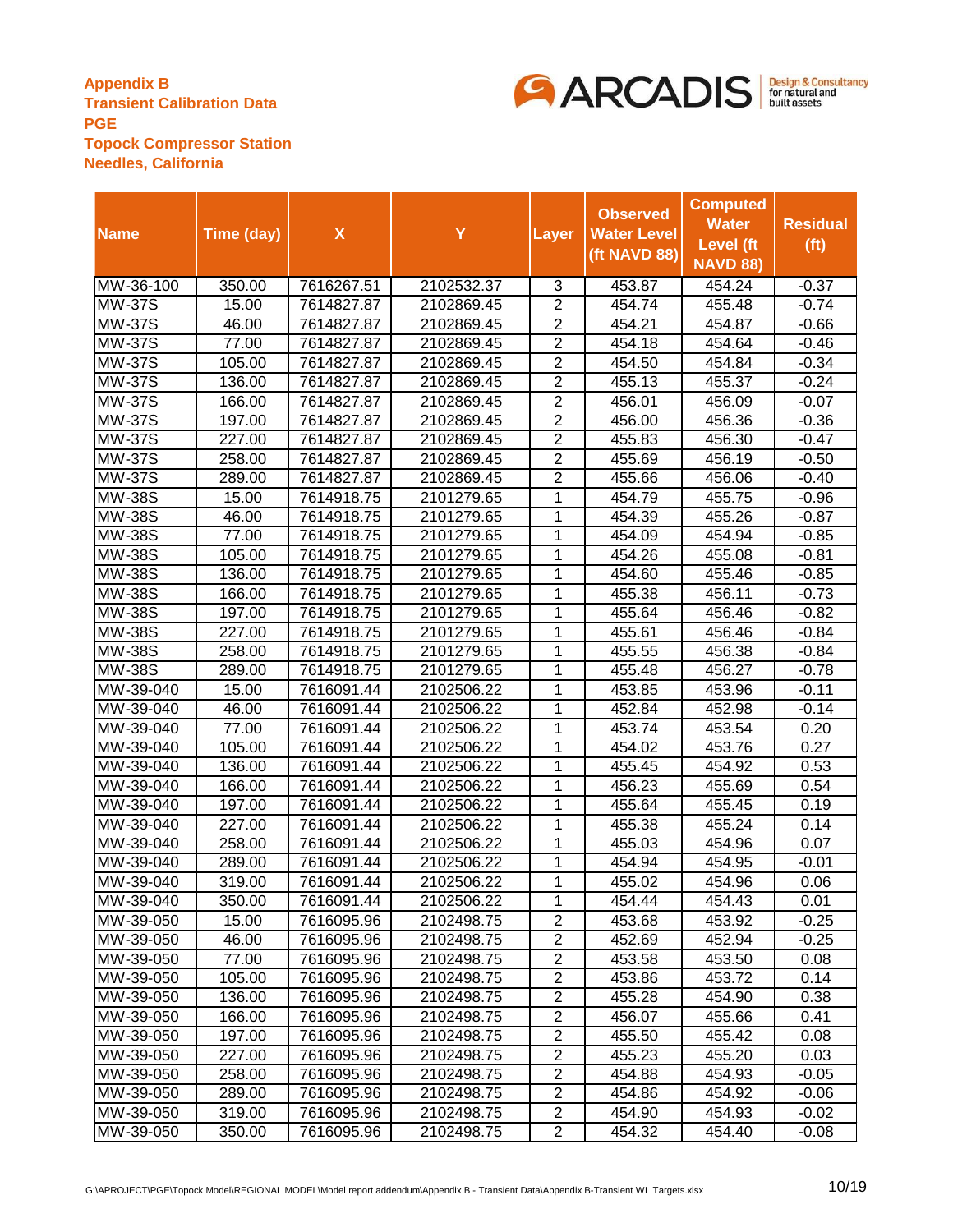

|                        |                  |                          |                          |                                  | <b>Observed</b>    | <b>Computed</b>  |                    |
|------------------------|------------------|--------------------------|--------------------------|----------------------------------|--------------------|------------------|--------------------|
| <b>Name</b>            | Time (day)       | $\pmb{\mathsf{X}}$       | Y                        | <b>Layer</b>                     | <b>Water Level</b> | <b>Water</b>     | <b>Residual</b>    |
|                        |                  |                          |                          |                                  |                    | <b>Level</b> (ft | (f <sup>t</sup> )  |
|                        |                  |                          |                          |                                  | (ft NAVD 88)       | <b>NAVD 88)</b>  |                    |
| MW-39-060              | 15.00            | 7616099.45               | 2102495.05               | $\overline{2}$                   | 453.51             | 453.93           | $-0.42$            |
| MW-39-060              | 46.00            | 7616099.45               | 2102495.05               | $\overline{2}$                   | 452.54             | 452.94           | $-0.40$            |
| MW-39-060              | 77.00            | 7616099.45               | 2102495.05               | $\overline{2}$                   | 453.39             | 453.51           | $-0.12$            |
| MW-39-060              | 105.00           | 7616099.45               | 2102495.05               | $\overline{2}$                   | 453.66             | 453.73           | $-0.07$            |
| MW-39-060              | 136.00           | 7616099.45               | 2102495.05               | $\overline{2}$                   | 455.05             | 454.90           | 0.14               |
| MW-39-060              | 166.00           | 7616099.45               | 2102495.05               | $\overline{2}$                   | 455.87             | 455.67           | 0.20               |
| MW-39-060              | 197.00           | 7616099.45               | 2102495.05               | $\overline{2}$                   | 455.31             | 455.42           | $-0.11$            |
| MW-39-060              | 227.00           | 7616099.45               | 2102495.05               | $\overline{2}$                   | 455.06             | 455.21           | $-0.15$            |
| MW-39-060              | 258.00           | 7616099.45               | 2102495.05               | $\overline{2}$                   | 454.74             | 454.93           | $-0.20$            |
| MW-39-060              | 289.00           | 7616099.45               | 2102495.05               | $\overline{2}$                   | 454.73             | 454.92           | $-0.19$            |
| MW-39-060              | 319.00           | 7616099.45               | 2102495.05               | $\overline{2}$                   | 454.73             | 454.93           | $-0.20$            |
| MW-39-060              | 350.00           | 7616099.45               | 2102495.05               | $\overline{2}$                   | 454.18             | 454.40           | $-0.22$            |
| MW-39-070              | 15.00            | 7616091.38               | 2102506.30               | $\overline{2}$                   | 453.15             | 453.92           | $-0.77$            |
| MW-39-070              | 46.00            | 7616091.38               | 2102506.30               | $\overline{2}$                   | 452.22             | 452.93           | $-0.72$            |
| MW-39-070              | 77.00            | 7616091.38               | 2102506.30               | $\overline{2}$                   | 452.27             | 453.50           | $-1.22$            |
| MW-39-070              | 105.00           | 7616091.38               | 2102506.30               | $\overline{2}$                   | 453.38             | 453.72           | $-0.34$            |
| MW-39-070              | 136.00           | 7616091.38               | 2102506.30               | 2                                | 454.50             | 454.89           | $-0.39$            |
| MW-39-070              | 166.00           | 7616091.38               | 2102506.30               | $\overline{2}$                   | 455.40             | 455.65           | $-0.26$            |
| MW-39-070              | 197.00           | 7616091.38               | 2102506.30               | $\overline{2}$                   | 454.91             | 455.41           | $-0.50$            |
| MW-39-070              | 227.00           | 7616091.38               | 2102506.30               | $\overline{2}$                   | 454.60             | 455.20           | $-0.59$            |
| MW-39-070              | 258.00           | 7616091.38               | 2102506.30               | $\overline{2}$                   | 454.32             | 454.92           | $-0.60$            |
| MW-39-070              | 289.00           | 7616091.38               | 2102506.30               | $\overline{2}$                   | 454.36             | 454.91           | $-0.55$            |
| MW-39-070              | 319.00           | 7616091.38               | 2102506.30               | $\overline{2}$                   | 454.23             | 454.92           | $-0.69$            |
| MW-39-070              | 350.00           | 7616091.38               | 2102506.30               | $\overline{2}$                   | 453.78             | 454.39           | $-0.61$            |
| MW-39-080              | 15.00            | 7616095.86               | 2102498.83               | 3                                | 453.29             | 453.86           | $-0.57$            |
| MW-39-080              | 46.00            | 7616095.86               | 2102498.83               | $\overline{3}$                   | 452.37             | 452.88           | $-0.52$            |
| MW-39-080              | 77.00            | 7616095.86               | 2102498.83               | $\overline{3}$                   | 453.07             | 453.44           | $-0.37$            |
| MW-39-080              | 105.00           | 7616095.86               | 2102498.83               | $\overline{3}$                   | 453.34             | 453.66           | $-0.32$            |
| MW-39-080              | 136.00           | 7616095.86               | 2102498.83               | 3                                | 454.63             | 454.83           | $-0.20$            |
| MW-39-080              | 166.00           | 7616095.86               | 2102498.83               | $\overline{3}$<br>$\overline{3}$ | 455.52             | 455.60           | $-0.08$            |
| MW-39-080              | 197.00           | 7616095.86               | 2102498.83               | $\overline{3}$                   | 455.04             | 455.36           | $-0.32$            |
| MW-39-080              | 227.00           | 7616095.86               | 2102498.83<br>2102498.83 |                                  | 454.67             | 455.14           | $-0.47$            |
| MW-39-080<br>MW-39-080 | 258.00<br>289.00 | 7616095.86<br>7616095.86 | 2102498.83               | 3<br>3                           | 454.38<br>454.45   | 454.86<br>454.86 | $-0.49$            |
| MW-39-080              | 319.00           | 7616095.86               | 2102498.83               | 3                                |                    |                  | $-0.42$            |
| MW-39-080              | 350.00           | 7616095.86               | 2102498.83               | 3                                | 454.31<br>453.87   | 454.86<br>454.34 | $-0.55$<br>$-0.47$ |
| MW-39-100              | 15.00            | 7616099.30               | 2102494.96               | 3                                | 453.84             | 453.87           | $-0.03$            |
| MW-39-100              | 46.00            | 7616099.30               | 2102494.96               | 3                                | 452.90             | 452.89           | 0.01               |
| MW-39-100              | 77.00            | 7616099.30               | 2102494.96               | 3                                | 453.62             | 453.45           | 0.17               |
| MW-39-100              | 105.00           | 7616099.30               | 2102494.96               | 3                                | 453.89             | 453.66           | 0.23               |
| MW-39-100              | 136.00           | 7616099.30               | 2102494.96               | 3                                | 455.19             | 454.83           | 0.36               |
| MW-39-100              | 166.00           | 7616099.30               | 2102494.96               | 3                                | 456.00             | 455.60           | 0.40               |
| MW-39-100              | 197.00           | 7616099.30               | 2102494.96               | 3                                | 455.39             | 455.36           | 0.03               |
| MW-39-100              | 227.00           | 7616099.30               | 2102494.96               | 3                                | 455.05             | 455.14           | $-0.09$            |
| MW-39-100              | 258.00           | 7616099.30               | 2102494.96               | 3                                | 454.80             | 454.87           | $-0.06$            |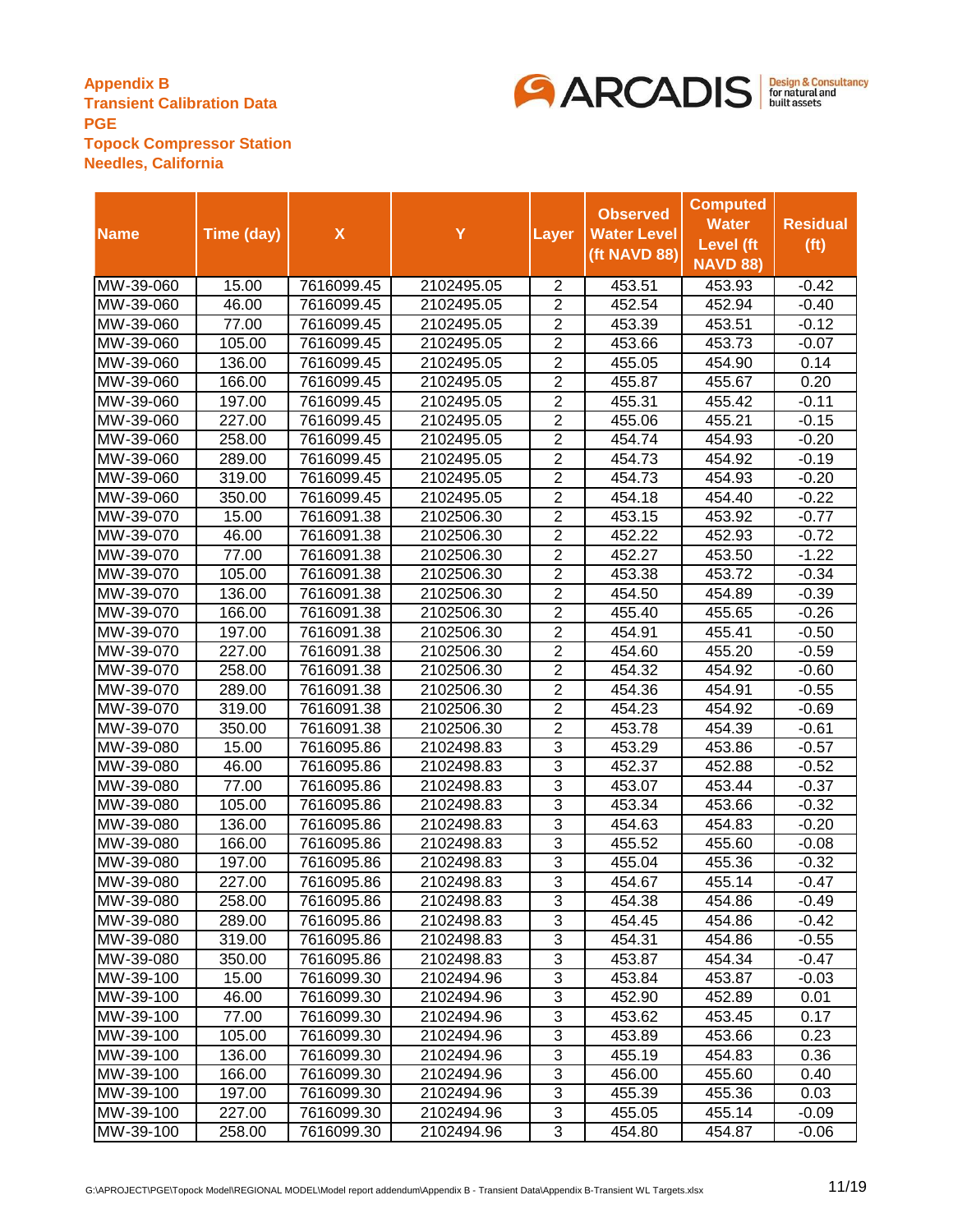

|                               |            |                    |            |                | <b>Observed</b>    | <b>Computed</b>  |                   |
|-------------------------------|------------|--------------------|------------|----------------|--------------------|------------------|-------------------|
| <b>Name</b>                   | Time (day) | $\pmb{\mathsf{X}}$ | Y          | Layer          | <b>Water Level</b> | <b>Water</b>     | <b>Residual</b>   |
|                               |            |                    |            |                | (ft NAVD 88)       | <b>Level</b> (ft | (f <sup>t</sup> ) |
|                               |            |                    |            |                |                    | <b>NAVD 88)</b>  |                   |
| MW-39-100                     | 289.00     | 7616099.30         | 2102494.96 | 3              | 454.89             | 454.87           | 0.03              |
| MW-39-100                     | 319.00     | 7616099.30         | 2102494.96 | 3              | 454.80             | 454.87           | $-0.07$           |
| MW-39-100                     | 350.00     | 7616099.30         | 2102494.96 | 3              | 454.34             | 454.34           | 0.00              |
| MW-42-030                     | 15.00      | 7616282.09         | 2102309.31 | 1              | 453.72             | 454.07           | $-0.35$           |
| MW-42-030                     | 46.00      | 7616282.09         | 2102309.31 | 1              | 453.11             | 453.05           | 0.06              |
| MW-42-030                     | 77.00      | 7616282.09         | 2102309.31 | 1              | 453.88             | 453.72           | 0.16              |
| MW-42-030                     | 105.00     | 7616282.09         | 2102309.31 | 1              | 453.92             | 453.94           | $-0.02$           |
| MW-42-030                     | 136.00     | 7616282.09         | 2102309.31 | 1              | 455.32             | 455.18           | 0.14              |
| MW-42-030                     | 166.00     | 7616282.09         | 2102309.31 | 1              | 456.11             | 455.90           | 0.21              |
| MW-42-030                     | 197.00     | 7616282.09         | 2102309.31 | 1              | 455.69             | 455.60           | 0.09              |
| MW-42-030                     | 227.00     | 7616282.09         | 2102309.31 | 1              | 455.34             | 455.41           | $-0.06$           |
| MW-42-030                     | 258.00     | 7616282.09         | 2102309.31 | 1              | 454.96             | 455.11           | $-0.15$           |
| MW-42-030                     | 289.00     | 7616282.09         | 2102309.31 | 1              | 454.86             | 455.07           | $-0.21$           |
| MW-42-030                     | 319.00     | 7616282.09         | 2102309.31 | 1              | 454.99             | 455.15           | -0.15             |
| MW-42-030                     | 350.00     | 7616282.09         | 2102309.31 | 1              | 454.41             | 454.56           | $-0.15$           |
| MW-42-065                     | 15.00      | 7616274.98         | 2102296.96 | 3              | 453.86             | 454.00           | $-0.15$           |
| MW-42-065                     | 46.00      | 7616274.98         | 2102296.96 | 3              | 452.86             | 452.96           | $-0.10$           |
| MW-42-065                     | 77.00      | 7616274.98         | 2102296.96 | 3              | 453.73             | 453.66           | 0.07              |
| MW-42-065                     | 105.00     | 7616274.98         | 2102296.96 | 3              | 454.04             | 453.89           | 0.16              |
| MW-42-065                     | 136.00     | 7616274.98         | 2102296.96 | 3              | 455.47             | 455.15           | 0.32              |
| MW-42-065                     | 166.00     | 7616274.98         | 2102296.96 | 3              | 456.24             | 455.88           | 0.37              |
| MW-42-065                     | 197.00     | 7616274.98         | 2102296.96 | 3              | 455.83             | 455.56           | 0.27              |
| MW-42-065                     | 227.00     | 7616274.98         | 2102296.96 | $\overline{3}$ | 455.48             | 455.36           | 0.12              |
| $\overline{\text{MW-42-065}}$ | 258.00     | 7616274.98         | 2102296.96 | 3              | 455.03             | 455.05           | $-0.03$           |
| MW-42-065                     | 289.00     | 7616274.98         | 2102296.96 | 3              | 454.98             | 455.02           | -0.04             |
| MW-42-065                     | 319.00     | 7616274.98         | 2102296.96 | 3              | 455.15             | 455.11           | 0.04              |
| MW-42-065                     | 350.00     | 7616274.98         | 2102296.96 | 3              | 454.52             | 454.50           | 0.02              |
| MW-43-025                     | 15.00      | 7616702.79         | 2101817.51 | 1              | 454.04             | 454.14           | $-0.10$           |
| MW-43-025                     | 46.00      | 7616702.79         | 2101817.51 | 1              | 452.90             | 452.93           | $-0.04$           |
| MW-43-025                     | 77.00      | 7616702.79         | 2101817.51 | 1              | 454.18             | 454.12           | 0.07              |
| MW-43-025                     | 105.00     | 7616702.79         | 2101817.51 | 1              | 454.39             | 454.31           | 0.08              |
| MW-43-025                     | 136.00     | 7616702.79         | 2101817.51 | 1              | 456.12             | 455.87           | 0.24              |
| MW-43-025                     | 166.00     | 7616702.79         | 2101817.51 | 1              | 456.79             | 456.47           | 0.32              |
| MW-43-025                     | 197.00     | 7616702.79         | 2101817.51 | 1              | 456.07             | 455.89           | 0.18              |
| MW-43-025                     | 227.00     | 7616702.79         | 2101817.51 | 1              | 455.93             | 455.74           | 0.19              |
| MW-43-025                     | 258.00     | 7616702.79         | 2101817.51 | 1              | 455.42             | 455.35           | 0.07              |
| MW-43-025                     | 289.00     | 7616702.79         | 2101817.51 | 1              | 455.31             | 455.28           | 0.03              |
| MW-43-025                     | 319.00     | 7616702.79         | 2101817.51 | 1              | 455.59             | 455.48           | 0.12              |
| MW-43-025                     | 350.00     | 7616702.79         | 2101817.51 | 1              | 454.77             | 454.69           | 0.07              |
| MW-43-090                     | 15.00      | 7616693.22         | 2101824.65 | 3              | 454.42             | 454.15           | 0.27              |
| MW-43-090                     | 46.00      | 7616693.22         | 2101824.65 | 3              | 453.26             | 452.93           | 0.33              |
| MW-43-090                     | 77.00      | 7616693.22         | 2101824.65 | 3              | 454.50             | 454.13           | 0.37              |
| MW-43-090                     | 105.00     | 7616693.22         | 2101824.65 | 3              | 454.71             | 454.33           | 0.38              |
| MW-43-090                     | 136.00     | 7616693.22         | 2101824.65 | 3              | 456.48             | 455.92           | 0.56              |
| MW-43-090                     | 166.00     | 7616693.22         | 2101824.65 | 3              | 457.11             | 456.53           | 0.58              |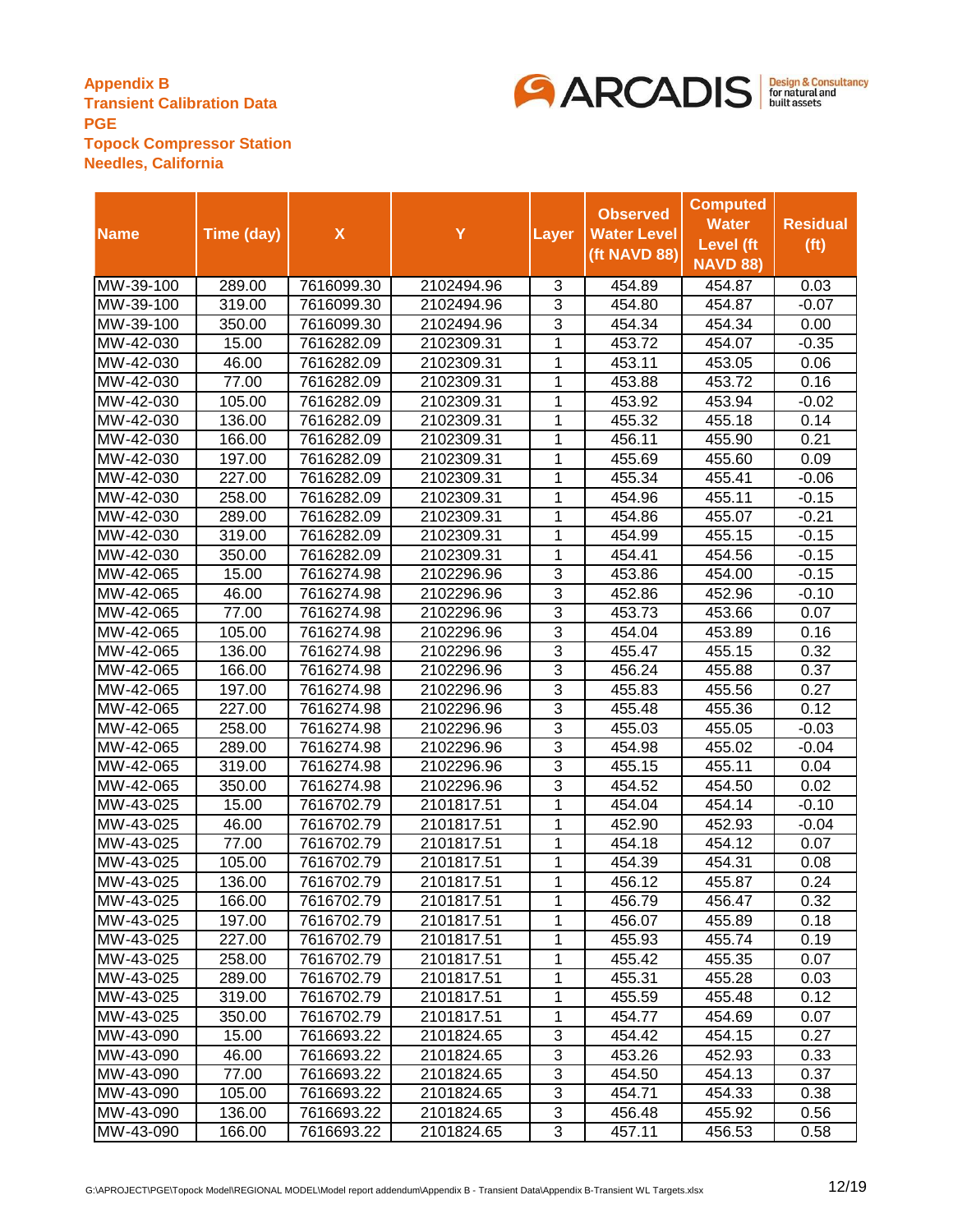

|                                |            |                    |            |                | <b>Observed</b>    | <b>Computed</b>  |                   |
|--------------------------------|------------|--------------------|------------|----------------|--------------------|------------------|-------------------|
| <b>Name</b>                    | Time (day) | $\pmb{\mathsf{X}}$ | Y          | Layer          | <b>Water Level</b> | <b>Water</b>     | <b>Residual</b>   |
|                                |            |                    |            |                | (ft NAVD 88)       | <b>Level</b> (ft | (f <sup>t</sup> ) |
|                                |            |                    |            |                |                    | <b>NAVD 88)</b>  |                   |
| MW-43-090                      | 197.00     | 7616693.22         | 2101824.65 | 3              | 456.37             | 455.93           | 0.44              |
| MW-43-090                      | 227.00     | 7616693.22         | 2101824.65 | 3              | 456.25             | 455.77           | 0.47              |
| MW-43-090                      | 258.00     | 7616693.22         | 2101824.65 | 3              | 455.80             | 455.38           | 0.42              |
| MW-43-090                      | 289.00     | 7616693.22         | 2101824.65 | 3              | 455.70             | 455.30           | 0.40              |
| MW-43-090                      | 319.00     | 7616693.22         | 2101824.65 | 3              | 455.98             | 455.51           | 0.47              |
| MW-43-090                      | 350.00     | 7616693.22         | 2101824.65 | $\overline{3}$ | 455.07             | 454.72           | 0.35              |
| MW-44-070                      | 15.00      | 7616255.62         | 2102728.31 | $\overline{2}$ | 454.03             | 454.03           | 0.00              |
| MW-44-070                      | 46.00      | 7616255.62         | 2102728.31 | $\overline{2}$ | 452.91             | 452.95           | -0.05             |
| MW-44-070                      | 77.00      | 7616255.62         | 2102728.31 | $\overline{2}$ | 453.96             | 453.75           | 0.21              |
| MW-44-070                      | 105.00     | 7616255.62         | 2102728.31 | $\overline{2}$ | 454.23             | 453.97           | 0.26              |
| MW-44-070                      | 136.00     | 7616255.62         | 2102728.31 | $\overline{2}$ | 455.82             | 455.30           | 0.51              |
| MW-44-070                      | 166.00     | 7616255.62         | 2102728.31 | $\overline{2}$ | 456.53             | 456.02           | 0.52              |
| MW-44-070                      | 197.00     | 7616255.62         | 2102728.31 | $\overline{2}$ | 455.88             | 455.63           | 0.25              |
| MW-44-070                      | 227.00     | 7616255.62         | 2102728.31 | $\overline{2}$ | 455.68             | 455.44           | 0.24              |
| MW-44-070                      | 258.00     | 7616255.62         | 2102728.31 | $\overline{2}$ | 455.27             | 455.11           | 0.16              |
| MW-44-070                      | 289.00     | 7616255.62         | 2102728.31 | $\overline{2}$ | 455.22             | 455.08           | 0.14              |
| MW-44-070                      | 319.00     | 7616255.62         | 2102728.31 | $\overline{2}$ | 455.40             | 455.18           | 0.21              |
| MW-44-070                      | 350.00     | 7616255.62         | 2102728.31 | $\overline{2}$ | 454.68             | 454.54           | 0.14              |
| MW-44-115                      | 15.00      | 7616262.10         | 2102723.85 | 3              | 453.65             | 454.00           | $-0.35$           |
| MW-44-115                      | 46.00      | 7616262.10         | 2102723.85 | 3              | 452.68             | 452.93           | $-0.26$           |
| MW-44-115                      | 77.00      | 7616262.10         | 2102723.85 | 3              | 453.57             | 453.70           | $-0.13$           |
| MW-44-115                      | 105.00     | 7616262.10         | 2102723.85 | $\overline{3}$ | 453.79             | 453.92           | -0.14             |
| MW-44-115                      | 136.00     | 7616262.10         | 2102723.85 | 3              | 455.14             | 455.24           | $-0.10$           |
| MW-44-115                      | 166.00     | 7616262.10         | 2102723.85 | 3              | 455.89             | 455.96           | $-0.07$           |
| MW-44-115                      | 197.00     | 7616262.10         | 2102723.85 | 3              | 455.51             | 455.60           | $-0.09$           |
| MW-44-115                      | 227.00     | 7616262.10         | 2102723.85 | $\overline{3}$ | 455.26             | 455.40           | $-0.14$           |
| $\overline{\text{MW-4}}$ 4-115 | 258.00     | 7616262.10         | 2102723.85 | 3              | 454.89             | 455.08           | $-0.19$           |
| MW-44-115                      | 289.00     | 7616262.10         | 2102723.85 | $\overline{3}$ | 454.92             | 455.05           | $-0.13$           |
| MW-44-115                      | 319.00     | 7616262.10         | 2102723.85 | $\overline{3}$ | 454.98             | 455.15           | $-0.17$           |
| MW-44-115                      | 350.00     | 7616262.10         | 2102723.85 | $\overline{3}$ | 454.28             | 454.50           | $-0.22$           |
| MW-44-125                      | 15.00      | 7616255.55         | 2102728.48 | $\overline{3}$ | 454.18             | 454.01           | 0.17              |
| MW-44-125                      | 46.00      | 7616255.55         | 2102728.48 | $\overline{3}$ | 453.19             | 452.94           | 0.25              |
| MW-44-125                      | 77.00      | 7616255.55         | 2102728.48 | 3              | 454.07             | 453.70           | 0.37              |
| MW-44-125                      | 105.00     | 7616255.55         | 2102728.48 | 3              | 454.35             | 453.93           | 0.42              |
| MW-44-125                      | 136.00     | 7616255.55         | 2102728.48 | 3              | 455.77             | 455.24           | 0.53              |
| MW-44-125                      | 166.00     | 7616255.55         | 2102728.48 | 3              | 456.51             | 455.96           | 0.55              |
| MW-44-125                      | 197.00     | 7616255.55         | 2102728.48 | 3              | 456.08             | 455.60           | 0.47              |
| MW-44-125                      | 227.00     | 7616255.55         | 2102728.48 | 3              | 455.75             | 455.40           | 0.35              |
| MW-44-125                      | 258.00     | 7616255.55         | 2102728.48 | 3              | 455.17             | 455.08           | 0.09              |
| MW-44-125                      | 289.00     | 7616255.55         | 2102728.48 | 3              | 455.15             | 455.05           | 0.10              |
| MW-44-125                      | 319.00     | 7616255.55         | 2102728.48 | 3              | 455.38             | 455.15           | 0.23              |
| MW-44-125                      | 350.00     | 7616255.55         | 2102728.48 | 3              | 454.72             | 454.51           | 0.21              |
| MW-45-095a                     | 15.00      | 7616358.12         | 2102559.75 | 3              | 452.77             | 453.06           | $-0.29$           |
| MW-45-095a                     | 46.00      | 7616358.12         | 2102559.75 | 3              | 451.66             | 451.98           | $-0.32$           |
| MW-45-095a                     | 77.00      | 7616358.12         | 2102559.75 | 3              | 452.76             | 452.77           | $-0.01$           |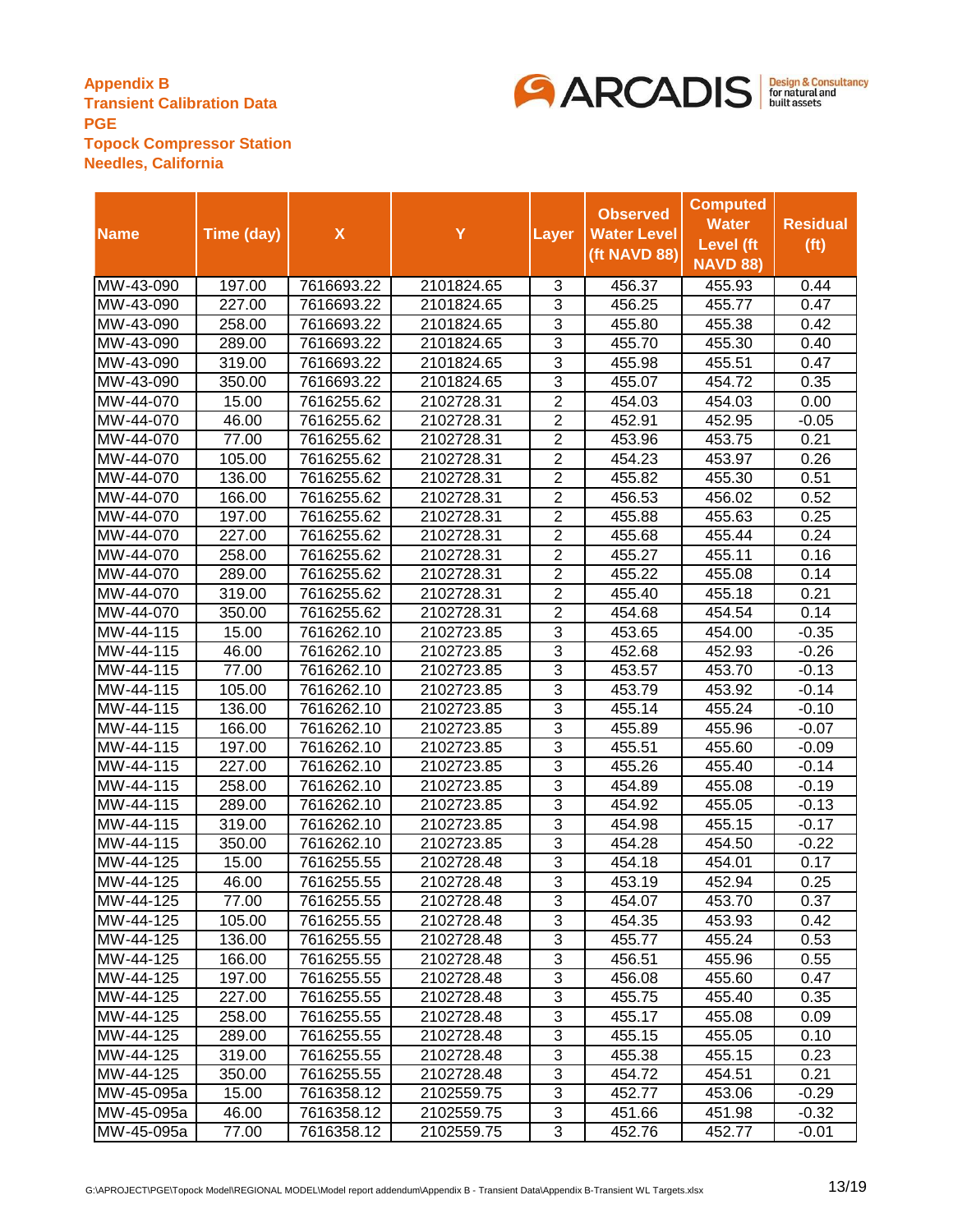

|             |            |                    |            |                | <b>Observed</b>    | <b>Computed</b>  |                   |
|-------------|------------|--------------------|------------|----------------|--------------------|------------------|-------------------|
| <b>Name</b> | Time (day) | $\pmb{\mathsf{X}}$ | Y          | Layer          | <b>Water Level</b> | <b>Water</b>     | <b>Residual</b>   |
|             |            |                    |            |                | (ft NAVD 88)       | <b>Level</b> (ft | (f <sup>t</sup> ) |
|             |            |                    |            |                |                    | <b>NAVD 88)</b>  |                   |
| MW-45-095a  | 105.00     | 7616358.12         | 2102559.75 | 3              | 452.99             | 452.98           | 0.01              |
| MW-45-095a  | 136.00     | 7616358.12         | 2102559.75 | 3              | 454.53             | 454.32           | 0.22              |
| MW-45-095a  | 166.00     | 7616358.12         | 2102559.75 | 3              | 455.27             | 455.13           | 0.14              |
| MW-45-095a  | 197.00     | 7616358.12         | 2102559.75 | 3              | 454.76             | 454.78           | $-0.02$           |
| MW-45-095a  | 227.00     | 7616358.12         | 2102559.75 | 3              | 454.44             | 454.46           | $-0.02$           |
| MW-45-095a  | 258.00     | 7616358.12         | 2102559.75 | 3              | 454.06             | 454.13           | $-0.07$           |
| MW-45-095a  | 289.00     | 7616358.12         | 2102559.75 | 3              | 454.46             | 454.24           | 0.22              |
| MW-45-095a  | 319.00     | 7616358.12         | 2102559.75 | 3              | 455.12             | 454.54           | 0.58              |
| MW-45-095a  | 350.00     | 7616358.12         | 2102559.75 | 3              | 453.39             | 453.54           | -0.15             |
| MW-45-095B  | 15.00      | 7616358.12         | 2102559.75 | 3              | 452.77             | 453.06           | $-0.29$           |
| MW-45-095B  | 46.00      | 7616358.12         | 2102559.75 | $\overline{3}$ | 451.66             | 451.98           | $-0.32$           |
| MW-45-095B  | 77.00      | 7616358.12         | 2102559.75 | $\overline{3}$ | 452.77             | 452.77           | 0.00              |
| MW-45-095B  | 105.00     | 7616358.12         | 2102559.75 | $\overline{3}$ | 452.99             | 452.98           | 0.01              |
| MW-45-095B  | 136.00     | 7616358.12         | 2102559.75 | $\overline{3}$ | 454.54             | 454.32           | 0.23              |
| MW-45-095B  | 166.00     | 7616358.12         | 2102559.75 | $\overline{3}$ | 455.27             | 455.13           | 0.15              |
| MW-45-095B  | 197.00     | 7616358.12         | 2102559.75 | $\overline{3}$ | 454.76             | 454.78           | $-0.03$           |
| MW-45-095B  | 227.00     | 7616358.12         | 2102559.75 | 3              | 454.48             | 454.46           | 0.03              |
| MW-45-095B  | 258.00     | 7616358.12         | 2102559.75 | 3              | 454.08             | 454.13           | $-0.05$           |
| MW-45-095B  | 289.00     | 7616358.12         | 2102559.75 | 3              | 454.46             | 454.24           | 0.22              |
| MW-45-095B  | 319.00     | 7616358.12         | 2102559.75 | 3              | 455.13             | 454.54           | 0.59              |
| MW-45-095B  | 350.00     | 7616358.12         | 2102559.75 | 3              | 453.41             | 453.54           | $-0.13$           |
| MW-46-175   | 15.00      | 7616196.86         | 2102940.02 | 4              | 454.33             | 454.29           | 0.04              |
| MW-46-175   | 46.00      | 7616196.86         | 2102940.02 | 4              | 453.41             | 453.24           | 0.17              |
| MW-46-175   | 77.00      | 7616196.86         | 2102940.02 | 4              | 454.19             | 453.96           | 0.23              |
| MW-46-175   | 105.00     | 7616196.86         | 2102940.02 | 4              | 454.44             | 454.19           | 0.25              |
| MW-46-175   | 136.00     | 7616196.86         | 2102940.02 | 4              | 455.74             | 455.47           | 0.28              |
| MW-46-175   | 166.00     | 7616196.86         | 2102940.02 | 4              | 456.32             | 456.17           | 0.15              |
| MW-46-175   | 197.00     | 7616196.86         | 2102940.02 | 4              | 455.93             | 455.83           | 0.09              |
| MW-46-175   | 227.00     | 7616196.86         | 2102940.02 | 4              | 455.74             | 455.66           | 0.08              |
| MW-46-175   | 258.00     | 7616196.86         | 2102940.02 | 4              | 455.46             | 455.35           | 0.12              |
| MW-46-175   | 289.00     | 7616196.86         | 2102940.02 | 4              | 455.43             | 455.28           | 0.15              |
| MW-46-175   | 319.00     | 7616196.86         | 2102940.02 | 4              | 455.49             | 455.37           | 0.12              |
| MW-46-175   | 350.00     | 7616196.86         | 2102940.02 | 4              | 454.82             | 454.79           | 0.03              |
| MW-47-055   | 15.00      | 7615629.48         | 2103450.05 | 1              | 454.66             | 454.87           | $-0.22$           |
| MW-47-055   | 46.00      | 7615629.48         | 2103450.05 | 1              | 453.80             | 453.99           | $-0.18$           |
| MW-47-055   | 77.00      | 7615629.48         | 2103450.05 | 1              | 454.38             | 454.31           | 0.07              |
| MW-47-055   | 105.00     | 7615629.48         | 2103450.05 | 1              | 454.70             | 454.56           | 0.15              |
| MW-47-055   | 136.00     | 7615629.48         | 2103450.05 | 1              | 455.85             | 455.53           | 0.32              |
| MW-47-055   | 166.00     | 7615629.48         | 2103450.05 | 1              | 456.72             | 456.25           | 0.47              |
| MW-47-055   | 197.00     | 7615629.48         | 2103450.05 | 1              | 456.34             | 456.16           | 0.18              |
| MW-47-055   | 227.00     | 7615629.48         | 2103450.05 | 1              | 456.13             | 456.03           | 0.10              |
| MW-47-055   | 258.00     | 7615629.48         | 2103450.05 | 1              | 455.81             | 455.79           | 0.02              |
| MW-47-055   | 289.00     | 7615629.48         | 2103450.05 | 1              | 455.72             | 455.68           | 0.04              |
| MW-47-055   | 319.00     | 7615629.48         | 2103450.05 | 1              | 455.77             | 455.73           | 0.04              |
| MW-47-055   | 350.00     | 7615629.48         | 2103450.05 | 1              | 455.28             | 455.33           | $-0.05$           |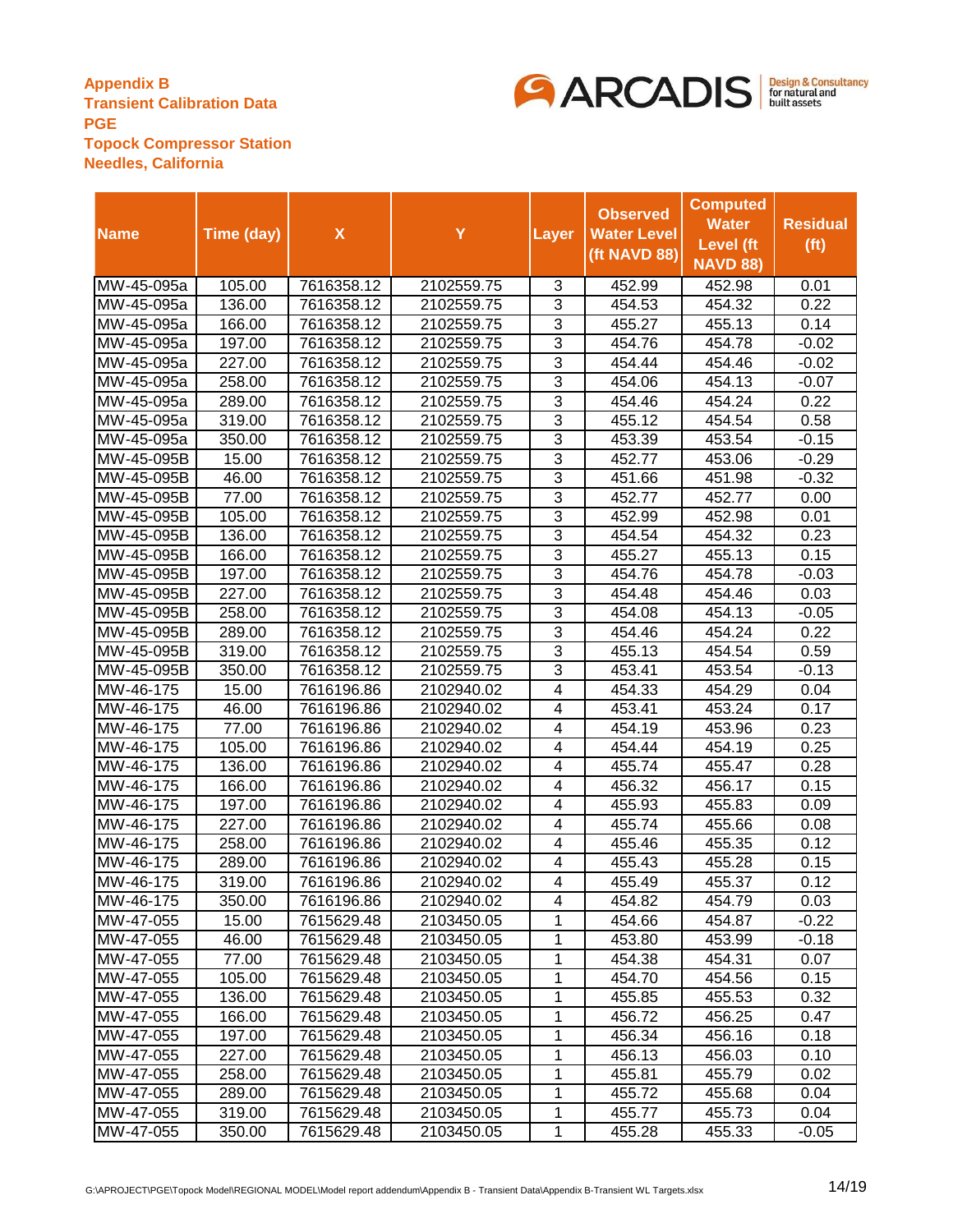

|                        |                  |                          |                          |                                  | <b>Observed</b>    | <b>Computed</b><br><b>Water</b> | <b>Residual</b>    |
|------------------------|------------------|--------------------------|--------------------------|----------------------------------|--------------------|---------------------------------|--------------------|
| <b>Name</b>            | Time (day)       | $\pmb{\mathsf{X}}$       | Y                        | <b>Layer</b>                     | <b>Water Level</b> | <b>Level</b> (ft                | (f <sup>t</sup> )  |
|                        |                  |                          |                          |                                  | (ft NAVD 88)       | <b>NAVD 88)</b>                 |                    |
| MW-47-115              | 15.00            | 7615629.75               | 2103450.10               | 3                                | 454.75             | 454.89                          | $-0.14$            |
| MW-47-115              | 46.00            | 7615629.75               | 2103450.10               | 3                                | 453.92             | 454.01                          | $-0.08$            |
| MW-47-115              | 77.00            | 7615629.75               | 2103450.10               | 3                                | 454.42             | 454.32                          | 0.10               |
| MW-47-115              | 105.00           | 7615629.75               | 2103450.10               | 3                                | 454.74             | 454.57                          | 0.17               |
| MW-47-115              | 136.00           | 7615629.75               | 2103450.10               | 3                                | 455.82             | 455.54                          | 0.29               |
| MW-47-115              | 166.00           | 7615629.75               | 2103450.10               | $\overline{3}$                   | 456.65             | 456.25                          | 0.39               |
| MW-47-115              | 197.00           | 7615629.75               | 2103450.10               | 3                                | 456.36             | 456.17                          | 0.19               |
| MW-47-115              | 227.00           | 7615629.75               | 2103450.10               | 3                                | 456.17             | 456.04                          | 0.13               |
| MW-47-115              | 258.00           | 7615629.75               | 2103450.10               | 3                                | 455.87             | 455.80                          | 0.07               |
| MW-47-115              | 289.00           | 7615629.75               | 2103450.10               | $\overline{3}$                   | 455.78             | 455.69                          | 0.09               |
| MW-47-115              | 319.00           | 7615629.75               | 2103450.10               | $\overline{3}$                   | 455.74             | 455.74                          | 0.00               |
| MW-47-115              | 350.00           | 7615629.75               | 2103450.10               | $\overline{3}$                   | 455.32             | 455.35                          | $-0.03$            |
| MW-49-135              | 15.00            | 7615889.63               | 2103667.52               | $\overline{3}$                   | 454.77             | 454.71                          | 0.06               |
| MW-49-135              | 46.00            | 7615889.63               | 2103667.52               | $\overline{3}$                   | 453.83             | 453.69                          | 0.14               |
| MW-49-135              | 77.00            | 7615889.63               | 2103667.52               | $\overline{3}$                   | 454.61             | 454.36                          | 0.25               |
| MW-49-135              | 105.00           | 7615889.63               | 2103667.52               | 3                                | 454.88             | 454.59                          | 0.29               |
| MW-49-135              | 136.00           | 7615889.63               | 2103667.52               | 3                                | 456.19             | 455.81                          | 0.38               |
| MW-49-135              | 166.00           | 7615889.63               | 2103667.52               | $\overline{3}$                   | 457.19             | 456.47                          | 0.71               |
| MW-49-135              | 197.00           | 7615889.63               | 2103667.52               | 3                                | 456.19             | 456.17                          | 0.02               |
| MW-49-135              | 227.00           | 7615889.63               | 2103667.52               | 3                                | 456.26             | 456.05                          | 0.21               |
| MW-49-135              | 258.00           | 7615889.63               | 2103667.52               | 3                                | 455.93             | 455.74                          | 0.19               |
| MW-49-135              | 289.00           | 7615889.63               | 2103667.52               | $\overline{3}$                   | 455.83             | 455.64                          | 0.19               |
| MW-49-135              | 319.00           | 7615889.63               | 2103667.52               | 3                                | 455.93             | 455.76                          | 0.16               |
| MW-49-135              | 350.00           | 7615889.63               | 2103667.52               | 3                                | 455.33             | 455.21                          | 0.13               |
| MW-50-095              | 15.00            | 7615599.84               | 2103069.27               | $\overline{2}$                   | 454.42             | 454.74                          | -0.32              |
| MW-50-095              | 46.00            | 7615599.84               | 2103069.27               | $\overline{2}$                   | 453.98             | 453.91                          | 0.08               |
| MW-50-095              | 77.00            | 7615599.84               | 2103069.27               | $\overline{2}$                   | 454.17             | 454.09                          | 0.08               |
| MW-50-095              | 105.00           | 7615599.84               | 2103069.27               | $\overline{2}$                   | 454.30             | 454.33                          | $-0.03$            |
| MW-50-095              | 136.00           | 7615599.84               | 2103069.27               | $\overline{2}$                   | 455.23             | 455.20                          | 0.03               |
| MW-50-095              | 166.00           | 7615599.84               | 2103069.27               | $\overline{2}$                   | 456.15             | 455.96                          | 0.19               |
| MW-50-095              | 197.00           | 7615599.84               | 2103069.27               | $\overline{2}$                   | 455.94             | 455.96                          | $-0.02$            |
| MW-50-095              | 227.00           | 7615599.84               | 2103069.27               | $\overline{2}$                   | 455.71             | 455.81                          | $-0.10$            |
| MW-50-095              | 258.00           | 7615599.84               | 2103069.27               | 2                                | 455.49             | 455.61                          | $-0.12$            |
| MW-50-095<br>MW-50-095 | 289.00<br>319.00 | 7615599.84<br>7615599.84 | 2103069.27<br>2103069.27 | $\overline{2}$<br>$\overline{2}$ | 455.43<br>455.35   | 455.52<br>455.50                | $-0.09$<br>$-0.14$ |
| MW-50-095              | 350.00           | 7615599.84               | 2103069.27               | $\overline{2}$                   | 455.02             | 455.17                          | $-0.15$            |
| MW-51                  | 15.00            | 7615807.51               | 2101900.11               | 3                                | 454.67             | 454.89                          | $-0.22$            |
| MW-51                  | 46.00            | 7615807.51               | 2101900.11               | 3                                | 454.13             | 454.18                          | $-0.04$            |
| MW-51                  | 77.00            | 7615807.51               | 2101900.11               | 3                                | 454.08             | 454.20                          | -0.12              |
| MW-51                  | 105.00           | 7615807.51               | 2101900.11               | 3                                | 454.34             | 454.39                          | $-0.05$            |
| MW-51                  | 136.00           | 7615807.51               | 2101900.11               | 3                                | 454.95             | 455.10                          | $-0.15$            |
| MW-51                  | 166.00           | 7615807.51               | 2101900.11               | 3                                | 455.82             | 455.84                          | $-0.02$            |
| MW-51                  | 197.00           | 7615807.51               | 2101900.11               | 3                                | 456.02             | 455.96                          | 0.06               |
| MW-51                  | 258.00           | 7615807.51               | 2101900.11               | 3                                | 455.58             | 455.68                          | $-0.11$            |
| MW-51                  | 289.00           | 7615807.51               | 2101900.11               | 3                                | 455.55             | 455.60                          | $-0.05$            |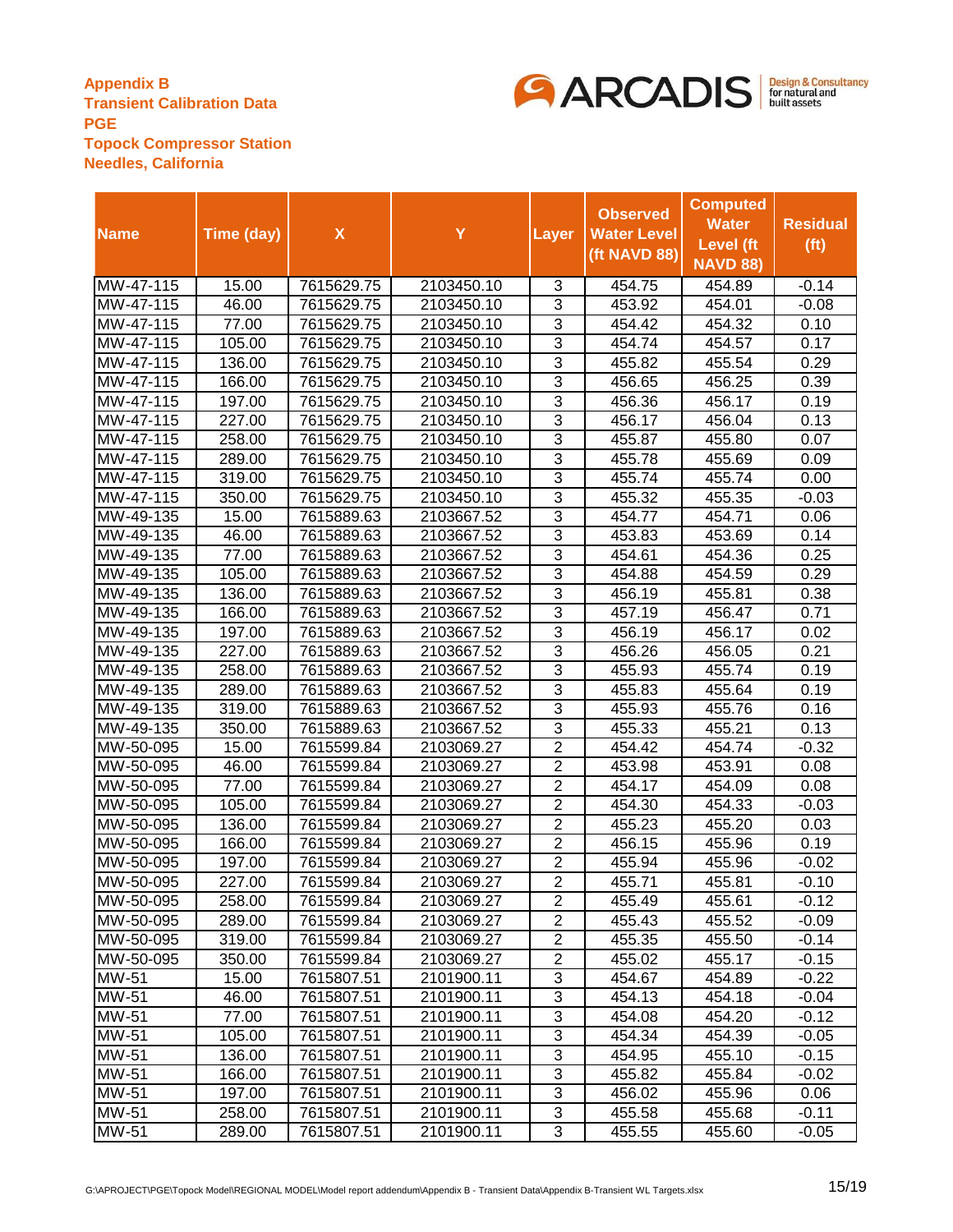

|              |            |                    |            |                | <b>Observed</b>    | <b>Computed</b> |                   |
|--------------|------------|--------------------|------------|----------------|--------------------|-----------------|-------------------|
| <b>Name</b>  | Time (day) | $\pmb{\mathsf{X}}$ | Y          | <b>Layer</b>   | <b>Water Level</b> | <b>Water</b>    | <b>Residual</b>   |
|              |            |                    |            |                | (ft NAVD 88)       | Level (ft       | (f <sup>t</sup> ) |
|              |            |                    |            |                |                    | <b>NAVD 88)</b> |                   |
| <b>MW-51</b> | 319.00     | 7615807.51         | 2101900.11 | 3              | 455.43             | 455.55          | $-0.12$           |
| MW-51        | 350.00     | 7615807.51         | 2101900.11 | 3              | 455.35             | 455.30          | 0.05              |
| MW-54-085    | 15.00      | 7617082.61         | 2102958.94 | 3              | 454.56             | 454.51          | 0.05              |
| MW-54-085    | 46.00      | 7617082.61         | 2102958.94 | 3              | 453.45             | 453.42          | 0.04              |
| MW-54-085    | 77.00      | 7617082.61         | 2102958.94 | 3              | 454.73             | 454.19          | 0.54              |
| MW-54-085    | 105.00     | 7617082.61         | 2102958.94 | $\overline{3}$ | 454.85             | 454.46          | 0.39              |
| MW-54-085    | 136.00     | 7617082.61         | 2102958.94 | 3              | 456.45             | 455.77          | 0.68              |
| MW-54-085    | 166.00     | 7617082.61         | 2102958.94 | 3              | 457.07             | 456.44          | 0.62              |
| MW-54-085    | 197.00     | 7617082.61         | 2102958.94 | 3              | 456.41             | 456.09          | 0.33              |
| MW-54-085    | 227.00     | 7617082.61         | 2102958.94 | $\overline{3}$ | 456.22             | 455.92          | 0.30              |
| MW-54-085    | 258.00     | 7617082.61         | 2102958.94 | 3              | 456.16             | 455.58          | 0.58              |
| MW-54-085    | 289.00     | 7617082.61         | 2102958.94 | 3              | 455.69             | 455.47          | 0.22              |
| MW-54-085    | 319.00     | 7617082.61         | 2102958.94 | $\overline{3}$ | 455.90             | 455.62          | 0.28              |
| MW-54-085    | 350.00     | 7617082.61         | 2102958.94 | $\overline{3}$ | 455.17             | 455.02          | 0.15              |
| MW-54-140    | 15.00      | 7617082.16         | 2102959.12 | 4              | 454.86             | 454.57          | 0.29              |
| MW-54-140    | 46.00      | 7617082.16         | 2102959.12 | 4              | 454.43             | 453.51          | 0.92              |
| MW-54-140    | 77.00      | 7617082.16         | 2102959.12 | 4              | 455.01             | 454.18          | 0.83              |
| MW-54-140    | 105.00     | 7617082.16         | 2102959.12 | 4              | 455.15             | 454.46          | 0.69              |
| MW-54-140    | 136.00     | 7617082.16         | 2102959.12 | 4              | 456.52             | 455.70          | 0.82              |
| MW-54-140    | 166.00     | 7617082.16         | 2102959.12 | 4              | 457.14             | 456.39          | 0.75              |
| MW-54-140    | 197.00     | 7617082.16         | 2102959.12 | 4              | 456.55             | 456.10          | 0.46              |
| MW-54-140    | 227.00     | 7617082.16         | 2102959.12 | 4              | 456.37             | 455.93          | 0.45              |
| MW-54-140    | 258.00     | 7617082.16         | 2102959.12 | 4              | 455.99             | 455.61          | 0.38              |
| MW-54-140    | 289.00     | 7617082.16         | 2102959.12 | 4              | 455.78             | 455.49          | 0.29              |
| MW-54-140    | 319.00     | 7617082.16         | 2102959.12 | 4              | 456.03             | 455.63          | 0.40              |
| MW-54-140    | 350.00     | 7617082.16         | 2102959.12 | $\overline{4}$ | 455.46             | 455.07          | 0.39              |
| MW-54-195    | 15.00      | 7617089.25         | 2102951.90 | 5              | 455.00             | 454.63          | 0.37              |
| MW-54-195    | 46.00      | 7617089.25         | 2102951.90 | 5              | 454.20             | 453.61          | 0.59              |
| MW-54-195    | 77.00      | 7617089.25         | 2102951.90 | 5              | 455.22             | 454.20          | 1.02              |
| MW-54-195    | 105.00     | 7617089.25         | 2102951.90 | $\overline{5}$ | 455.40             | 454.48          | 0.92              |
| MW-54-195    | 136.00     | 7617089.25         | 2102951.90 | $\overline{5}$ | 456.68             | 455.66          | 1.02              |
| MW-54-195    | 166.00     | 7617089.25         | 2102951.90 | $\overline{5}$ | 457.29             | 456.35          | 0.94              |
| MW-54-195    | 197.00     | 7617089.25         | 2102951.90 | 5              | 456.75             | 456.10          | 0.64              |
| MW-54-195    | 227.00     | 7617089.25         | 2102951.90 | 5              | 456.50             | 455.94          | 0.56              |
| MW-54-195    | 258.00     | 7617089.25         | 2102951.90 | 5              | 456.13             | 455.64          | 0.49              |
| MW-54-195    | 289.00     | 7617089.25         | 2102951.90 | 5              | 456.00             | 455.52          | 0.48              |
| MW-54-195    | 319.00     | 7617089.25         | 2102951.90 | 5              | 456.15             | 455.64          | 0.51              |
| MW-54-195    | 350.00     | 7617089.25         | 2102951.90 | 5              | 455.69             | 455.12          | 0.58              |
| MW-55-045    | 15.00      | 7618326.30         | 2102605.89 | $\overline{2}$ | 455.37             | 454.61          | 0.76              |
| MW-55-045    | 46.00      | 7618326.30         | 2102605.89 | $\overline{2}$ | 455.05             | 453.61          | 1.44              |
| MW-55-045    | 77.00      | 7618326.30         | 2102605.89 | $\overline{2}$ | 455.47             | 454.41          | 1.07              |
| MW-55-045    | 105.00     | 7618326.30         | 2102605.89 | $\overline{c}$ | 455.66             | 454.59          | 1.07              |
| MW-55-045    | 136.00     | 7618326.30         | 2102605.89 | $\overline{2}$ | 456.57             | 455.83          | 0.74              |
| MW-55-045    | 166.00     | 7618326.30         | 2102605.89 | $\overline{c}$ | 457.18             | 456.40          | 0.78              |
| MW-55-045    | 197.00     | 7618326.30         | 2102605.89 | $\overline{2}$ | 456.76             | 456.02          | 0.75              |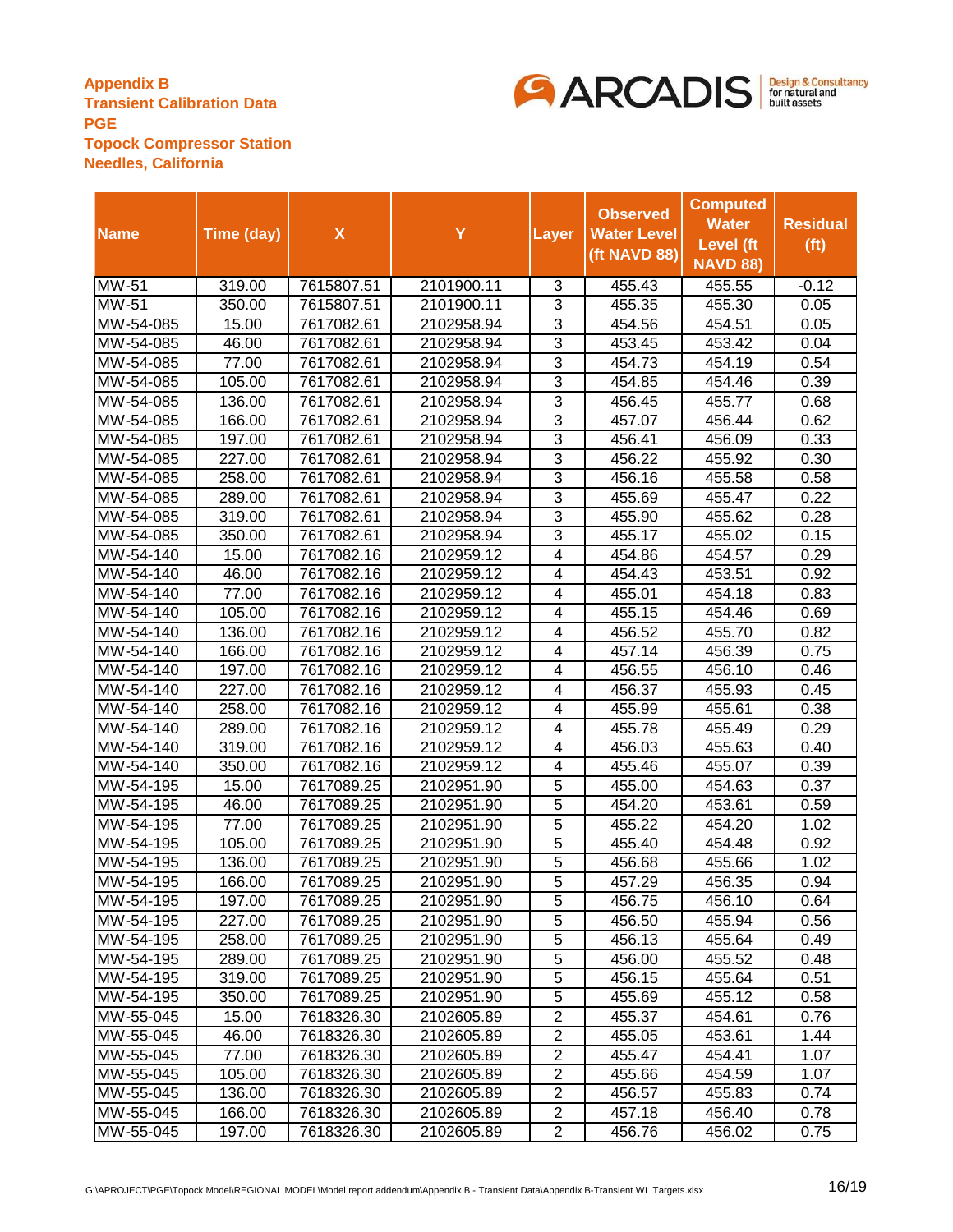

|                             |            |                    |            |                | <b>Observed</b>    | <b>Computed</b>  |                   |
|-----------------------------|------------|--------------------|------------|----------------|--------------------|------------------|-------------------|
| <b>Name</b>                 | Time (day) | $\pmb{\mathsf{X}}$ | Y          | Layer          | <b>Water Level</b> | <b>Water</b>     | <b>Residual</b>   |
|                             |            |                    |            |                | (ft NAVD 88)       | <b>Level</b> (ft | (f <sup>t</sup> ) |
|                             |            |                    |            |                |                    | <b>NAVD 88)</b>  |                   |
| MW-55-045                   | 227.00     | 7618326.30         | 2102605.89 | 2              | 456.47             | 455.92           | 0.55              |
| MW-55-045                   | 258.00     | 7618326.30         | 2102605.89 | 2              | 456.23             | 455.62           | 0.61              |
| MW-55-045                   | 289.00     | 7618326.30         | 2102605.89 | $\overline{2}$ | 456.07             | 455.53           | 0.54              |
| MW-55-045                   | 319.00     | 7618326.30         | 2102605.89 | $\overline{2}$ | 456.21             | 455.69           | 0.52              |
| MW-55-045                   | 350.00     | 7618326.30         | 2102605.89 | $\overline{2}$ | 455.92             | 455.10           | 0.82              |
| MW-55-120                   | 15.00      | 7618326.13         | 2102606.18 | 3              | 455.42             | 454.70           | 0.73              |
| MW-55-120                   | 46.00      | 7618326.13         | 2102606.18 | $\overline{3}$ | 455.10             | 453.75           | 1.35              |
| MW-55-120                   | 77.00      | 7618326.13         | 2102606.18 | 3              | 455.46             | 454.42           | 1.04              |
| MW-55-120                   | 105.00     | 7618326.13         | 2102606.18 | 3              | 455.65             | 454.61           | 1.03              |
| MW-55-120                   | 136.00     | 7618326.13         | 2102606.18 | 3              | 456.47             | 455.75           | 0.72              |
| MW-55-120                   | 166.00     | 7618326.13         | 2102606.18 | 3              | 457.06             | 456.32           | 0.75              |
| MW-55-120                   | 197.00     | 7618326.13         | 2102606.18 | $\overline{3}$ | 456.71             | 456.02           | 0.69              |
| MW-55-120                   | 227.00     | 7618326.13         | 2102606.18 | $\overline{3}$ | 456.41             | 455.92           | 0.49              |
| MW-55-120                   | 258.00     | 7618326.13         | 2102606.18 | $\overline{3}$ | 456.23             | 455.65           | 0.58              |
| MW-55-120                   | 289.00     | 7618326.13         | 2102606.18 | $\overline{3}$ | 456.04             | 455.56           | 0.49              |
| MW-55-120                   | 319.00     | 7618326.13         | 2102606.18 | $\overline{3}$ | 456.16             | 455.69           | 0.48              |
| MW-55-120                   | 350.00     | 7618326.13         | 2102606.18 | 3              | 455.99             | 455.17           | 0.82              |
| OW-01S                      | 15.00      | 7613419.20         | 2103040.48 | 1              | 456.18             | 456.67           | $-0.49$           |
| OW-01S                      | 46.00      | 7613419.20         | 2103040.48 | 1              | 455.72             | 456.26           | $-0.54$           |
| OW-01S                      | 77.00      | 7613419.20         | 2103040.48 | 1              | 455.50             | 455.86           | $-0.36$           |
| OW-01S                      | 105.00     | 7613419.20         | 2103040.48 | 1              | 455.80             | 455.96           | -0.15             |
| OW-01S                      | 136.00     | 7613419.20         | 2103040.48 | 1              | 456.32             | 456.24           | 0.07              |
| <b>OW-01S</b>               | 166.00     | 7613419.20         | 2103040.48 | 1              | 457.14             | 456.76           | 0.39              |
| OW-01S                      | 197.00     | 7613419.20         | 2103040.48 | 1              | 457.23             | 457.16           | 0.06              |
| $\overline{\text{OW}}$ -01S | 227.00     | 7613419.20         | 2103040.48 | 1              | 457.15             | 457.27           | $-0.12$           |
| OW-01S                      | 258.00     | 7613419.20         | 2103040.48 | 1              | 457.02             | 457.23           | $-0.21$           |
| OW-01S                      | 289.00     | 7613419.20         | 2103040.48 | 1              | 456.93             | 457.05           | $-0.12$           |
| OW-01S                      | 319.00     | 7613419.20         | 2103040.48 | 1              | 456.85             | 457.07           | $-0.21$           |
| OW-01S                      | 350.00     | 7613419.20         | 2103040.48 | 1              | 456.77             | 457.03           | $-0.26$           |
| OW-02S                      | 15.00      | 7613373.76         | 2103153.89 | 1              | 456.14             | 456.65           | -0.51             |
| $\overline{O}$ W-02S        | 46.00      | 7613373.76         | 2103153.89 | 1              | 455.67             | 456.23           | -0.56             |
| OW-02S                      | 77.00      | 7613373.76         | 2103153.89 | 1              | 455.49             | 455.84           | -0.35             |
| OW-02S                      | 105.00     | 7613373.76         | 2103153.89 | 1              | 455.83             | 455.93           | $-0.11$           |
| <b>OW-02S</b>               | 136.00     | 7613373.76         | 2103153.89 | 1              | 456.35             | 456.25           | 0.10              |
| OW-02S                      | 166.00     | 7613373.76         | 2103153.89 | 1              | 457.21             | 456.75           | 0.46              |
| OW-02S                      | 197.00     | 7613373.76         | 2103153.89 | 1              | 457.29             | 457.15           | 0.14              |
| OW-02S                      | 227.00     | 7613373.76         | 2103153.89 | 1              | 457.19             | 457.25           | $-0.06$           |
| OW-02S                      | 258.00     | 7613373.76         | 2103153.89 | 1              | 457.06             | 457.22           | $-0.16$           |
| OW-02S                      | 289.00     | 7613373.76         | 2103153.89 | 1              | 456.98             | 457.05           | $-0.07$           |
| OW-02S                      | 319.00     | 7613373.76         | 2103153.89 | 1              | 456.88             | 457.07           | $-0.18$           |
| OW-02S                      | 350.00     | 7613373.76         | 2103153.89 | 1              | 456.80             | 457.02           | -0.22             |
| OW-05D                      | 15.00      | 7613185.55         | 2102998.32 | 6              | 457.03             | 456.98           | 0.05              |
| OW-05D                      | 46.00      | 7613185.55         | 2102998.32 | 6              | 456.51             | 456.56           | $-0.06$           |
| OW-05D                      | 77.00      | 7613185.55         | 2102998.32 | 6              | 456.57             | 456.21           | 0.36              |
| OW-05D                      | 105.00     | 7613185.55         | 2102998.32 | 6              | 456.96             | 456.48           | 0.48              |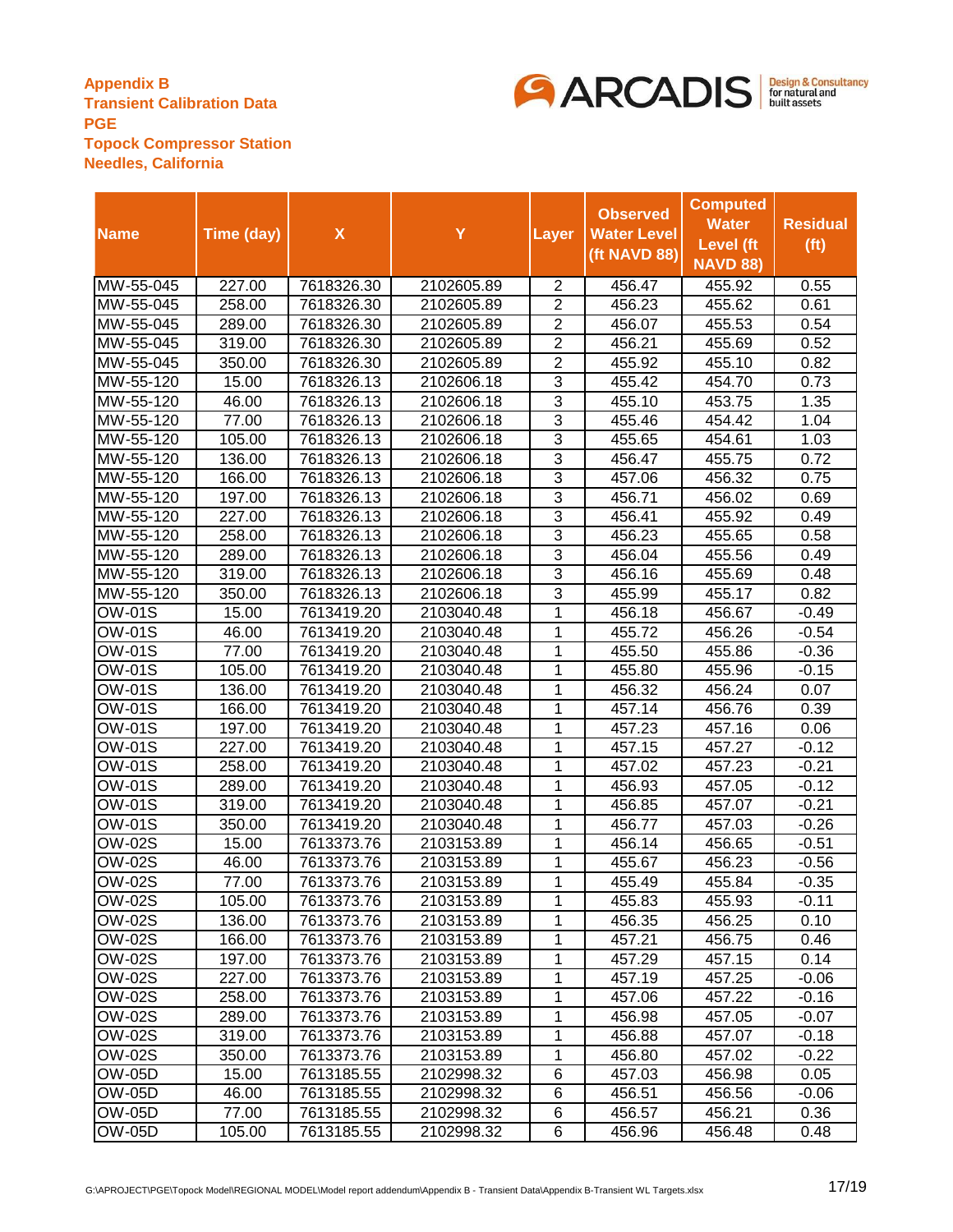

|                      |            |                    |            |                         | <b>Observed</b>    | <b>Computed</b>  |                   |
|----------------------|------------|--------------------|------------|-------------------------|--------------------|------------------|-------------------|
| <b>Name</b>          | Time (day) | $\pmb{\mathsf{X}}$ | Y          | Layer                   | <b>Water Level</b> | <b>Water</b>     | <b>Residual</b>   |
|                      |            |                    |            |                         | (ft NAVD 88)       | <b>Level</b> (ft | (f <sup>t</sup> ) |
|                      |            |                    |            |                         |                    | <b>NAVD 88)</b>  |                   |
| <b>OW-05D</b>        | 136.00     | 7613185.55         | 2102998.32 | 6                       | 457.08             | 456.45           | 0.64              |
| $\overline{OW}$ -05D | 166.00     | 7613185.55         | 2102998.32 | 6                       | 457.92             | 457.20           | 0.72              |
| $\overline{OW}$ -05D | 258.00     | 7613185.55         | 2102998.32 | 6                       | 457.62             | 457.57           | 0.05              |
| <b>OW-05D</b>        | 289.00     | 7613185.55         | 2102998.32 | 6                       | 457.38             | 457.16           | 0.22              |
| OW-05D               | 319.00     | 7613185.55         | 2102998.32 | 6                       | 457.50             | 457.28           | 0.23              |
| <b>OW-05D</b>        | 350.00     | 7613185.55         | 2102998.32 | 6                       | 457.45             | 457.30           | 0.15              |
| <b>OW-05M</b>        | 15.00      | 7613185.86         | 2103008.06 | $\overline{\mathbf{4}}$ | 456.96             | 457.00           | $-0.04$           |
| <b>OW-05M</b>        | 46.00      | 7613185.86         | 2103008.06 | $\overline{\mathbf{4}}$ | 456.42             | 456.59           | $-0.17$           |
| <b>OW-05M</b>        | 77.00      | 7613185.86         | 2103008.06 | $\overline{\mathbf{4}}$ | 456.54             | 456.23           | 0.32              |
| <b>OW-05M</b>        | 105.00     | 7613185.86         | 2103008.06 | 4                       | 457.11             | 456.49           | 0.62              |
| <b>OW-05M</b>        | 136.00     | 7613185.86         | 2103008.06 | 4                       | 456.98             | 456.44           | 0.54              |
| <b>OW-05M</b>        | 166.00     | 7613185.86         | 2103008.06 | 4                       | 458.08             | 457.19           | 0.89              |
| <b>OW-05M</b>        | 197.00     | 7613185.86         | 2103008.06 | $\overline{\mathbf{4}}$ | 458.37             | 457.62           | 0.76              |
| <b>OW-05M</b>        | 227.00     | 7613185.86         | 2103008.06 | $\overline{\mathbf{4}}$ | 458.41             | 457.75           | 0.66              |
| <b>OW-05M</b>        | 258.00     | 7613185.86         | 2103008.06 | $\overline{\mathbf{4}}$ | 457.99             | 457.59           | 0.41              |
| <b>OW-05M</b>        | 289.00     | 7613185.86         | 2103008.06 | 4                       | 457.47             | 457.18           | 0.30              |
| <b>OW-05M</b>        | 319.00     | 7613185.86         | 2103008.06 | 4                       | 457.58             | 457.28           | 0.30              |
| <b>OW-05M</b>        | 350.00     | 7613185.86         | 2103008.06 | 4                       | 457.62             | 457.32           | 0.31              |
| OW-05S               | 15.00      | 7613186.80         | 2103017.60 | 1                       | 456.30             | 456.73           | $-0.43$           |
| <b>OW-05S</b>        | 46.00      | 7613186.80         | 2103017.60 | 1                       | 455.83             | 456.34           | $-0.51$           |
| <b>OW-05S</b>        | 77.00      | 7613186.80         | 2103017.60 | 1                       | 455.63             | 455.94           | $-0.32$           |
| <b>OW-05S</b>        | 105.00     | 7613186.80         | 2103017.60 | 1                       | 455.94             | 456.07           | $-0.13$           |
| <b>OW-05S</b>        | 136.00     | 7613186.80         | 2103017.60 | 1                       | 456.43             | 456.24           | 0.19              |
| <b>OW-05S</b>        | 166.00     | 7613186.80         | 2103017.60 | 1                       | 457.13             | 456.81           | 0.32              |
| <b>OW-05S</b>        | 197.00     | 7613186.80         | 2103017.60 | 1                       | 457.34             | 457.23           | 0.11              |
| <b>OW-05S</b>        | 227.00     | 7613186.80         | 2103017.60 | 1                       | 457.32             | 457.35           | $-0.03$           |
| <b>OW-05S</b>        | 258.00     | 7613186.80         | 2103017.60 | 1                       | 457.18             | 457.29           | $-0.11$           |
| <b>OW-05S</b>        | 289.00     | 7613186.80         | 2103017.60 | 1                       | 457.06             | 457.06           | 0.01              |
| <b>OW-05S</b>        | 319.00     | 7613186.80         | 2103017.60 | 1                       | 456.98             | 457.08           | $-0.10$           |
| <b>OW-05S</b>        | 350.00     | 7613186.80         | 2103017.60 | 1                       | 456.88             | 457.07           | $-0.19$           |
| PT <sub>2</sub> D    | 46.00      | 7616017.74         | 2102646.24 | 3                       | 451.85             | 452.73           | $-0.87$           |
| PT <sub>2</sub> D    | 77.00      | 7616017.74         | 2102646.24 | $\overline{3}$          | 452.72             | 453.26           | $-0.54$           |
| PT <sub>2</sub> D    | 105.00     | 7616017.74         | 2102646.24 | 3                       | 452.96             | 453.47           | $-0.51$           |
| PT <sub>2</sub> D    | 136.00     | 7616017.74         | 2102646.24 | 3                       | 454.27             | 454.63           | $-0.36$           |
| PT <sub>2</sub> D    | 166.00     | 7616017.74         | 2102646.24 | 3                       | 455.17             | 455.43           | $-0.25$           |
| PT <sub>2</sub> D    | 197.00     | 7616017.74         | 2102646.24 | 3                       | 454.82             | 455.19           | $-0.37$           |
| PT <sub>2</sub> D    | 227.00     | 7616017.74         | 2102646.24 | 3                       | 454.49             | 454.95           | $-0.46$           |
| PT <sub>2</sub> D    | 258.00     | 7616017.74         | 2102646.24 | 3                       | 454.15             | 454.69           | $-0.54$           |
| PT <sub>2</sub> D    | 289.00     | 7616017.74         | 2102646.24 | 3                       | 454.25             | 454.71           | $-0.46$           |
| PT2D                 | 319.00     | 7616017.74         | 2102646.24 | 3                       | 454.05             | 454.64           | $-0.59$           |
| PT <sub>2</sub> D    | 350.00     | 7616017.74         | 2102646.24 | 3                       | 453.60             | 454.16           | $-0.57$           |
| PT <sub>5</sub> D    | 15.00      | 7616112.09         | 2102629.47 | 3                       | 453.42             | 453.84           | $-0.42$           |
| PT <sub>5</sub> D    | 46.00      | 7616112.09         | 2102629.47 | 3                       | 452.46             | 452.84           | $-0.38$           |
| PT <sub>5</sub> D    | 77.00      | 7616112.09         | 2102629.47 | 3                       | 453.25             | 453.44           | $-0.20$           |
| PT <sub>5</sub> D    | 105.00     | 7616112.09         | 2102629.47 | 3                       | 453.50             | 453.66           | $-0.16$           |